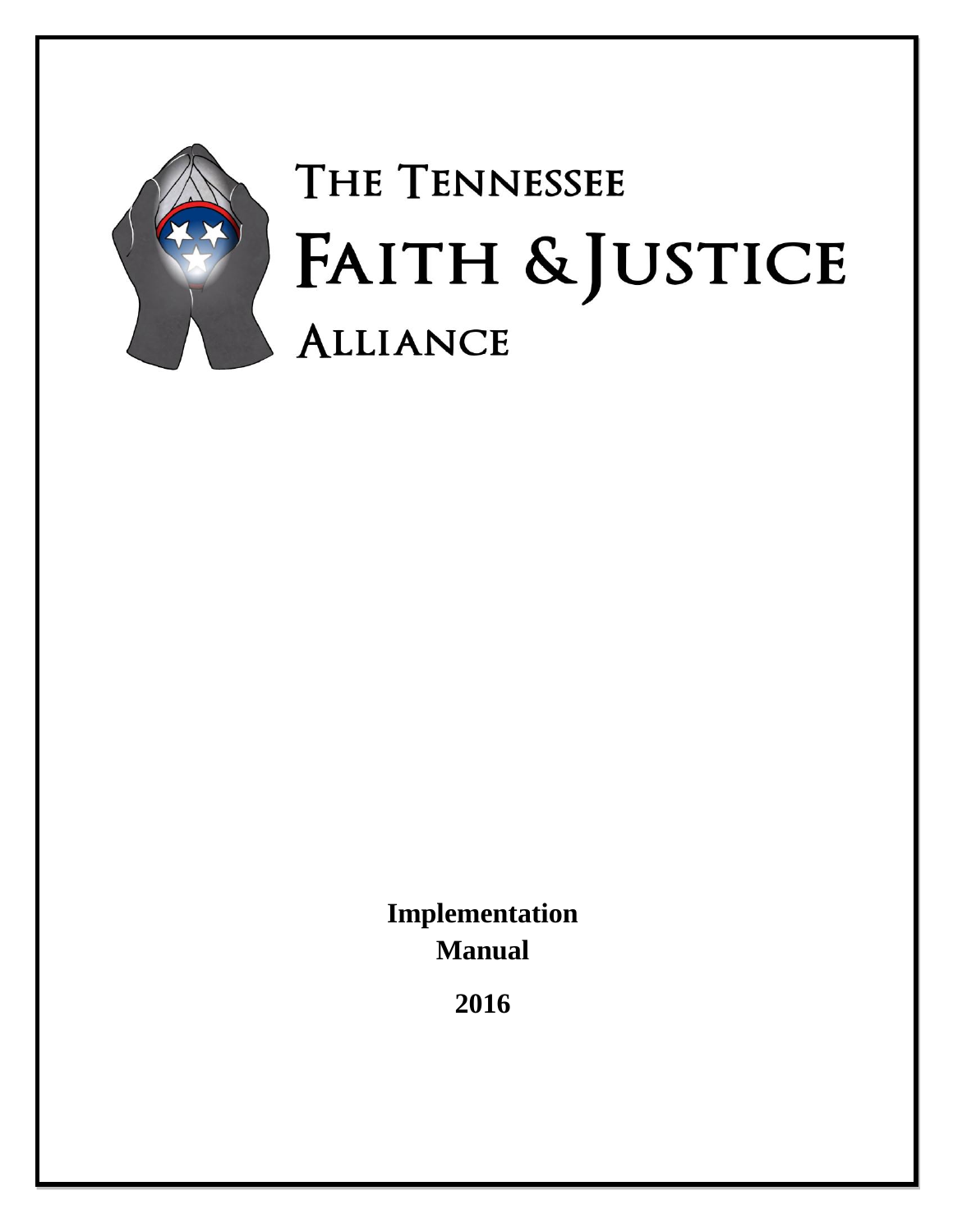# **Table of Contents**

| I.    |                                                                             |  |
|-------|-----------------------------------------------------------------------------|--|
| II.   |                                                                             |  |
|       |                                                                             |  |
|       | b. For Religious Centers without an Overarching Conference or Organization9 |  |
| III.  |                                                                             |  |
| IV.   |                                                                             |  |
| V.    |                                                                             |  |
| VI.   |                                                                             |  |
| VII.  |                                                                             |  |
| VIII. |                                                                             |  |
| IX.   |                                                                             |  |
| X.    |                                                                             |  |
| XI.   |                                                                             |  |
| XII.  |                                                                             |  |
| XIII. |                                                                             |  |
| XIV.  |                                                                             |  |
| XV.   |                                                                             |  |
| XVI.  |                                                                             |  |
|       |                                                                             |  |
|       |                                                                             |  |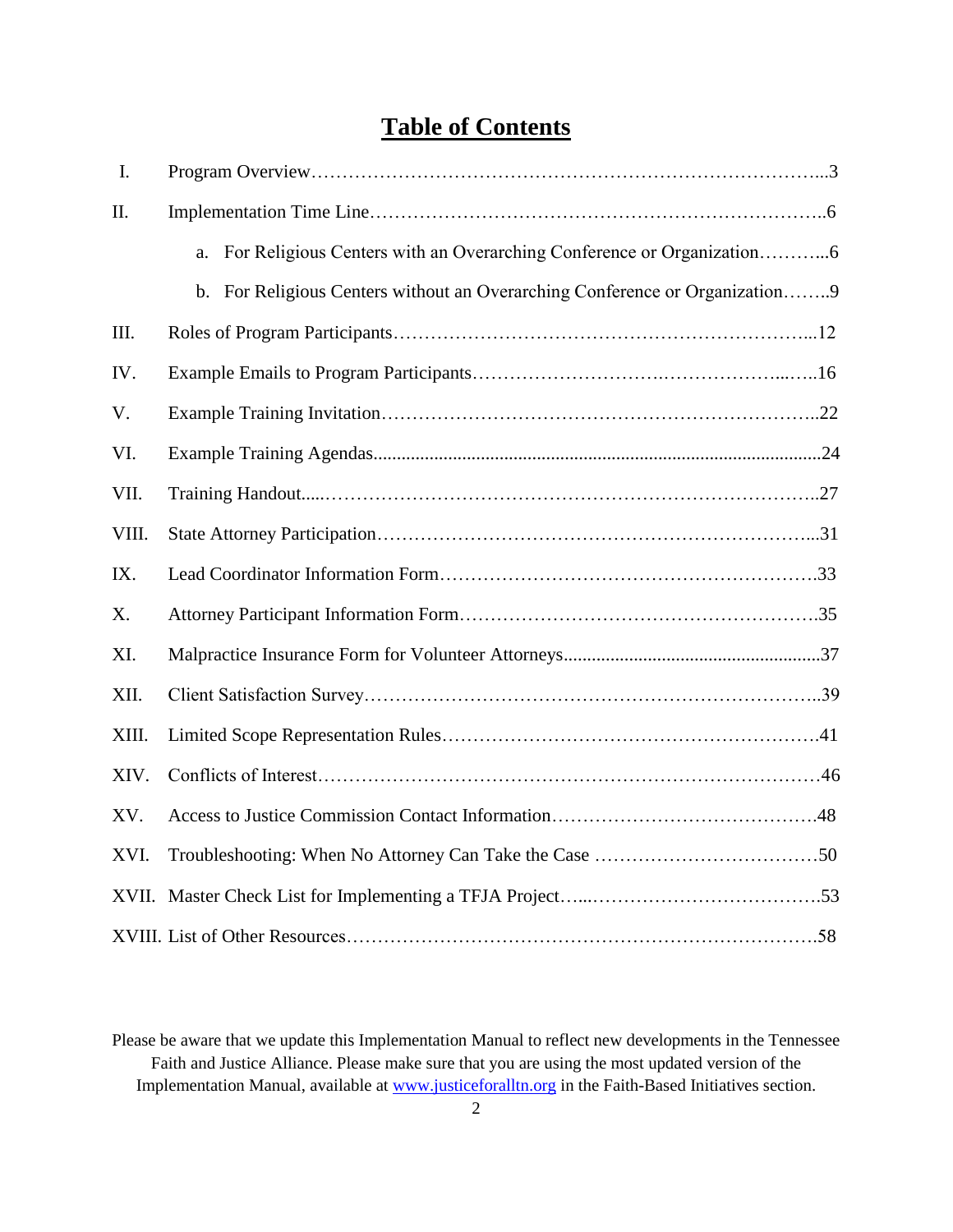# **Program Overview:**

# **The Tennessee Faith & Justice Alliance**

# **and the Faith-Based Referral Model**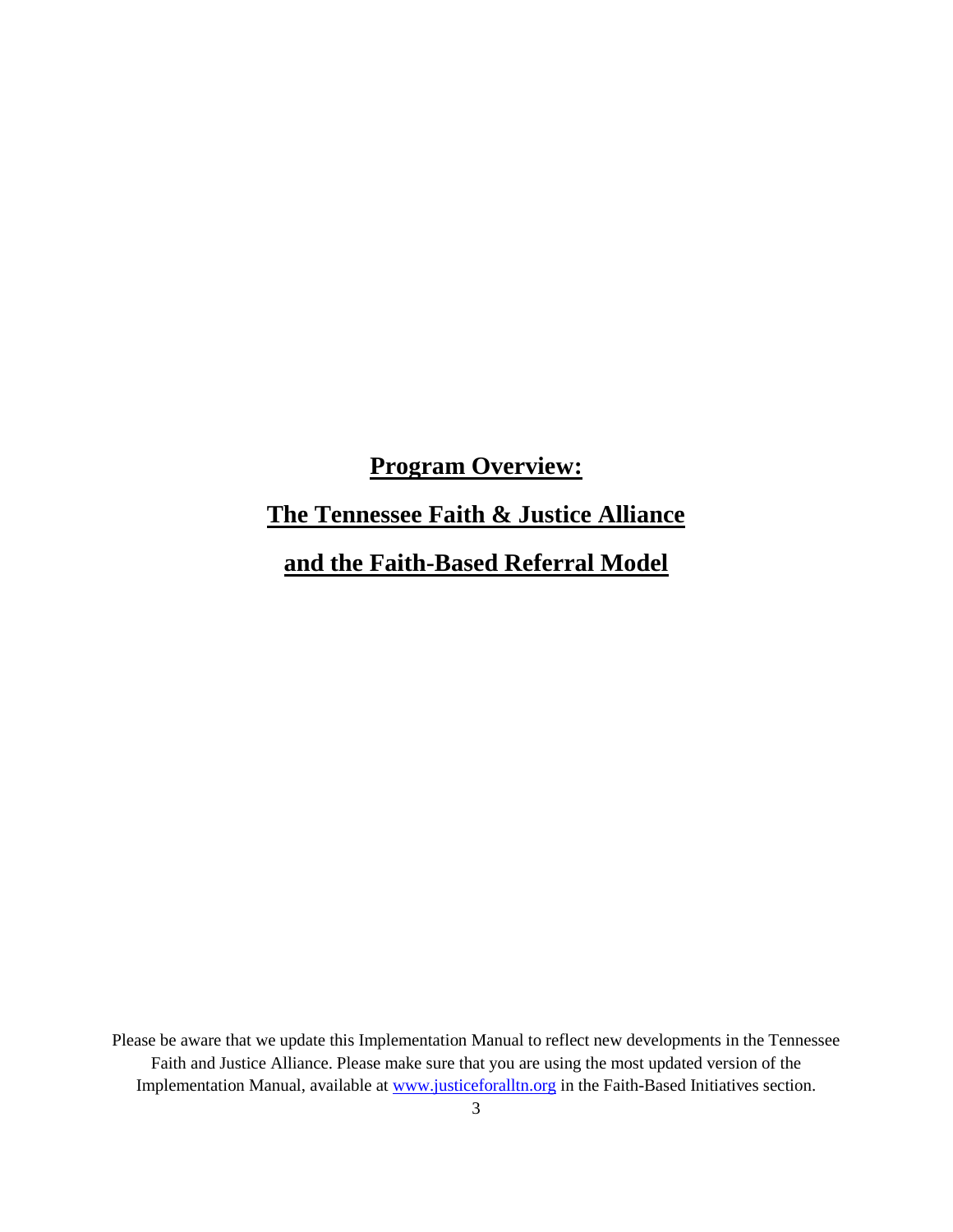### **Program Overview**

### **The Problem**

More than 35 million Americans live below the poverty level, and another 10 million have incomes that are less than 25% higher than that level. At least 40% of these Americans have a legal problem of some kind each year. In Tennessee, 70% of low-income residents experience some type of legal problem each year. Approximately one million Tennesseans need legal counsel and cannot afford it. With a limited number of Legal Aid attorneys, most of those low income individuals have limited or no access to legal counsel. They feel shut out from the legal system. They do not turn to the system for solutions because they believe the system will not help them or because they may not understand that there are legal solutions to the problems they face.

#### **Tennessee Access to Justice Commission**

The Access to Justice Commission ("ATJC") was created by the Supreme Court to develop a strategic plan for improving access to justice in Tennessee that includes education of the public, identification of priorities to meet the need of improved access to justice, and recommendations to the Supreme Court of projects and programs the Commission determines to be necessary and appropriate for enhancing access to justice in Tennessee. The first strategic plan was unveiled in 2010, and the Commission presented its second strategic plan in the spring of 2012. One aspect of the strategic plan is to incorporate the faith-based communities into the initiatives of the Access to Justice Commission.

### **The Tennessee Faith and Justice Alliance**

The Tennessee Faith and Justice Alliance ("TFJA") is a project of the Access to Justice Commission. It is an alliance of faith-based groups in Tennessee who commit to providing legal resources to their congregations and communities. The TFJA was created to align needs seen at the local house of worship level with possible legal resources that are nearby, perhaps even within the same congregation. The notion is to connect with people in need in a place they already go to seek help with a problem. That place is quite often their place of worship. The focus of this Manual is on the TFJA Referral Model, but a house of worship could implement a number of other programs including faith-based legal clinics, a mediation program, or community education on legal topics. For information on implementing a program other than the Referral Model, please see the Master Check List for Implementing a TFJA Project section.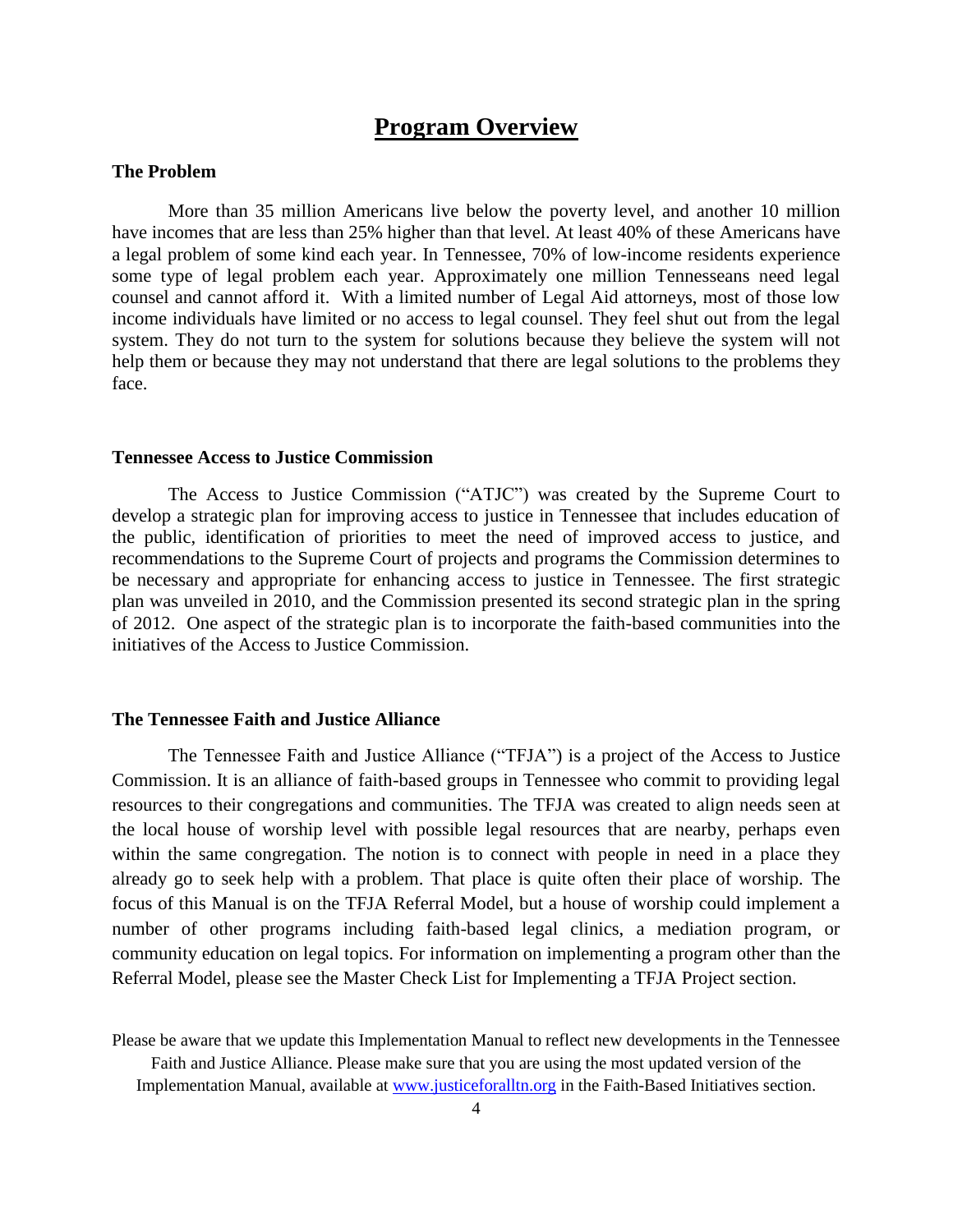### **Training to Spot Issues with Legal Implications**

No matter what TFJA project a house of worship decides to implement, the success of this initiative depends on the ability of the religious staff to identify the need for legal assistance and make referrals to attorneys. Religious leaders and staff will learn how to spot legal problems that affect the lives of their congregants. The religious leaders can then direct the congregant to the TFJA program that the house of worship has implemented, whether it be a faith-based legal clinic, a mediation program, the TFJA Referral Model, or another program. In the Referral Model, the Lead Coordinator for each house of worship will refer or connect the congregant with an attorney who may be able to have a positive impact on the congregant's legal issue.

The help that a lawyer can provide in a life crisis may not be immediately obvious. To understand how legal help might impact the day-to-day life of individuals in a house of worship, consider some common "personal" issues that impact people but that also have legal implications. Many people experience family conflict, financial struggle, and disagreements with landlords. Often, these issues are the byproducts of underlying legal issues.

For instance, an ex-wife may worry about her abusive ex-husband breaking into her home at night and physically assaulting her. A congregant who worries about this type of family conflict may need assistance in obtaining an Order of Protection. A father who is fired for no reason from his job and struggles to provide for his family may benefit from applying for unemployment benefits, stopping debt collectors from harassing the family, protecting income and property if the family is sued, or even filing for bankruptcy. A couple whose landlord changes the locks on their apartment door for being a day late on their rental payment would benefit from an attorney's assistance in addressing an unlawful eviction. An elderly woman whose adult son suffers from cerebral palsy and lacks the ability to consent to medical treatment might find peace of mind in getting appointed as his conservator so that she can take care of his personal matters.

#### **Basic Structure of the TFJA Faith-Based Referral Model**

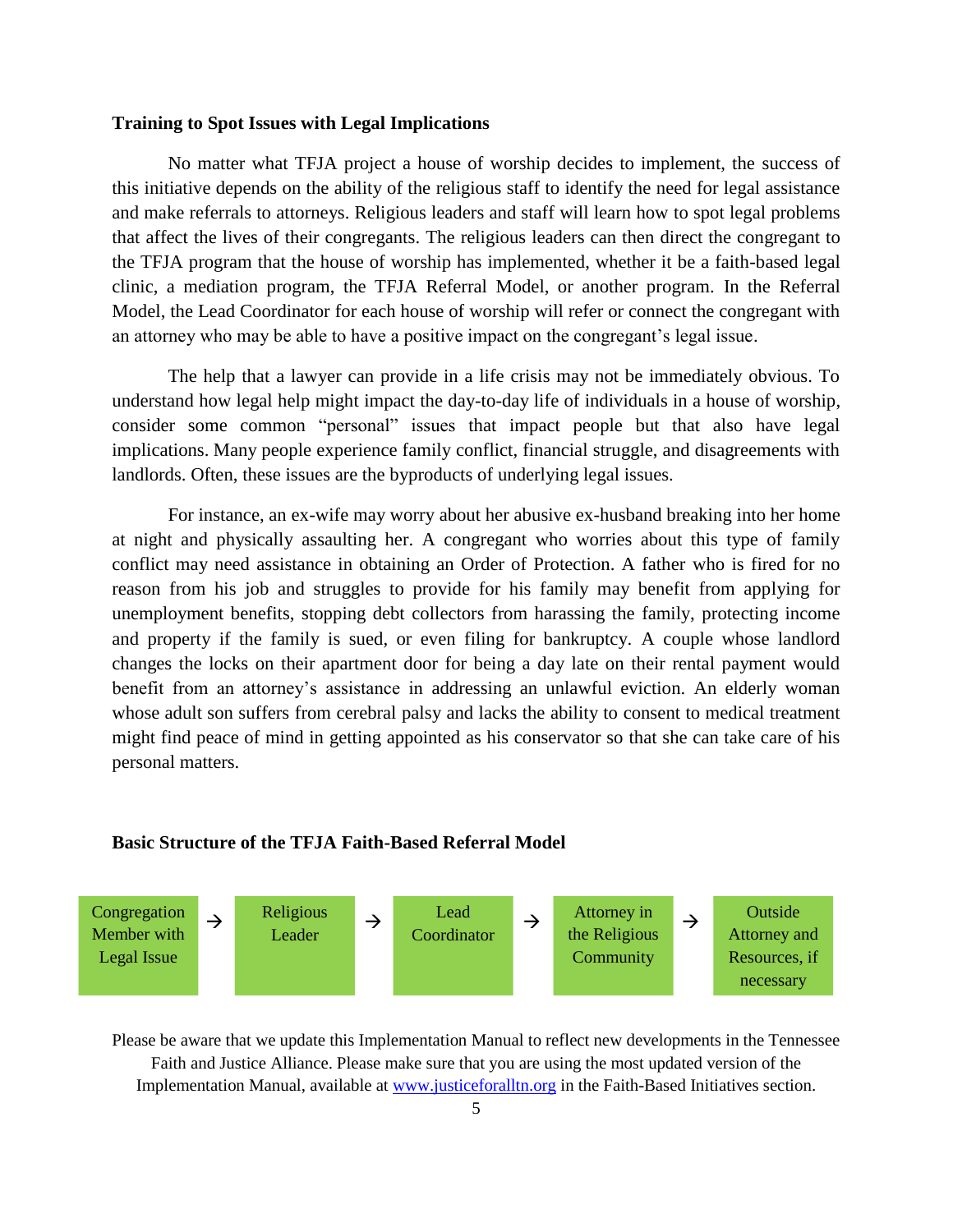# **Implementation Timeline:**

# **for Religious Centers with an Overarching Conference or Organization**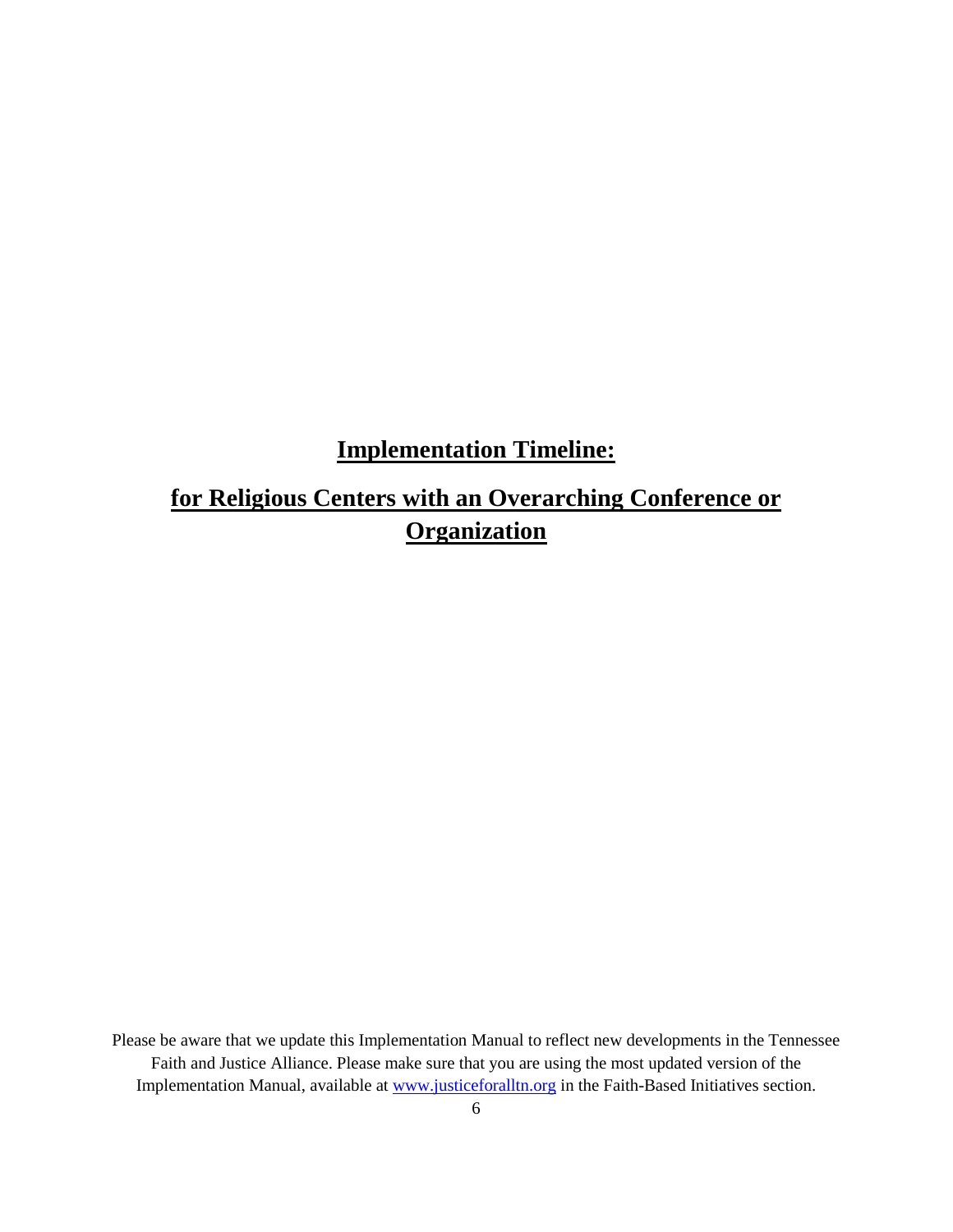# **Implementation Time Line for Religious Centers with an Overarching Conference or Organization**

### **Introduction**

This Implementation Time Line was used in starting the Faith-Based Referral Model in Nashville within the United Methodist Church ("UMC"). Please note that the time line and successive documents may need to be modified slightly depending on your house of worship, region, participants, type of faith-legal project that will suit the house of worship, etc. **This is strictly for example purposes**.

### **Initial Presentation Meeting**

Members of the ATJC Faith-Based Committee and Justice Connie Clark contacted the District Superintendent for the Nashville District of the UMC's Tennessee Conference. The Faith-Based Committee ("Committee") presented the District Superintendant with an outline of the project and answered questions.

### **Meeting for Conference Cabinet Approval**

The District Superintendent asked the Conference Cabinet for approval for implementing the Faith-Based Initiative. Members of the ATJC Faith-Based Committee attended the Cabinet meeting as well. ATJC requested the Conference Cabinet to consider a program which utilized UMC's present social justice programs, house of worship initiatives, and incorporated pro bono lawyers into those programs (collectively, the "Initiative"). Presentations included information on how pro bono attorneys may be able to participate in UMC's programs such as the Flood Recovery Network and the Disaster Response and Recovery Program; the Initiative's structure; roles of program participants; information on how UMC could set up legal clinics and incorporate other initiatives; and information regarding available resources. The Conference Cabinet approved the Initiative.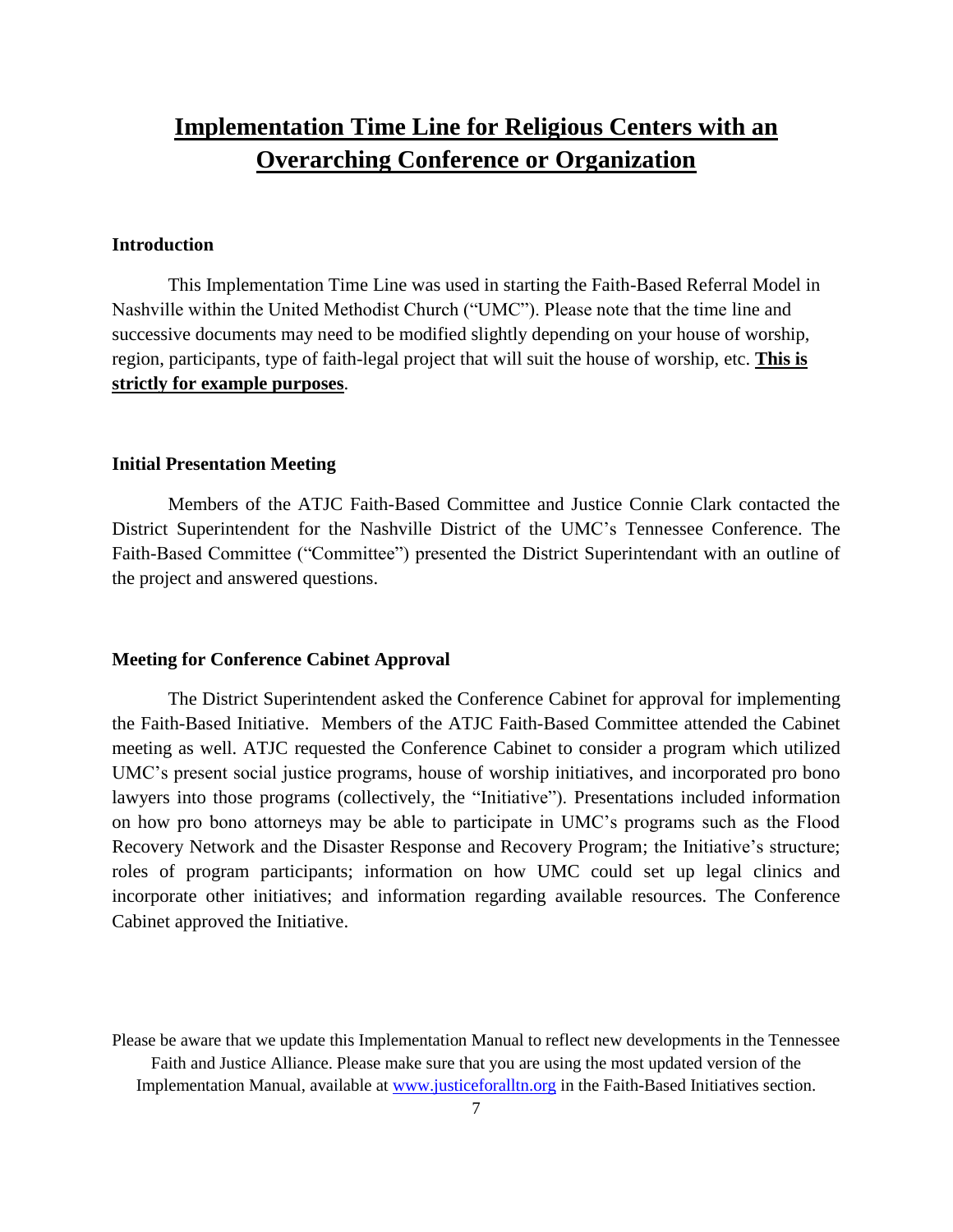#### **Dissemination of Project Information**

After the Conference Cabinet approved the project, the District Superintendent contacted the UMC Bishops and provided them information on the project, introduced them to the Project Coordinator, and advised them of their roles and responsibilities in the project. Responsibilities included recruiting two to three attorneys from the house of worship to act as the primary contacts for the house of worship.

### **Training to Spot Legal Issues**

The ATJC, with the help of Lucinda Smith from the Legal Aid Society of Middle Tennessee and the Cumberlands, held a training session for the District Superintendent, UMC Bishops, and the recruited volunteers. Those in attendance received instructions on the project, training on how to spot issues that may involve legal issues, and information on existing legal and social services resources in middle Tennessee.

#### **Connection to Local Pastors**

Following the training event, the Project Coordinator contacted each pastor who usually had already learned of the project through the District Superintendent and the Bishops. The purpose of the connection was to ask the pastors to recruit their local lawyers and to provide information on the most frequent issues involving legal implications that the pastors encounter in their congregation.

### **Training for Attorneys**

The ATJC held a training session for attorneys that were recruited members of the house of worship or recruited by the congregation outside the congregation. The training presented methods of addressing concerns of the congregants, legal and social services resources that are available to address these concerns, and contact information for the ATJC when difficulties arise in connecting congregants to attorneys who can help.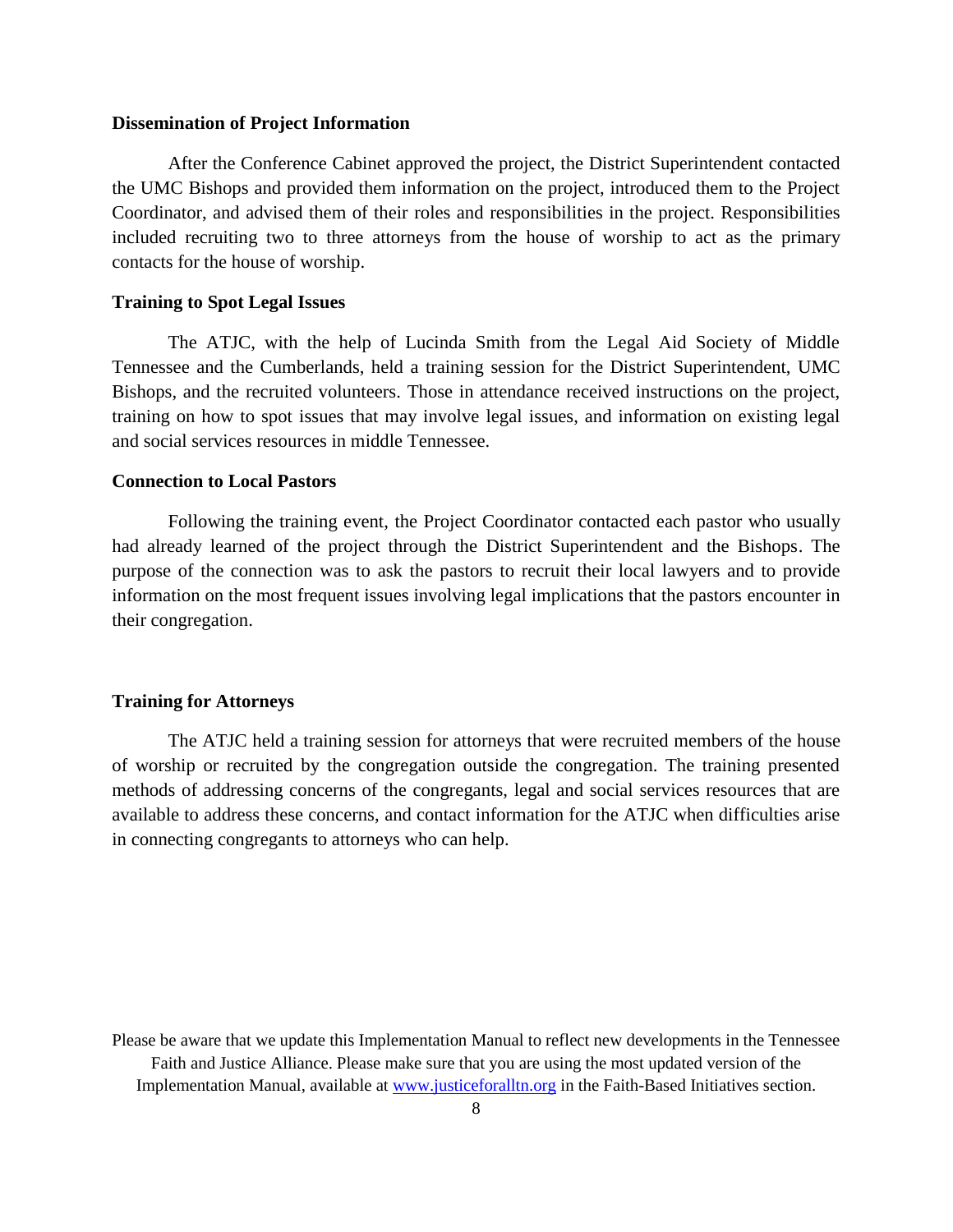# **Implementation Timeline:**

# **for Religious Centers without an Overarching Conference or Organization**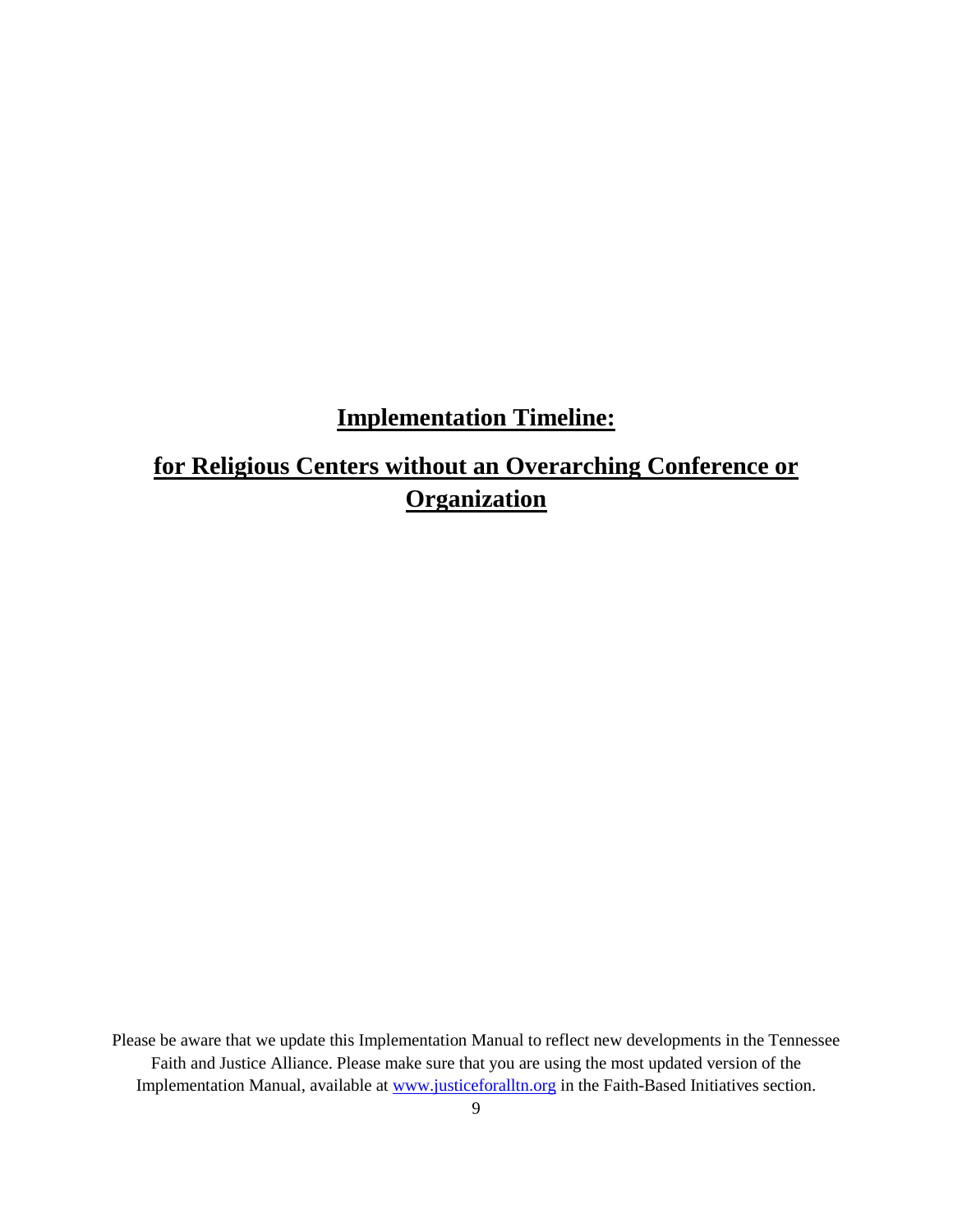# **Implementation Time Line for Religious Centers without an Overarching Conference or Organization**

### **Introduction**

This Implementation Time Line may be used in starting the Faith-Based Referral Model in houses of worship without an overarching conference or organization such as the UMC. Please note that the time line and successive documents may need to be modified slightly depending on your house of worship, region, participants, type of faith-legal project that will suit the house of worship, etc. **This is strictly for example purposes**.

### **Initial Presentation Meeting**

Members of the ATJC Faith-Based Committee and the ATJC liaison will contact the religious leader for the house of worship. The ATJC Faith-Based Initiatives Committee ("Committee") will present to the religious leader an outline of the project and answer questions.

### **Meeting for Approval within the House of Worship**

The religious leader will consider the pros and cons of implementing the Faith-Based Referral Model, a community legal education program, a faith-based mediation program, a faithbased legal clinic, or some other faith-legal project. The religious leader will contact the Committee with any questions that may arise. If applicable and if appropriate, the religious leader will discuss implementation of the faith-legal project with those such as elders, other religious leaders in the house of worship, heads of families, etc. If applicable and if appropriate, the Committee will make presentations to those who will make the decision to implement the faith-legal project on topics that will help them make an informed decision. Such topics may include the initiative's overlap with the house of worship's social justice programs, religious initiatives, and attorneys who are already members of the religious group. Additionally, there may be a presentation on the initiative's structure, roles of program participants, and available resources to program participants.

The house of worship as a whole or the religious leader either approves of implementation of the faith-legal project or does not approve it. The Committee should be notified of the decision.

Please be aware that we update this Implementation Manual to reflect new developments in the Tennessee Faith and Justice Alliance. Please make sure that you are using the most updated version of the Implementation Manual, available at www.justiceforalltn.org in the Faith-Based Initiatives section.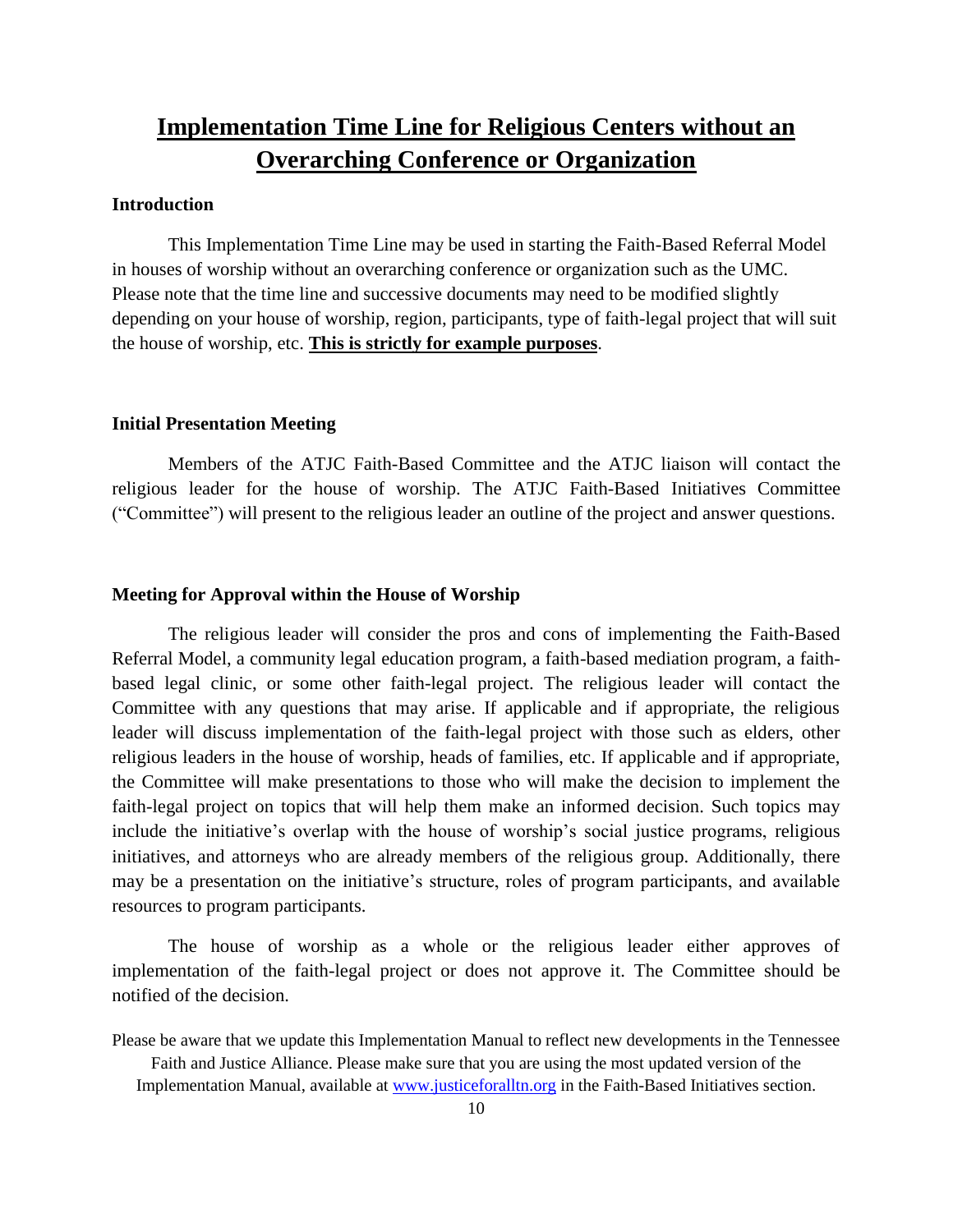#### **Dissemination of Project Information**

If the house of worship approves the faith-legal project, the higher-level religious leader will contact lower-level religious leaders and provide them information on the initiative, introduce them to the Project Coordinator, and advise them of their roles and responsibilities in the project. Responsibilities included recruiting two to three attorneys from the house of worship to act as the primary contacts for the house of worship. If there are no such divisions of religious leaders, then this step is irrelevant.

### **Training to Spot Legal Issues**

The ATJC, usually with the help of local Legal Aid Society attorneys, will hold a training session for all religious leaders within the house of worship as well as for recruited volunteers. Those in attendance will receive instructions on the Initiative, training on how to spot issues that may involve legal issues, and information on existing legal and social services resources in the local area.

#### **Connection with Congregation Attorneys**

Following the training event, the religious leader(s) and the Project Coordinator will contact attorneys within the congregation to see if the congregation attorneys are interested in participating in the program. Attorney participation in the program includes providing information on the most frequent issues involving legal implications that the pastors encounter in their congregation, directing those with legal issues to local resources, or referring the congregant to another attorney for aid.

#### **Training for Attorneys**

The ATJC will hold a training session for attorneys that are recruited members of the house of worship or recruited from outside the congregation. The training will present methods of addressing concerns of the congregants, legal and social services resources that are available to address these concerns, and contact information for the ATJC when difficulties arise in connecting congregants to attorneys who can help.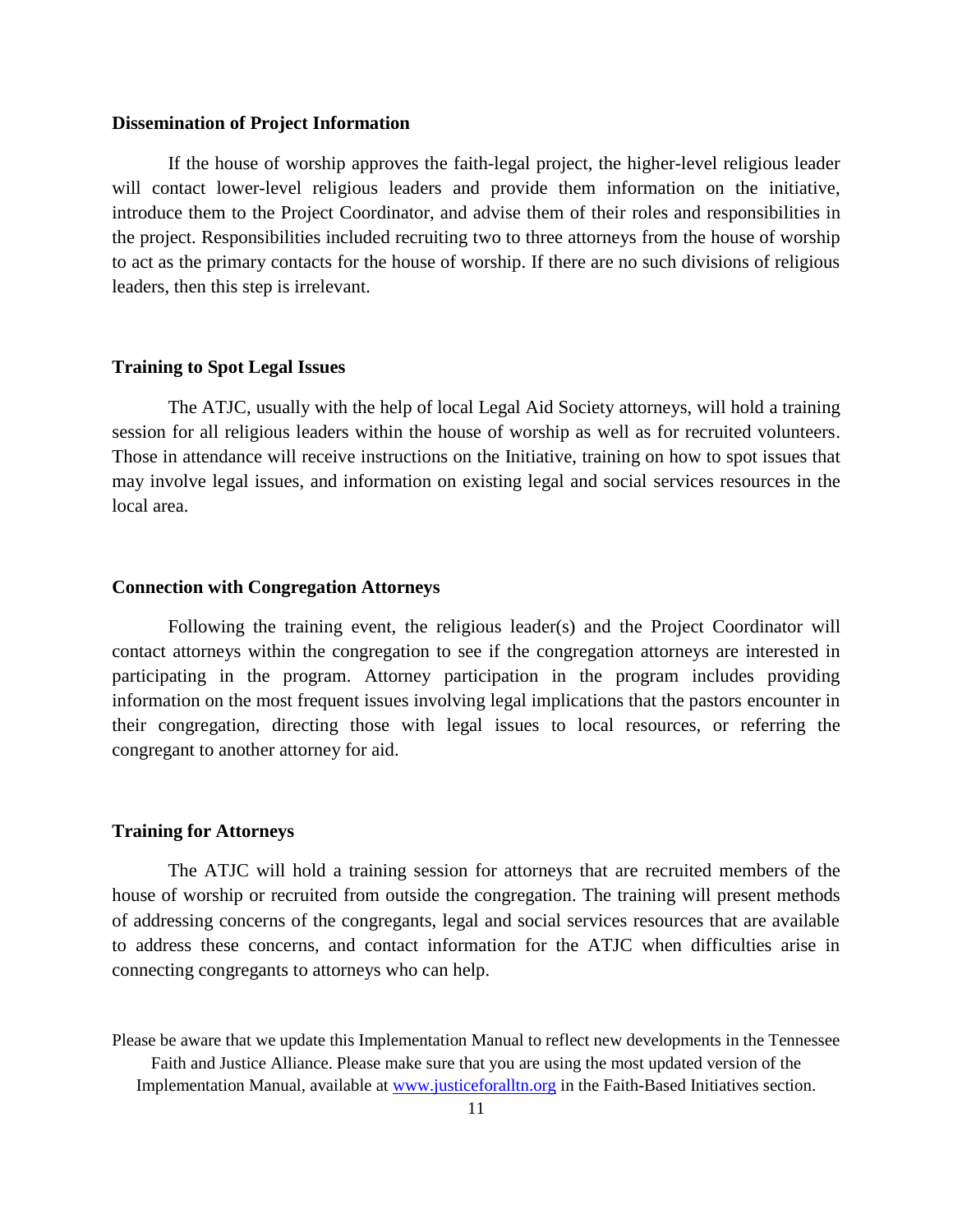# **Roles of Program Participants**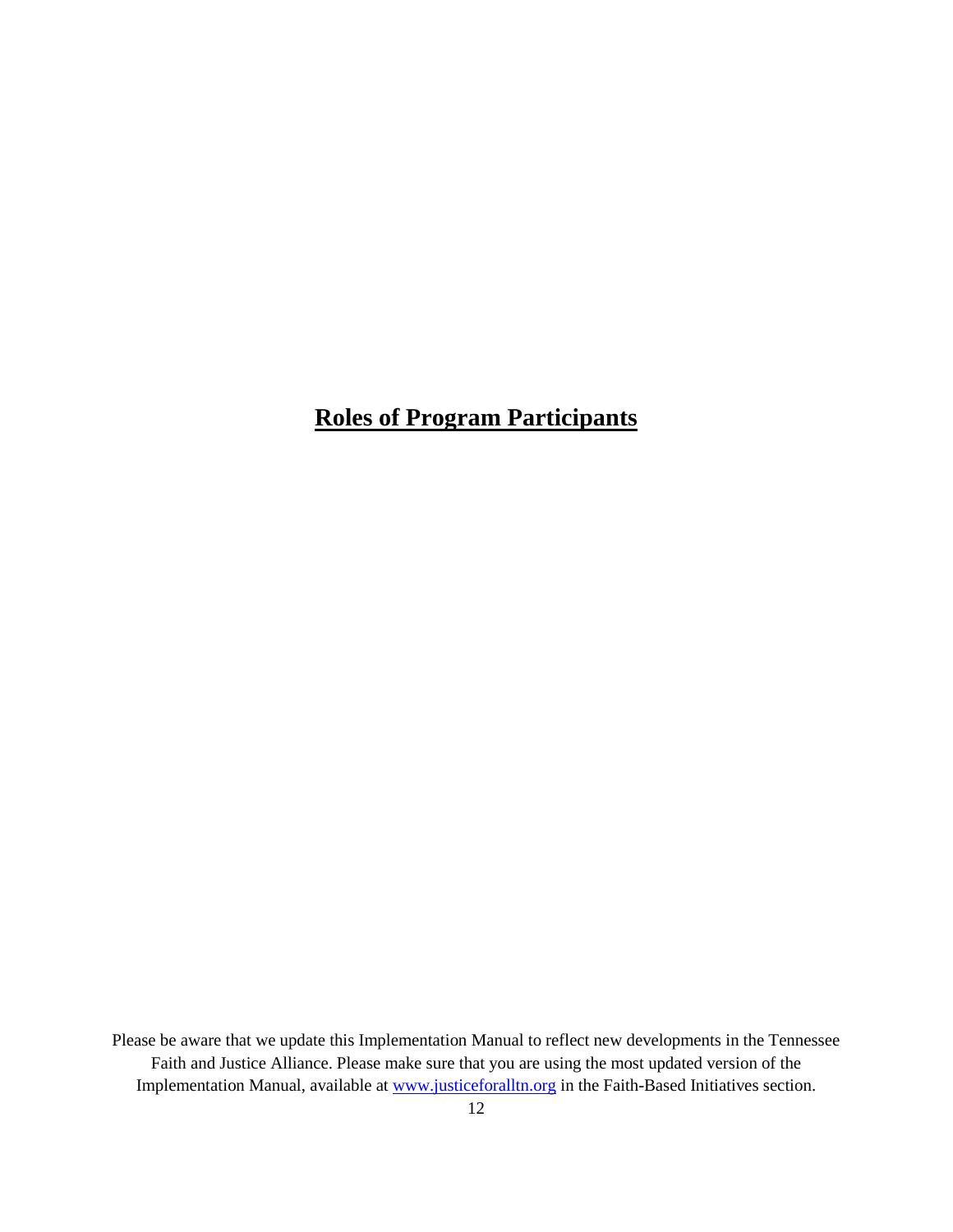### **Roles of Program Participants**

### **Role of the Highest-Religious Leader (for Houses of Worship with an Overarching Organization)**

Ideally, the Highest-Level Religious Leader announces and promotes the Faith-Based Referral Model in his or her region by:

- Finding at least one person (preferably two to three) in each region who will serve as Lead Coordinator (this person does not need to be an attorney and will lead and connect with attorneys who will assist congregations in the event that a religious leader is unable to find an attorney),
- Requesting each religious leader to ask one or more attorneys in their congregation ("Congregation Attorney") to communicate with the Lead Coordinator and serve as a resource in the event that a religious leader needs to refer a congregant for legal assistance,
- Asking the Congregation Attorney to assume the responsibility for finding another attorney if the Congregation Attorney is unable to help,
- Attending any organizational meetings with the area leadership attorney team in which the Initiative is discussed and promoted,
- Attending a training about legal problem spotting so that staff can make appropriate referrals to attorneys,
- Attending any annual meetings with the liaison Justice and the area's leadership attorney team and encouraging lower-level religious leaders and others from each region to attend,
- Continuing to promote the Initiative in the region throughout the year,
- Periodically reporting in any organizational meetings regarding progress and concerns so that the Initiative can more efficiently meet the needs of the congregations.

Please be aware that we update this Implementation Manual to reflect new developments in the Tennessee Faith and Justice Alliance. Please make sure that you are using the most updated version of the Implementation Manual, available at www.justiceforalltn.org in the Faith-Based Initiatives section.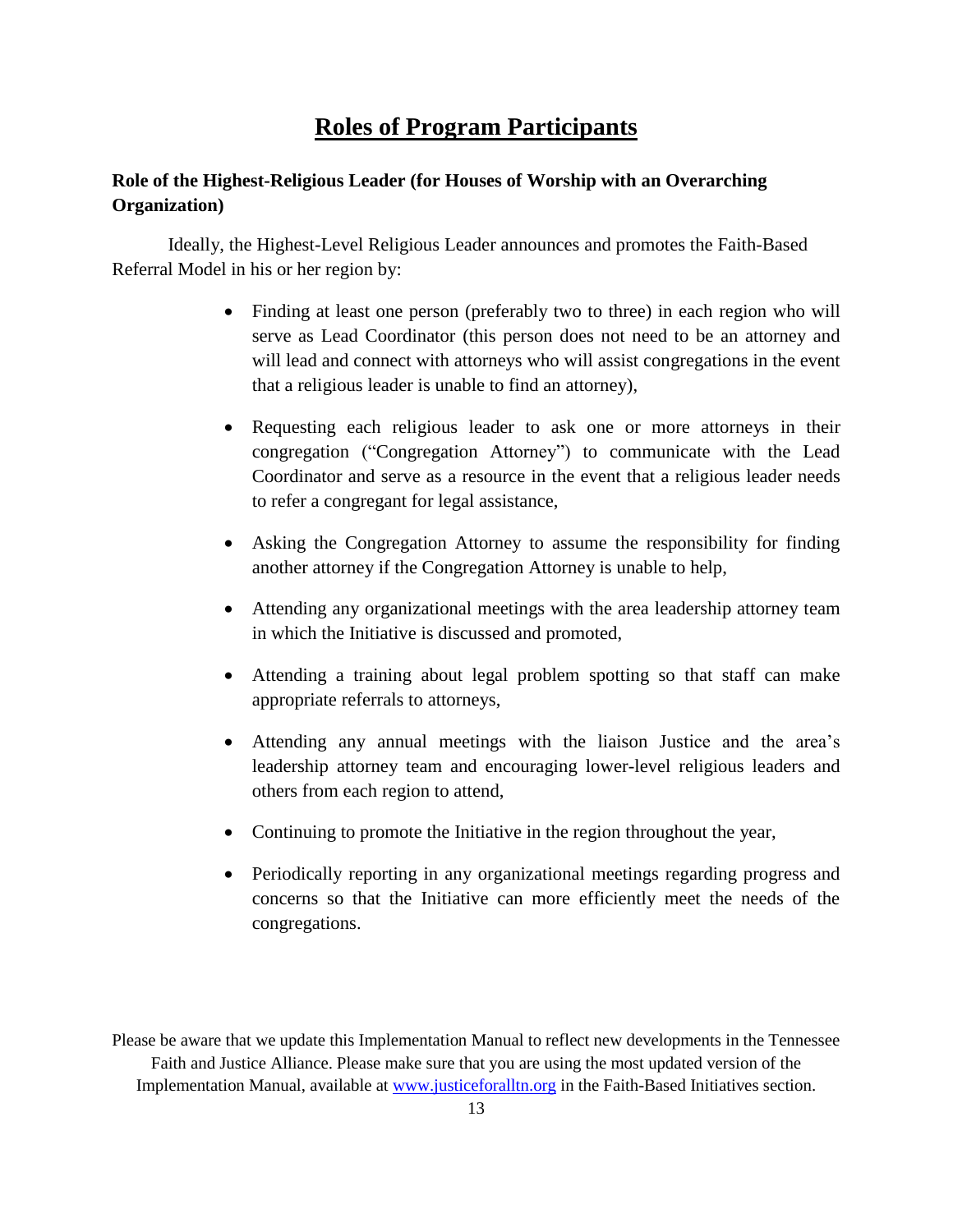#### **Role of the Lead Coordinator (for All Types of Houses of Worship)**

Ideally, the Lead Coordinator (who does not need to be an attorney) contributes to the Initiative in his or her region by:

- Coordinating the attorneys in the congregation (and in the religious organization, if there is one),
- Sending the Lead Coordinator Information Form to the ATJC's Pro Bono Coordinator upon accepting the role as Lead Coordinator,
- Maintaining a list of attorneys recruited by religious leaders to participate in the Network, including contact information and practice areas for each attorney,
- Connecting houses of worship, which do not have an identified attorney within the congregation and wish to participate as congregants have legal issues, with volunteer attorneys,
- Collecting and disseminating to attorneys participating in the network helpful information such as a list of attorneys with contact information and practice areas, and lists of alternate resources to address congregants' concerns,
- Contacting participating attorneys quarterly to determine number of persons assisted, type of case and action taken (and providing this information to the District Superintendent and ATJC's Pro Bono Coordinator),
- Determining generally the legal topics implicated in the congregant's concerns (such as housing or family trouble), and
- Providing to congregants with legal issues the contact information for a volunteer attorney willing to assist that congregant.

Please be aware that we update this Implementation Manual to reflect new developments in the Tennessee Faith and Justice Alliance. Please make sure that you are using the most updated version of the Implementation Manual, available at www.justiceforalltn.org in the Faith-Based Initiatives section.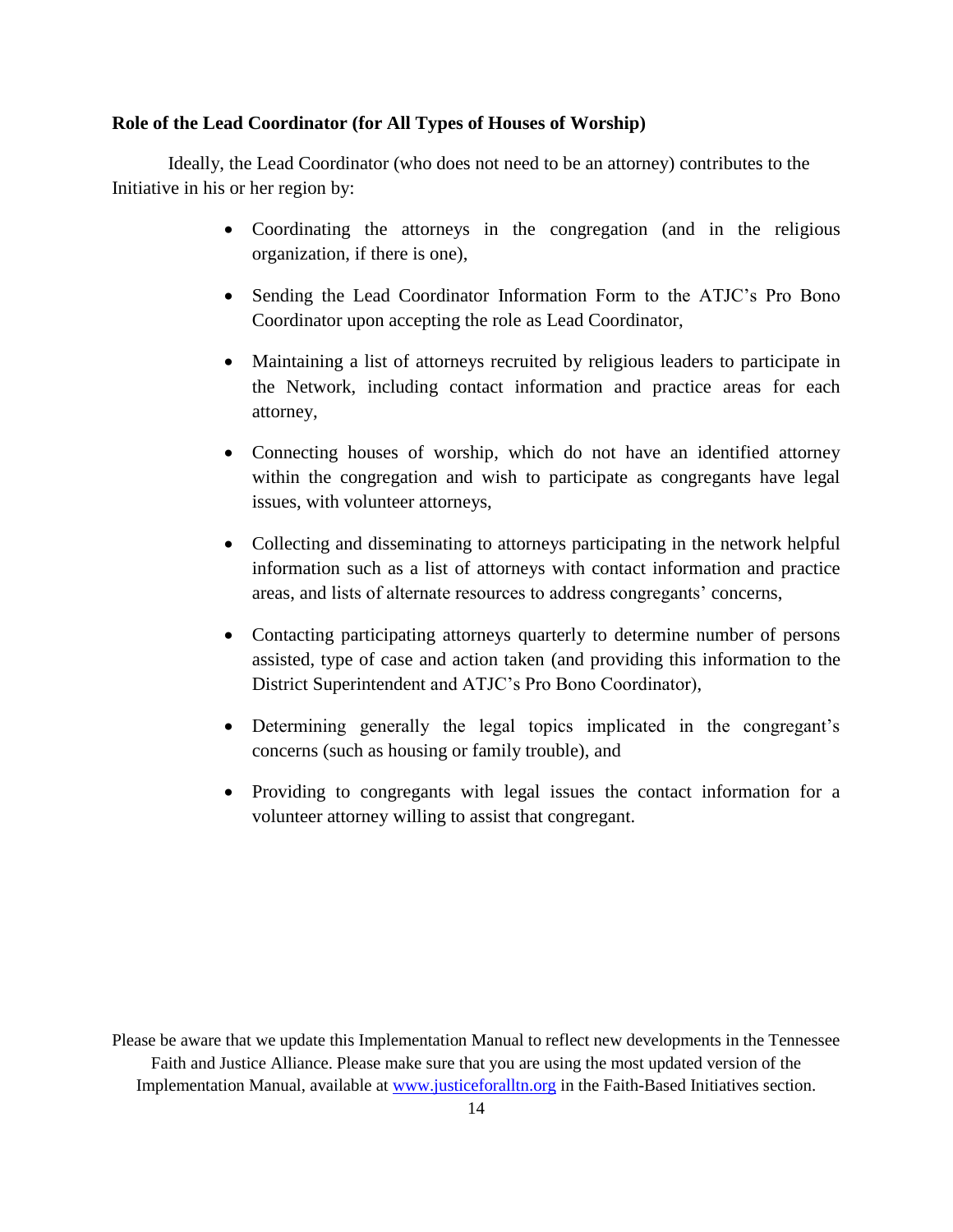### **Role of Religious Leaders (for All Types of Houses of Worship)**

Ideally, local religious leaders will contribute to the Initiative in their region by:

- Recruiting attorneys from their congregation and giving their contact information to the Lead Coordinator (and to the Higher-Level Religious Leaders, if they are any),
- Identifying congregants' "personal" issues that may be remedied with legal assistance,
- Contacting the Lead Coordinator once the religious leader recognizes that a legal issue may exist,
- Conveying the referral to the Lead Coordinator, and
- Giving to the congregant the Lead Coordinator's contact information to facilitate further communication.

### **Role of Congregation Attorneys**

Ideally, Congregation Attorneys will contribute to the Initiative in their region by:

- Communicating with the Lead Coordinator when a congregant has presented a legal issue,
- Answering communication from the congregant,
- Taking the congregant's case when possible,
- Referring congregants with legal issues to other attorneys if the Congregation Attorney cannot take the case,
- Connecting congregants to alternative resources such as self-help sites or social services when appropriate,
- Responding to the Lead Coordinator's quarterly requests for information, and
- Sending the Malpractice Insurance Form for Volunteer Attorneys to the ATJC's Pro Bono Coordinator after every case.

Please be aware that we update this Implementation Manual to reflect new developments in the Tennessee Faith and Justice Alliance. Please make sure that you are using the most updated version of the Implementation Manual, available at www.justiceforalltn.org in the Faith-Based Initiatives section.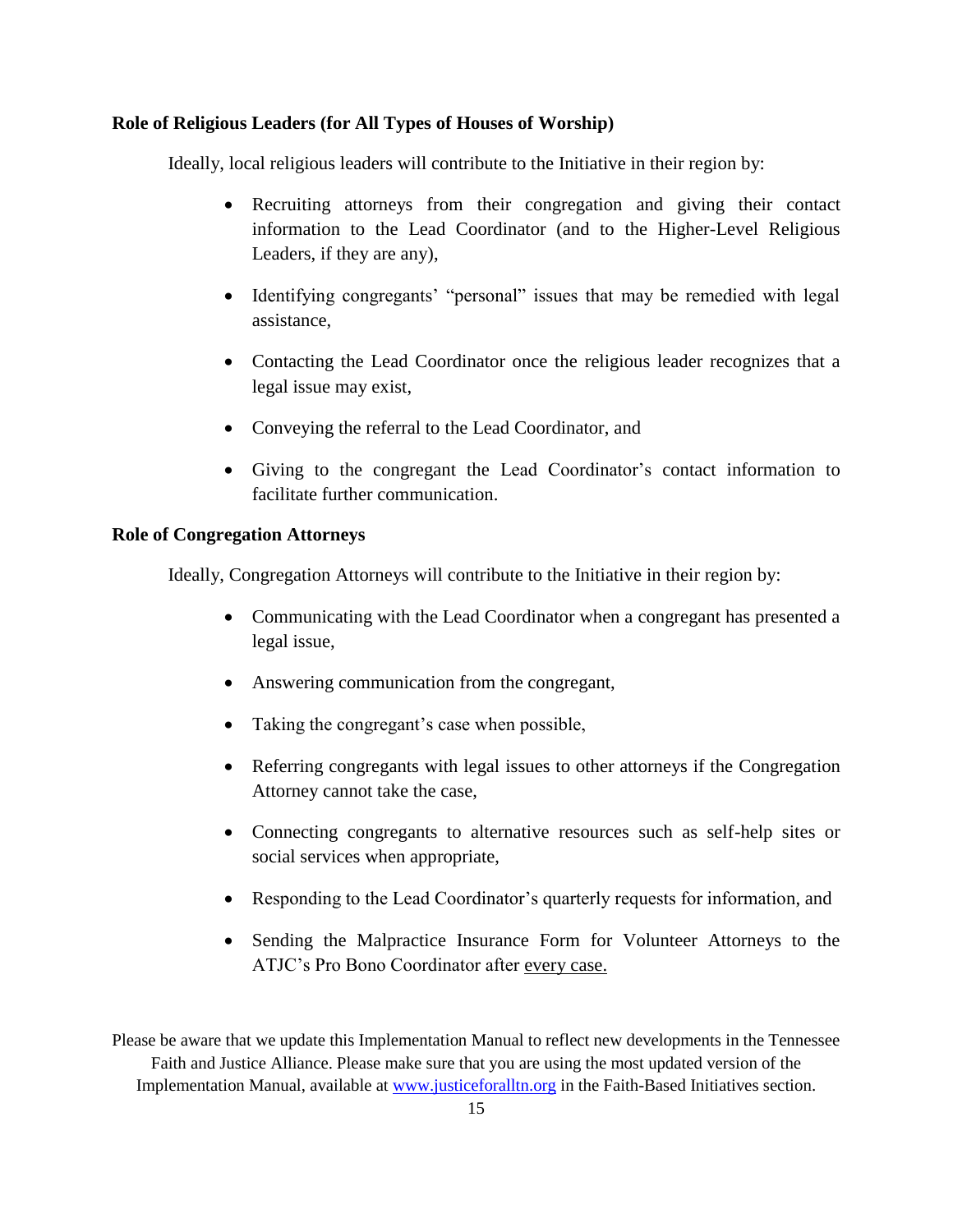# **Example Emails to Program Participants**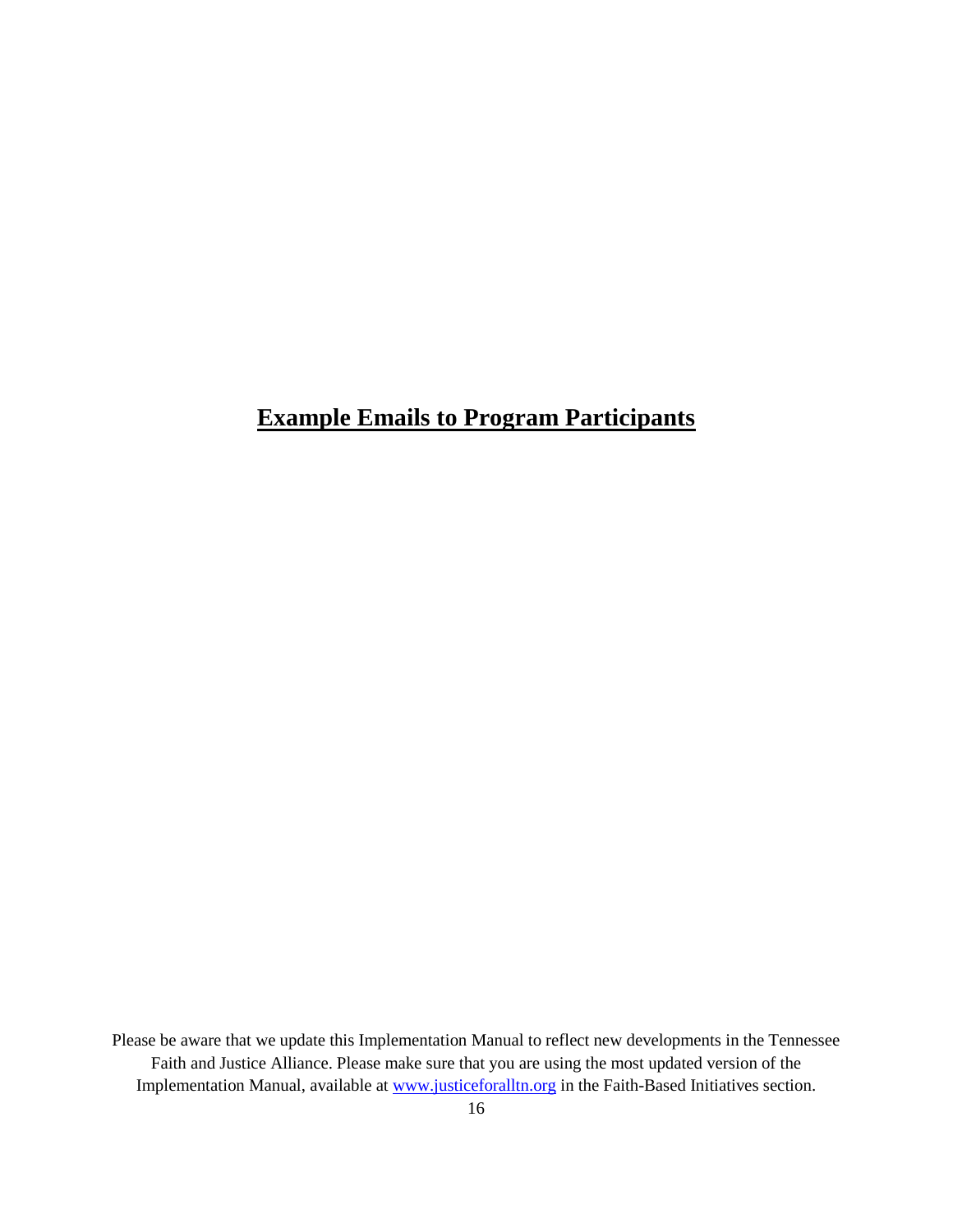### **Example Initiative Emails to Program Participants**

### **To: Nashville Area Religious Leaders From: Pro Bono Coordinator, Access to Justice Commission**

Dear Nashville Religious Leaders,

I am the Pro Bono Coordinator for the Access to Justice Commission ("ATJC"), and we will be working together to launch the Faith-Based Initiative within your house of worship.

I understand that Justice Cornelia Clark, Attorney Margaret Behm, and Superintendent John Collett have briefed you about the new UMC initiative. I am happy to announce that we are ready to move forward and will launch the program on February 4, 2013. As a reminder, the initiative seeks to recruit coordinators and volunteer lawyers within local congregations who will commit to addressing legal needs that come to the attention of the religious leaders. When a religious leader becomes aware that a member of the house of worship or community needs legal assistance, he or she refers that person to the Lead Coordinator. The Lead Coordinator will reach out to volunteer attorneys who will take the case, connect the person with another attorney who will take the case, or connect the person to alternative resources to address the legal issue. Additionally, the Lead Coordinator will partner those congregations who do not have a lawyer in their congregation with other houses of worship in the area who do have the necessary resources.

Now that we are ready to get the initiative started, we ask that each house of worship identify attorneys in their congregations who are willing to take pro bono cases or make referrals to other attorneys and resources. If there are no attorneys in your congregation, we would like to know that as well. When a legal need arises, the Lead Coordinator and volunteer attorneys, instead of religious staff, will assume the role of referring congregants to legal resources. As you approach your local attorneys to ask them to join the Initiative, you may want to stress to them that we are not asking them to take on each individual case but to assume the responsibility of connecting that person to the needed legal resource. The Lead Coordinator and ATJC Pro Bono Coordinator will ensure that each volunteer attorney has access to those resources. Additionally, the ATJC's Pro Bono Coordinator is available for additional assistance in connecting congregants with legal issues to attorneys and alternative resources in the event of difficulties.

In order to have the Initiative operational by February 4, 2013, I ask that you compile a list of volunteer attorneys within your congregation by January 7, 2013. As soon as you have compiled that list, please send that list to the Lead Coordinator for further communication.

I am very excited to work with all of you and am very thankful for your dedication to this initiative. If you or any of your prospective lawyers have any questions about the initiative, please do not hesitate to contact me.

Respectfully,

#### Pro Bono Coordinator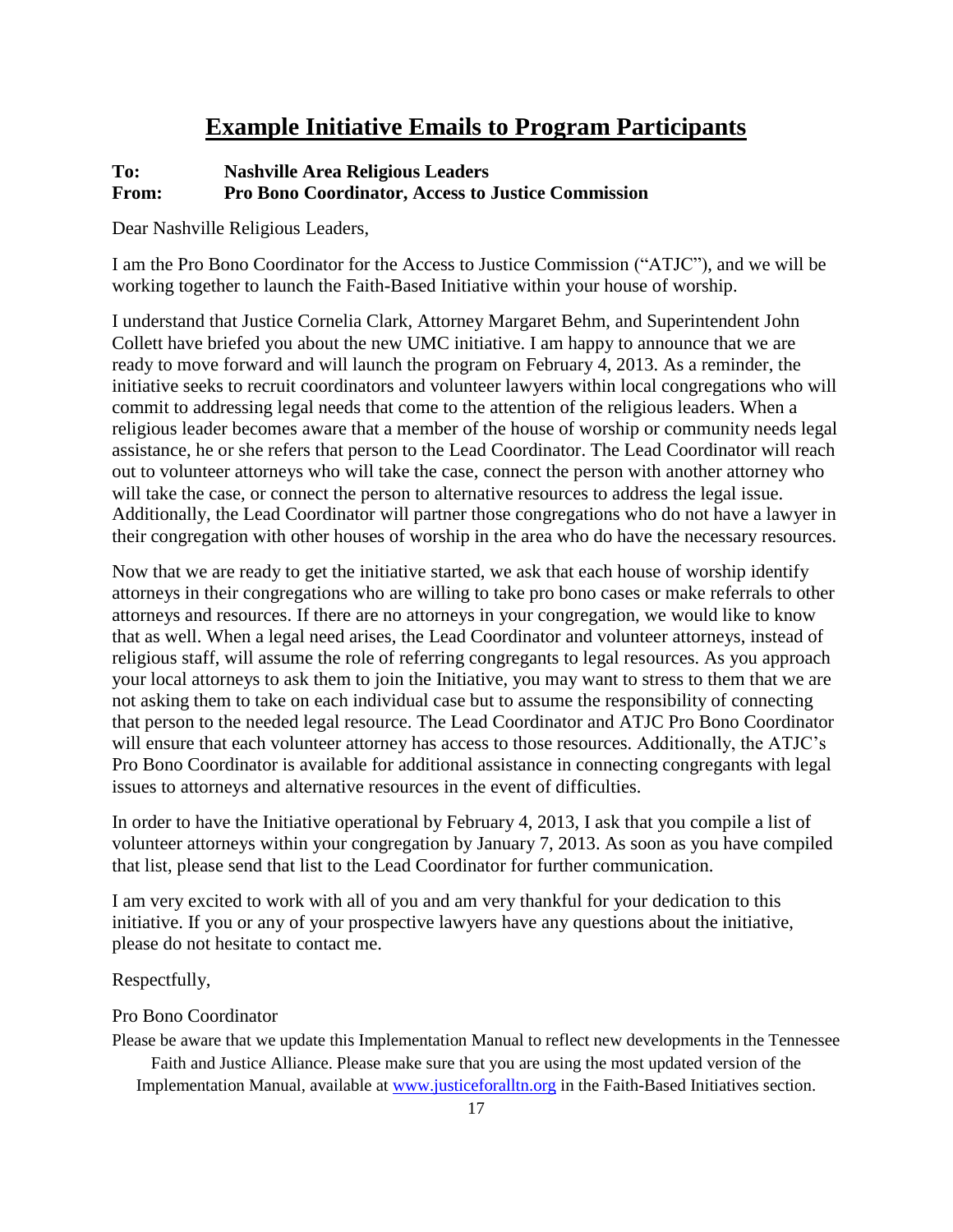### **To: Nashville Area Religious Leaders in High-Need Houses of Worship From: Pro Bono Coordinator, Access to Justice Commission**

Dear Nashville Pastors,

I am the Pro Bono Coordinator for the Access to Justice Commission ("ATJC"), and we will be working together to launch the Faith-Based Initiative within your house of worship.

I understand that Justice Cornelia Clark, Attorney Margaret Behm, and Superintendent John Collett have briefed you about the new UMC initiative. I am happy to announce that we are ready to move forward and will launch the program on February 4, 2013. As a reminder, the initiative seeks to recruit coordinators and volunteer lawyers within local congregations who will commit to addressing legal needs that come to the attention of the religious leaders. When a religious leader becomes aware that a member of the house of worship or community needs legal assistance, he or she refers that person to the Lead Coordinator. The Lead Coordinator will reach out to volunteer attorneys who will take the case, connect the person with another attorney who will take the case, or connect the person to alternative resources to address the legal issue. Additionally, the Lead Coordinator will partner those congregations who do not have a lawyer in their congregation with other houses of worship in the area who do have the necessary resources.

Now that we are ready to get the initiative started, we ask that each house of worship identify attorneys in their congregations who are willing to take pro bono cases or make referrals to other attorneys and resources. If there are no attorneys in your congregation, we would like to know that as well. When a legal need arises, the Lead Coordinator and volunteer attorneys, instead of religious staff, will assume the role of referring congregants to legal resources. As you approach your local attorneys to ask them to join the Initiative, you may want to stress to them that we are not asking them to take on each individual case but instead to assume the responsibility of connecting that person to the needed legal resource. The Lead Coordinator and ATJC Pro Bono Coordinator will ensure that each volunteer attorney has access to those resources. Additionally, the ATJC's Pro Bono Coordinator is available for additional assistance in connecting congregants with legal issues to attorneys and alternative resources in the event of difficulties.

In order to have the Initiative operational by February 4, 2013, I ask that you compile a list of volunteer attorneys within your congregation by January 7, 2013. As soon as you have compiled that list, please send that list to the Lead Coordinator for further communication.

I am very excited to work with all of you and am very thankful for your dedication to this initiative. If you or any of your prospective lawyers have any questions about the initiative, please do not hesitate to contact me.

Respectfully,

Pro Bono Coordinator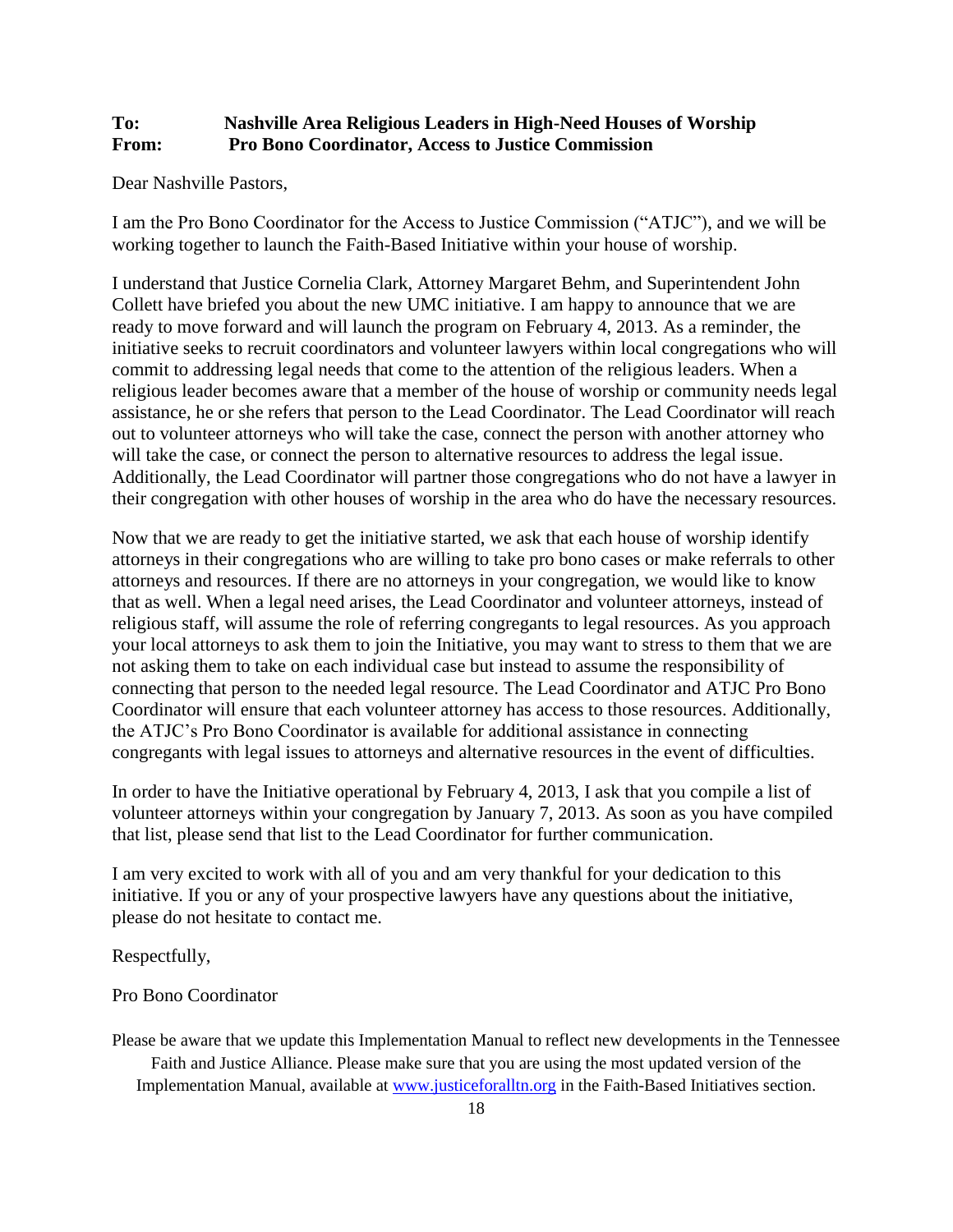### **To: Nashville Area Religious Leaders with Multiple Congregation Attorneys From: Pro Bono Coordinator, Access to Justice Commission**

Dear Nashville Pastors,

I am the Pro Bono Coordinator for the Access to Justice Commission ("ATJC"), and we will be working together to launch the Faith-Based Initiative within your house of worship.

I understand that Justice Cornelia Clark, Attorney Margaret Behm, and Superintendent John Collett have briefed you about the new UMC initiative. I am happy to announce that we are ready to move forward and will launch the program on February 4, 2013. As a reminder, the initiative seeks to recruit coordinators and volunteer lawyers within local congregations who will commit to addressing legal needs that come to the attention of the religious leaders. When a religious leader becomes aware that a member of the house of worship or community needs legal assistance, he or she refers that person to the Lead Coordinator. The Lead Coordinator will reach out to volunteer attorneys who will take the case, connect the person with another attorney who will take the case, or connect the person to alternative resources to address the legal issue. Additionally, the Lead Coordinator will partner those congregations who do not have a lawyer in their congregation with other houses of worship in the area who do have the necessary resources.

Now that we are ready to get the initiative started, we ask that each house of worship identify attorneys in their congregations who are willing to take pro bono cases or make referrals to other attorneys and resources. If there are no attorneys in your congregation, we would like to know that as well. When a legal need arises, the Lead Coordinator and volunteer attorneys, instead of religious staff, will assume the role of referring congregants to legal resources. As you approach your local attorneys to ask them to join the Initiative, you may want to stress to them that we are not asking them to take on each individual case but instead to assume the responsibility of connecting that person to the needed legal resource. The Lead Coordinator and ATJC Pro Bono Coordinator will ensure that each volunteer attorney has access to those resources. Additionally, the ATJC's Pro Bono Coordinator is available for additional assistance in connecting congregants with legal issues to attorneys and alternative resources in the event of difficulties.

Additionally, your house of worship may have a greater number of attorneys than some of the other congregations in your area. Because of your greater resources, I want to challenge you to recruit as many of your attorneys who are willing to participate. We hope to use attorneys from houses of worship like yours to help fill the gap for houses of worship that do not have as many legal resources. This could be a great opportunity for attorneys in your congregation who have the desire to serve high-need areas. We will ask these attorneys to "adopt" another local congregation to help religious staff address legal issues that may arise.

In order to have the Initiative operational by February 4, 2013, I ask that you compile a list of volunteer attorneys within your congregation by January 7, 2013. As soon as you have compiled that list, please send that list to the Lead Coordinator for further communication.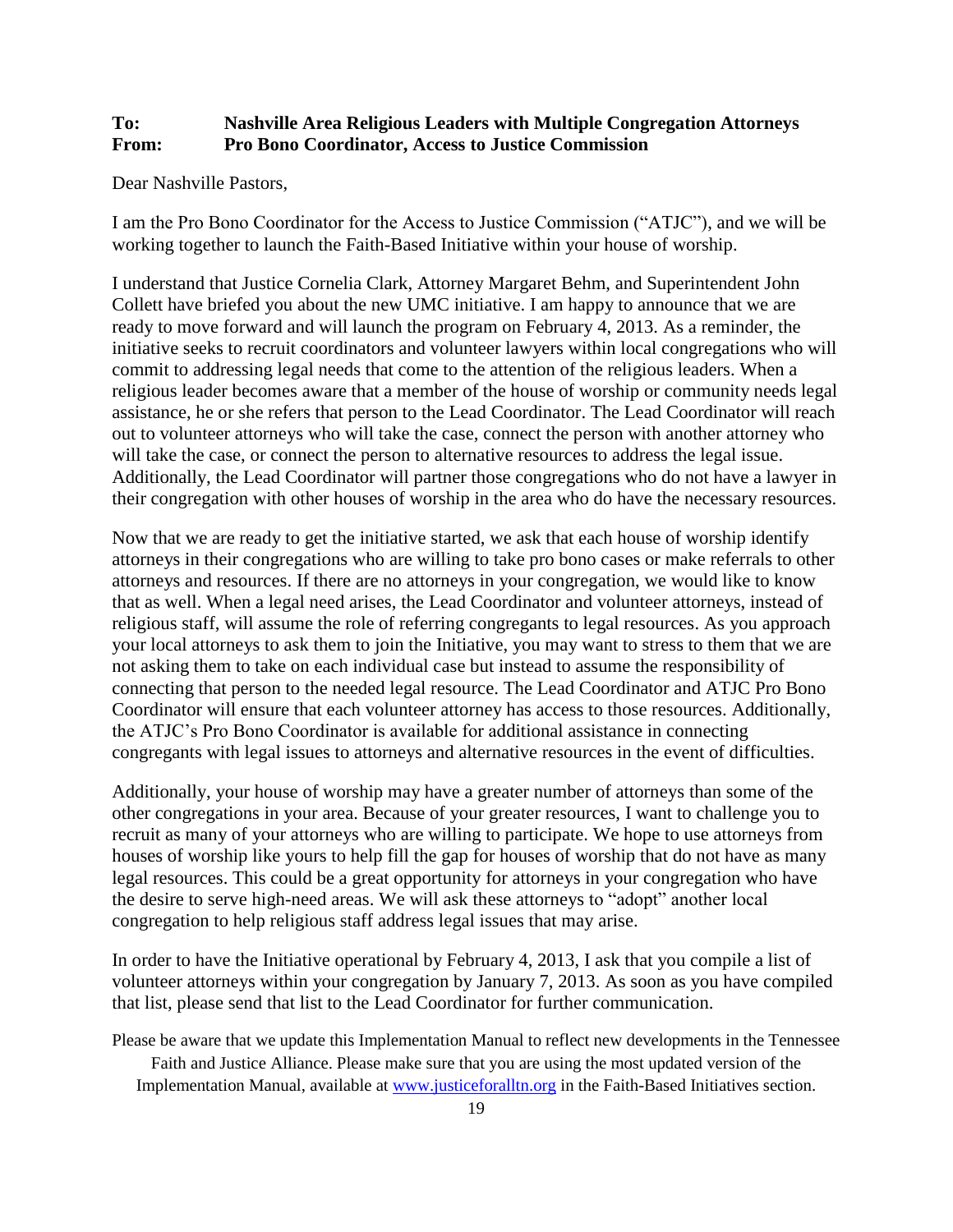I am very excited to work with all of you and am very thankful for your dedication to this initiative. If you or any of your prospective lawyers have any questions about the initiative, please do not hesitate to contact me. Ī

Respectfully,

Pro Bono Coordinator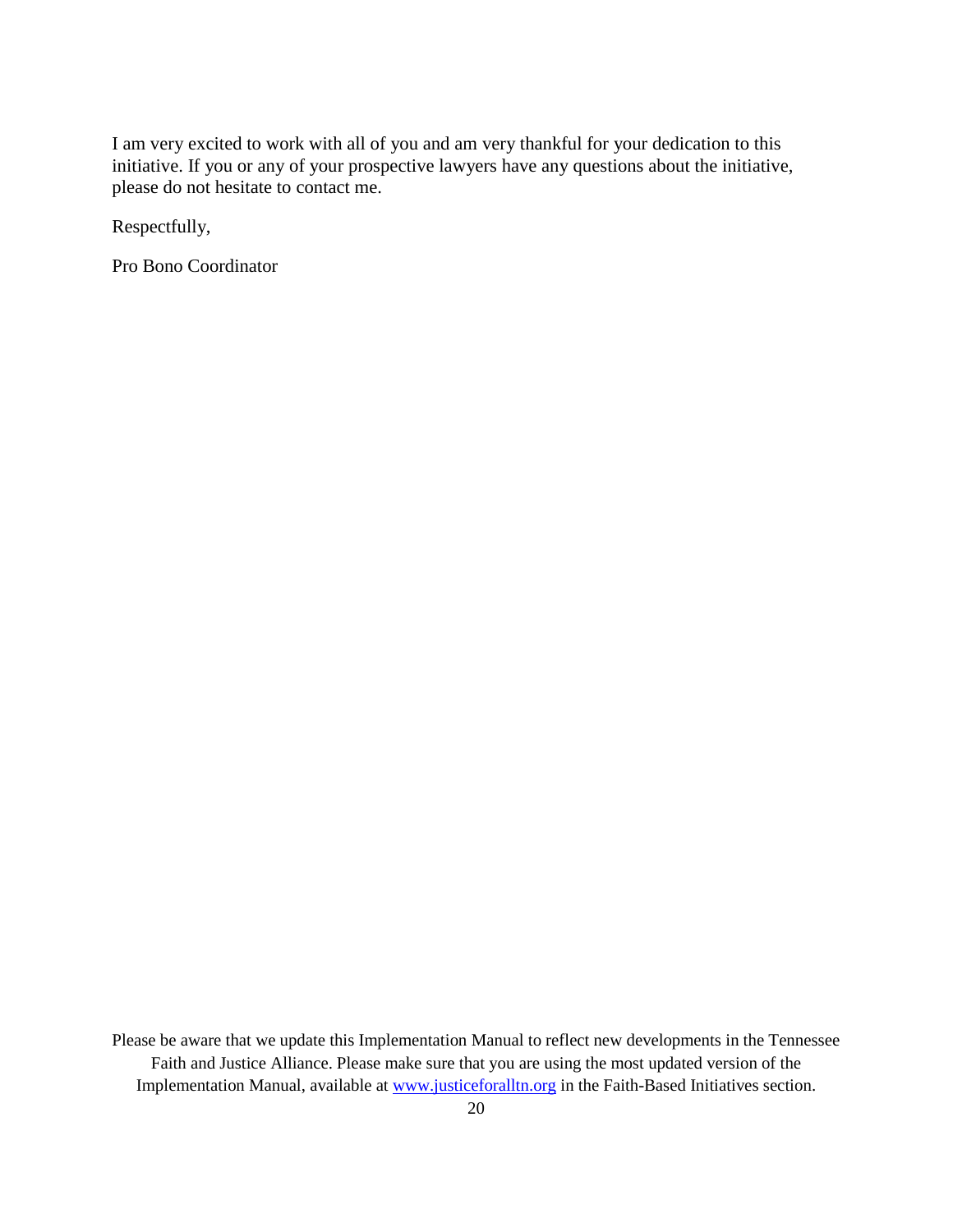### **To: Nashville Area Attorneys within the Congregation From: Pro Bono Coordinator, Access to Justice Commission**

Dear Nashville Attorneys,

I am the Pro Bono Coordinator for the Access to Justice Commission ("ATJC"), and we will be working together to launch the Faith-Based Initiative within your house of worship.

I understand that you have been approached by your local religious leader and that you have agreed to serve as a volunteer attorney for your house of worship. We are thrilled that you have decided to participate in the initiative. Now that we have compiled a network of volunteer attorneys, we plan to launch the initiative on February 4, 2013.

As a reminder, the initiative seeks to recruit coordinators and volunteer lawyers within local congregations who will commit to addressing legal needs that come to the attention of the local religious staff. When a religious leader becomes aware that a member of the house of worship or community needs legal assistance, the religious leader refers that person to the Lead Coordinator. The Lead Coordinator will reach out to volunteer attorneys who will take the case, connect the person with another attorney who will take the case, or connect the person to alternative resources to address the legal issue. Additionally, the Lead Coordinator will partner those congregations who do not have a lawyer in their congregation with other houses of worship in the area who do have the necessary resources.

To ease any trepidation you may have about the number of cases you are volunteering to take, let me reassure you that we are not asking you to take on every individual case. Instead, you will assume the responsibility of connecting that person to the needed legal resource or taking the case yourself if that is feasible. The Lead Coordinator and the ATJC's Pro Bono Coordinator will ensure that you have access to assistance when difficulties arise as well as alternative legal resources, such as a directory of Legal Aid clinics, Social Services, and pro bono projects that attorneys participate in statewide.

In order to have the Initiative operational by February 4, 2013, I ask that you attend a dinner on January 31<sup>st</sup>, 2013 at 6:00 pm at [location] where we will brief you on the structure and details of the initiative, resources manuals available to you, and Tennessee's limited scope representation rules. I am excited to announce that Tennessee Supreme Court Justice Cornelia Clark will attend the dinner and will speak to you about how your commitment to serve your congregation fits into the greater Access to Justice Strategic Plan that has been adopted by the Tennessee Supreme Court. Please RSVP for this event by January 7, 2013.

I am very excited to work with all of you and am very thankful for your dedication to this initiative. If you or any of your prospective lawyers have any questions about the initiative, please do not hesitate to contact me.

# Respectfully,

### Pro Bono Coordinator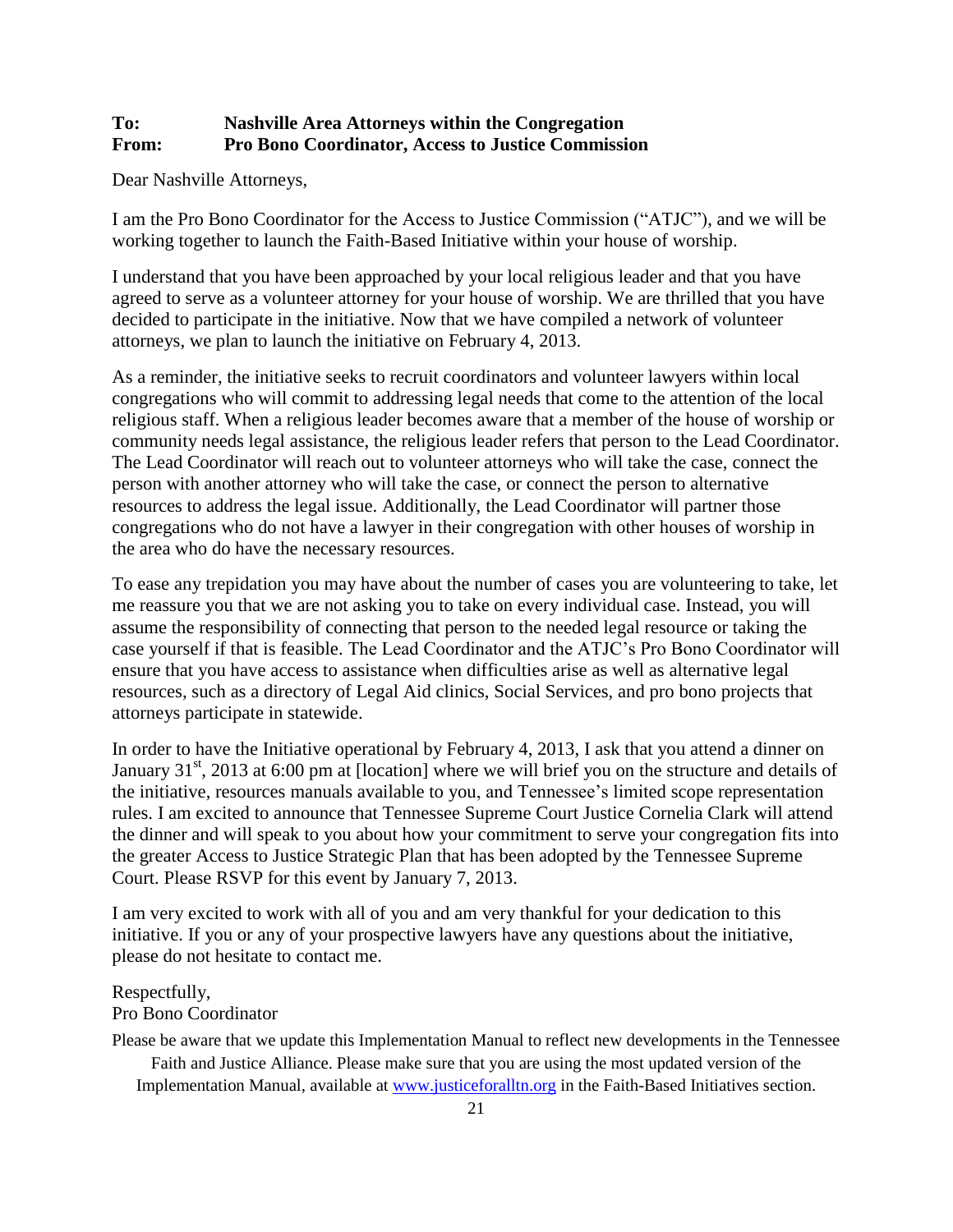# **Example Training Invitation**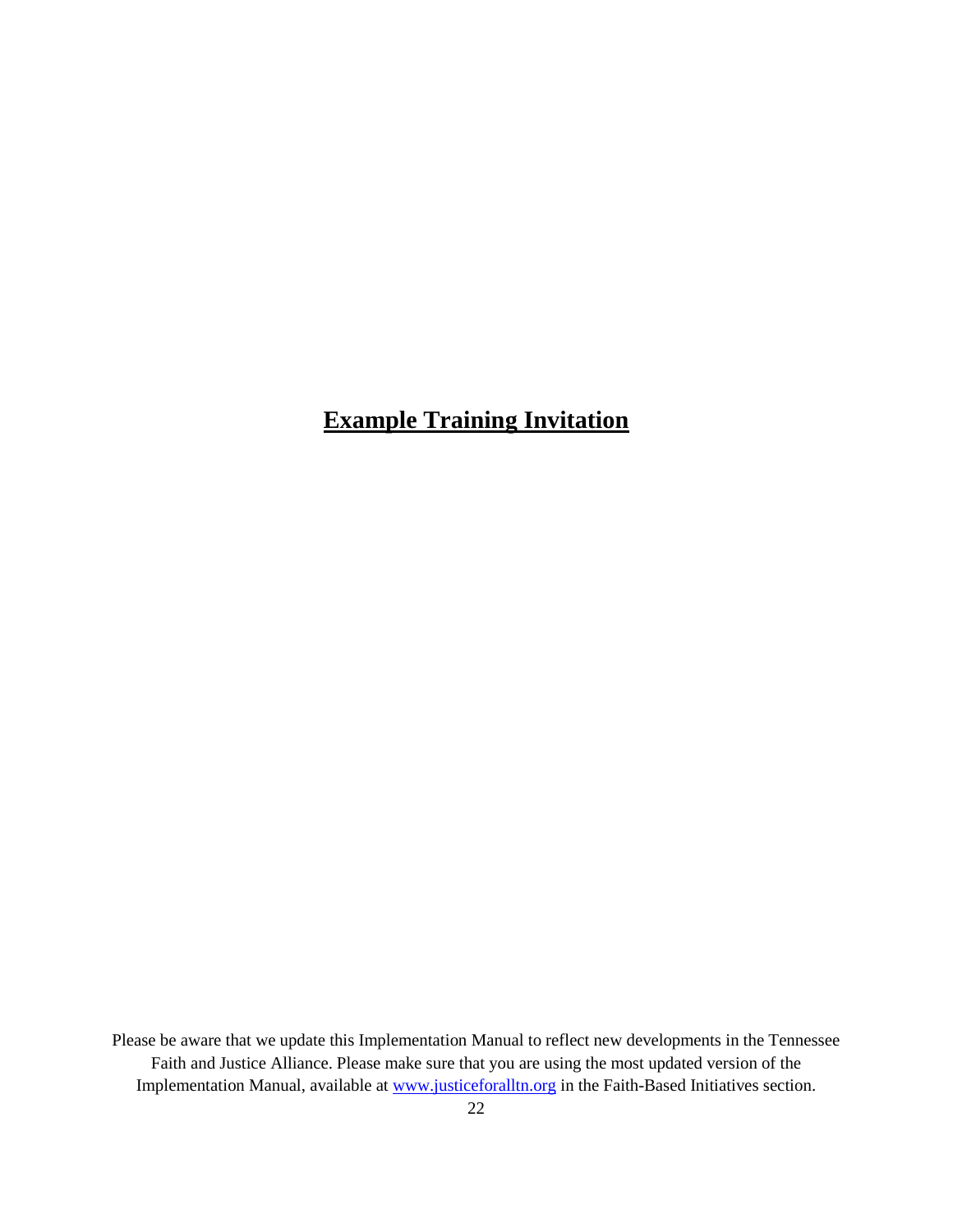### **Example Training Invitation**

# **You are invited!** January 31, 2013 6:00 p.m. Local House of Worship 2000 Main St., City, TN 37212

Please join us for a fellowship dinner and CLE training to kick start the Legal Initiative with the Tennessee Faith and Justice Alliance. The TFJA is a project of the Tennessee Supreme Court's Access to Justice Commission.

### **Featuring:**

- **Tennessee Supreme Court Justice Connie Clark** Providing a history of the UMC Initiative
- **Limited Scope Representation Training** Examination of limited scope representation rules, and ethical issues involved in limiting your representation; Tips and strategies for serving pro bono clients while maintaining compliance with PR rules
- **An Overview of the Tennessee Faith & Justice Alliance**

**The Tennessee Faith and Justice Alliance** is composed of lawyers within local congregations who have committed to work with the pro bono legal issues that come to the attention of local clergy. From now on, when a legal need arises within the house of worship, it will no longer be the job of the house of worship staff to find the appropriate resources to meet that need, but TFJA attorneys will find the right resource to meet the parishioner's needs.

# **\*\*\*1.25 free hours of CLE Credit\*\*\***

# **By invitation only**

# **Dinner will be provided**

# **Please RSVP to (615) 741-2687**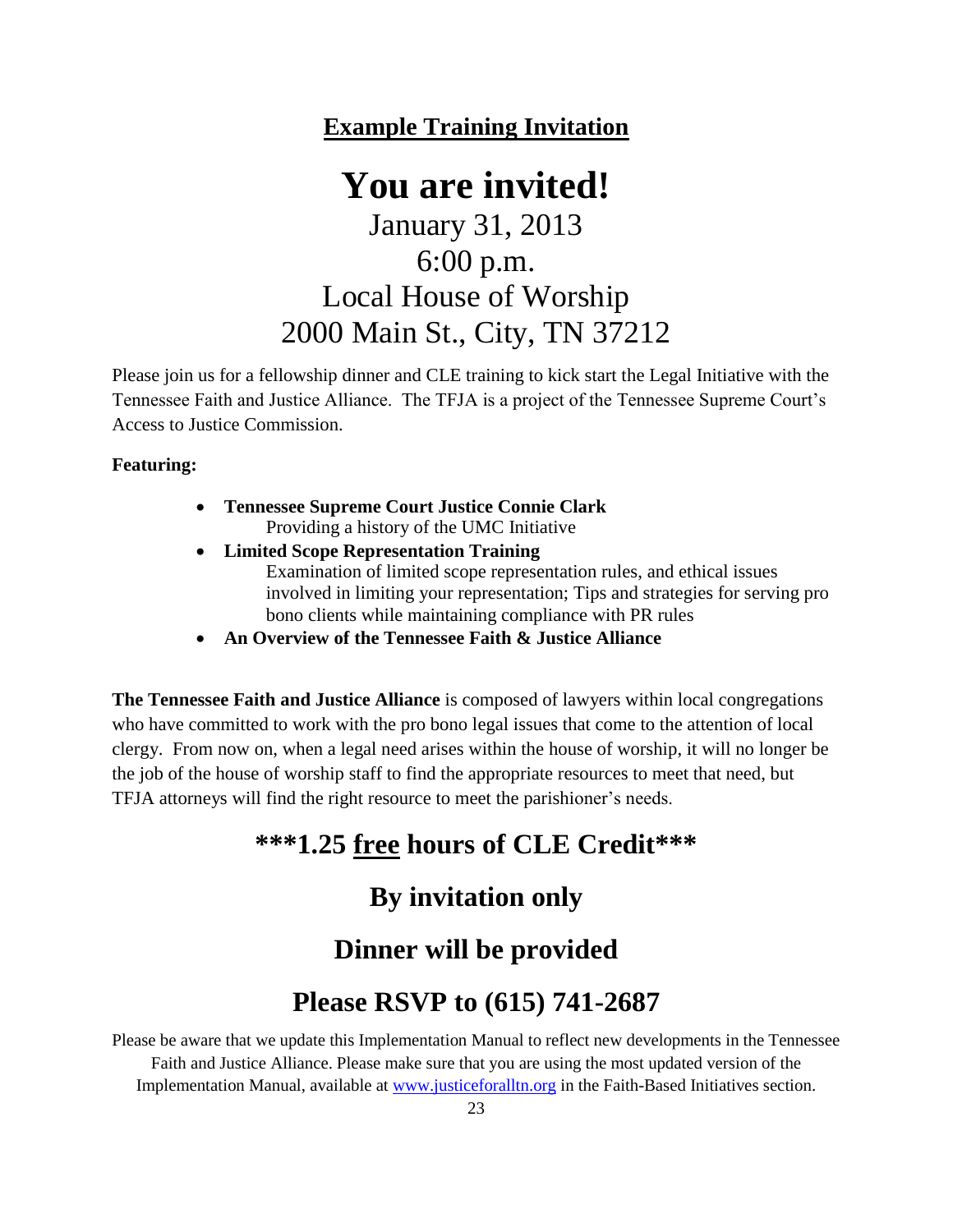# **Example Training Agendas**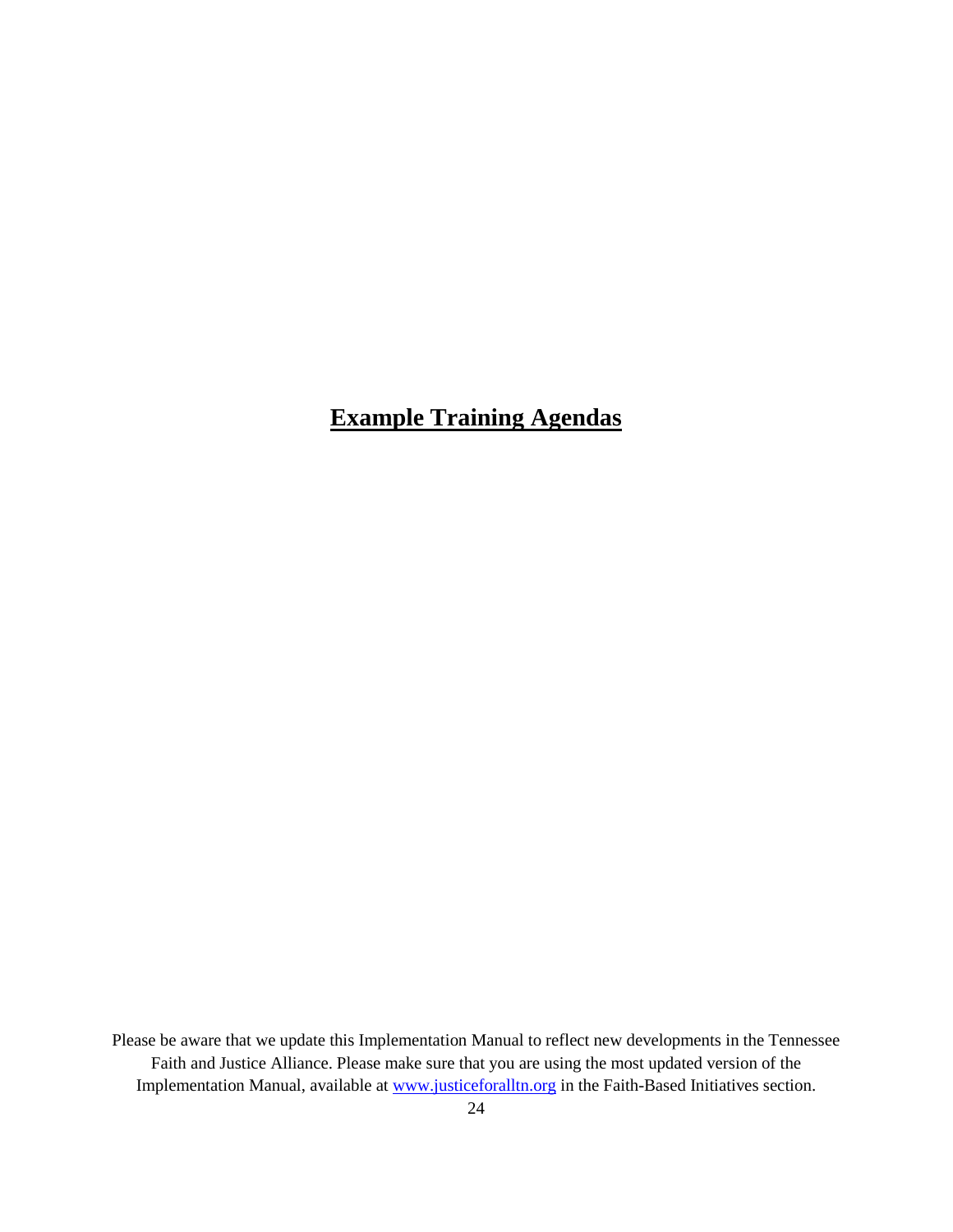### **Example Training Agendas**

### **Tennessee Access to Justice Initiative with The [Local House of Worship] Initiative Training for Religious Staff and Lead Coordinator May 9, 2012 1:30 pm to 3:30 pm**

| Margaret Behm                                                                                                                        |
|--------------------------------------------------------------------------------------------------------------------------------------|
| John Collett                                                                                                                         |
| Margaret Behm                                                                                                                        |
| Lucinda Smith                                                                                                                        |
| Anne-Louise Wirthlin                                                                                                                 |
| Lucinda Smith<br>Clinics in community houses of worship<br>Participation in established activities: Justice For Our Neighbors (JFON) |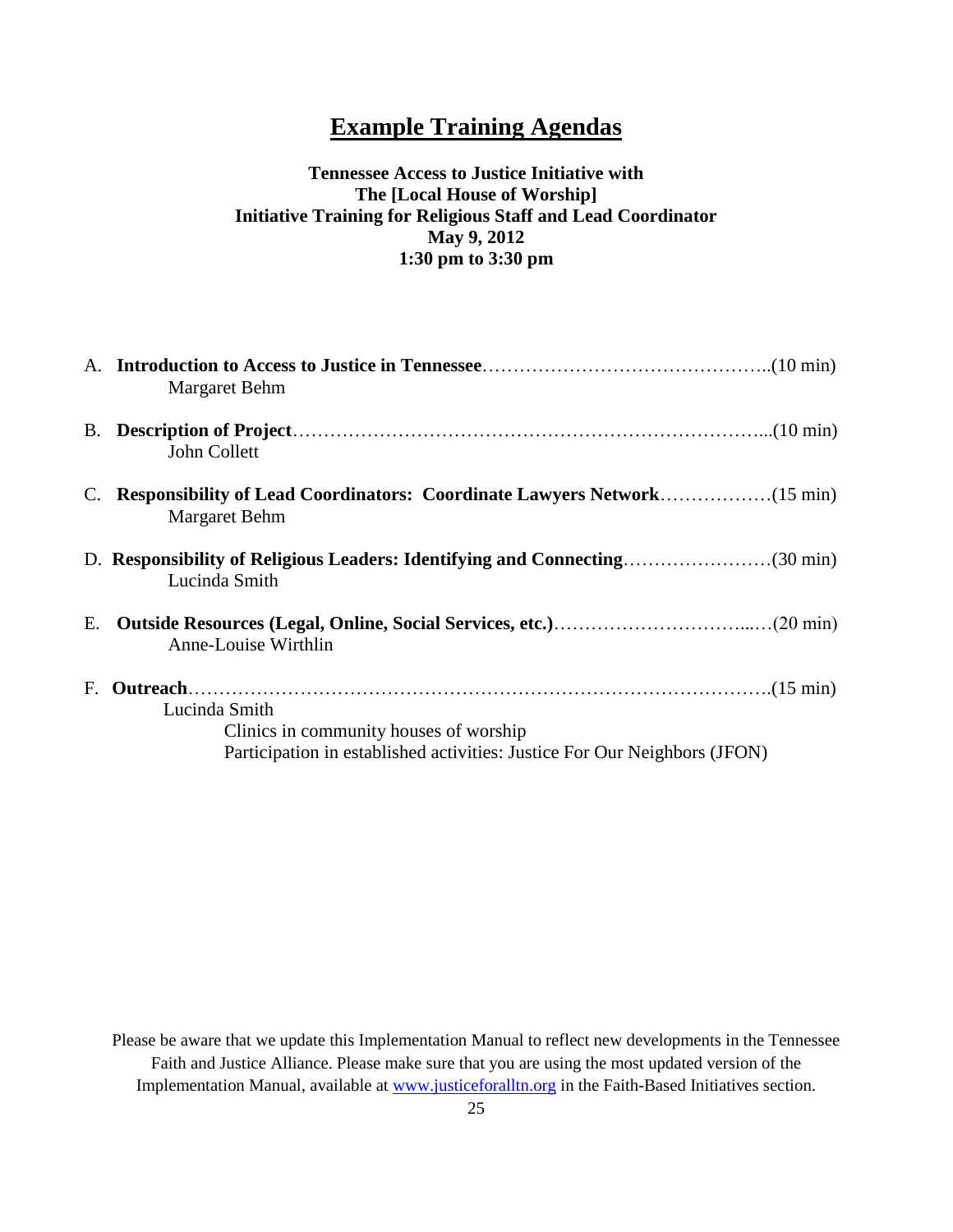### **Tennessee Access to Justice Initiative with The [Local House of Worship] Initiative Training for Religious Staff and Lead Coordinator January 31, 2013 1:30 pm to 3:30 pm**

| Margaret Behm                    |
|----------------------------------|
|                                  |
| Palmer Williams and John Collett |
| Margaret Behm and Justice Clark  |
| Palmer Williams                  |
| David Esquivel                   |
|                                  |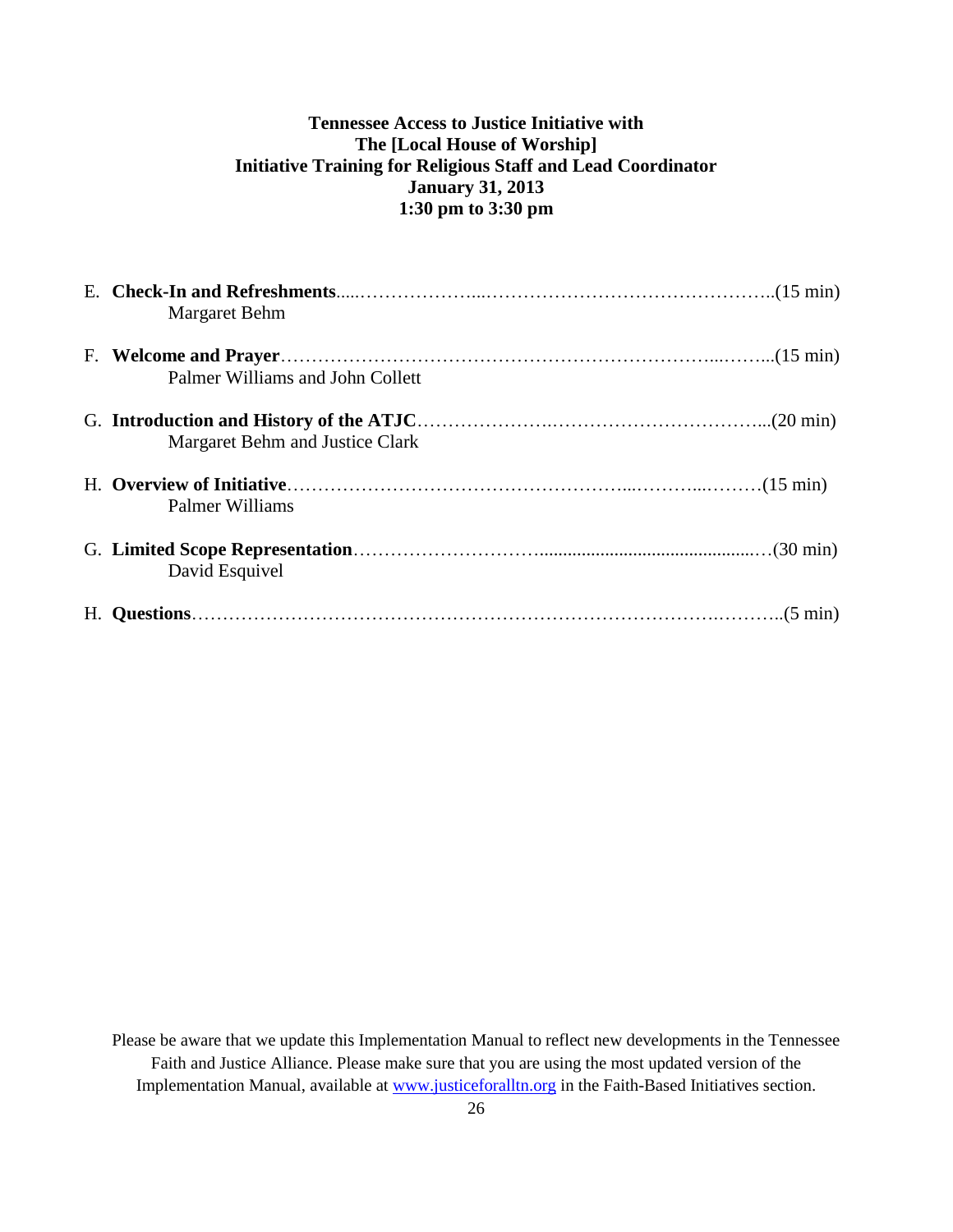# **Example Training Handouts**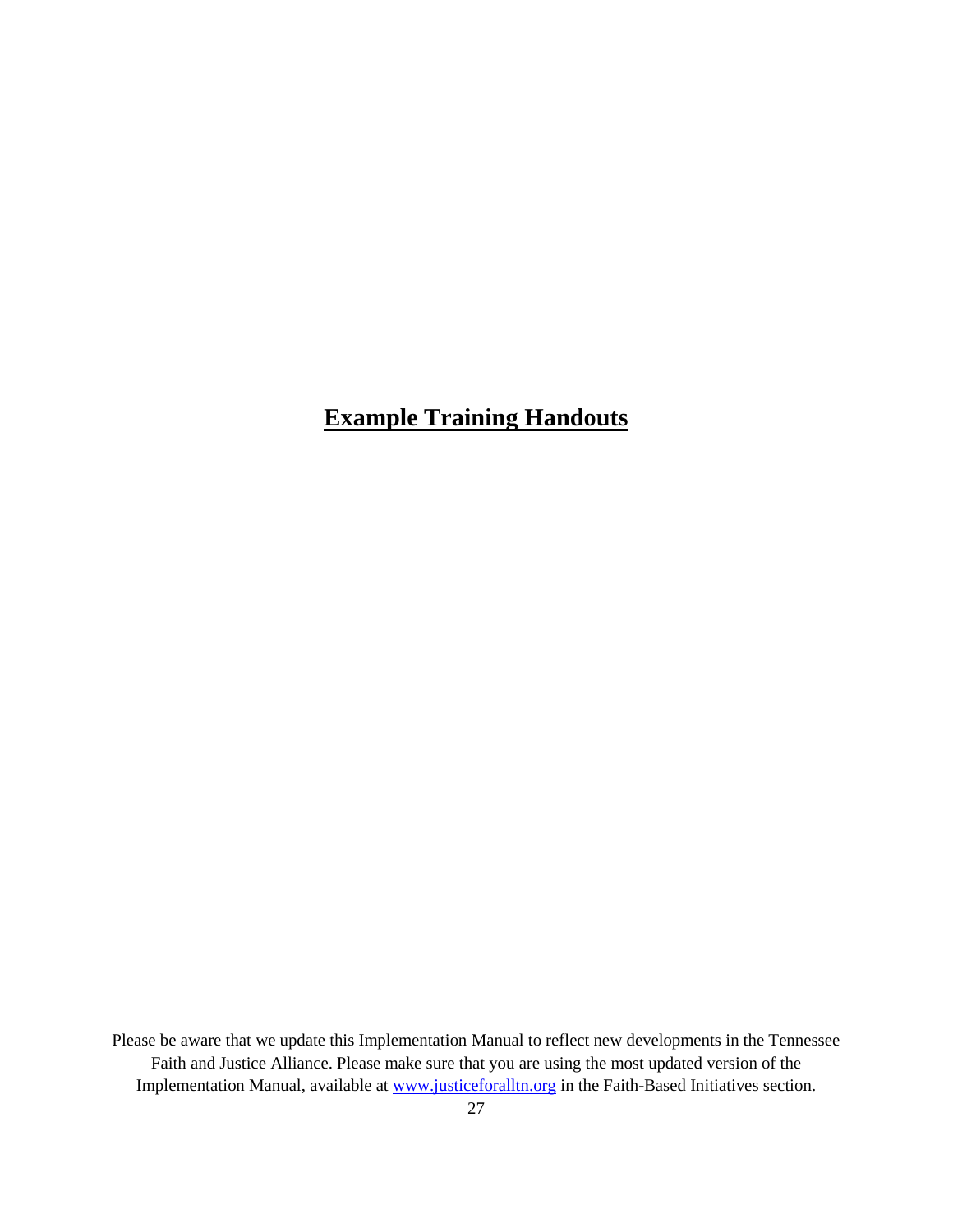

### **The [House of Worship]'s Initiative**

### **Training Handout**

### **The Problem**

More than 35 million Americans live below the poverty level, and another 10 million have incomes that are less than 25% higher than that level. At least 40% of these Americans have a legal problem of some kind each year. Across Tennessee, 70% of low-income residents experience some type of legal problem each year. Approximately one million Tennesseans need legal counsel and cannot afford it. But with only 80 or so Legal Aid attorneys, most of those low income individuals have limited or no access to legal counsel. They feel shut out from the legal system. They do not turn to the system for solutions because they believe the system will not help them.

### **Tennessee Access to Justice Commission**

The Access to Justice Commission was created by the Supreme Court to develop a strategic plan for improving access to justice in Tennessee that includes education of the public, identification of priorities to meet the need of improved access to justice, and recommendations to the Supreme Court of projects and programs the Commission determines to be necessary and appropriate for enhancing access to justice in Tennessee. The first strategic plan was unveiled in 2010, and the Commission presented its second strategic plan in the spring of 2012. One aspect of the strategic plan is to incorporate the faith-based communities into the initiatives of the Access to Justice Commission.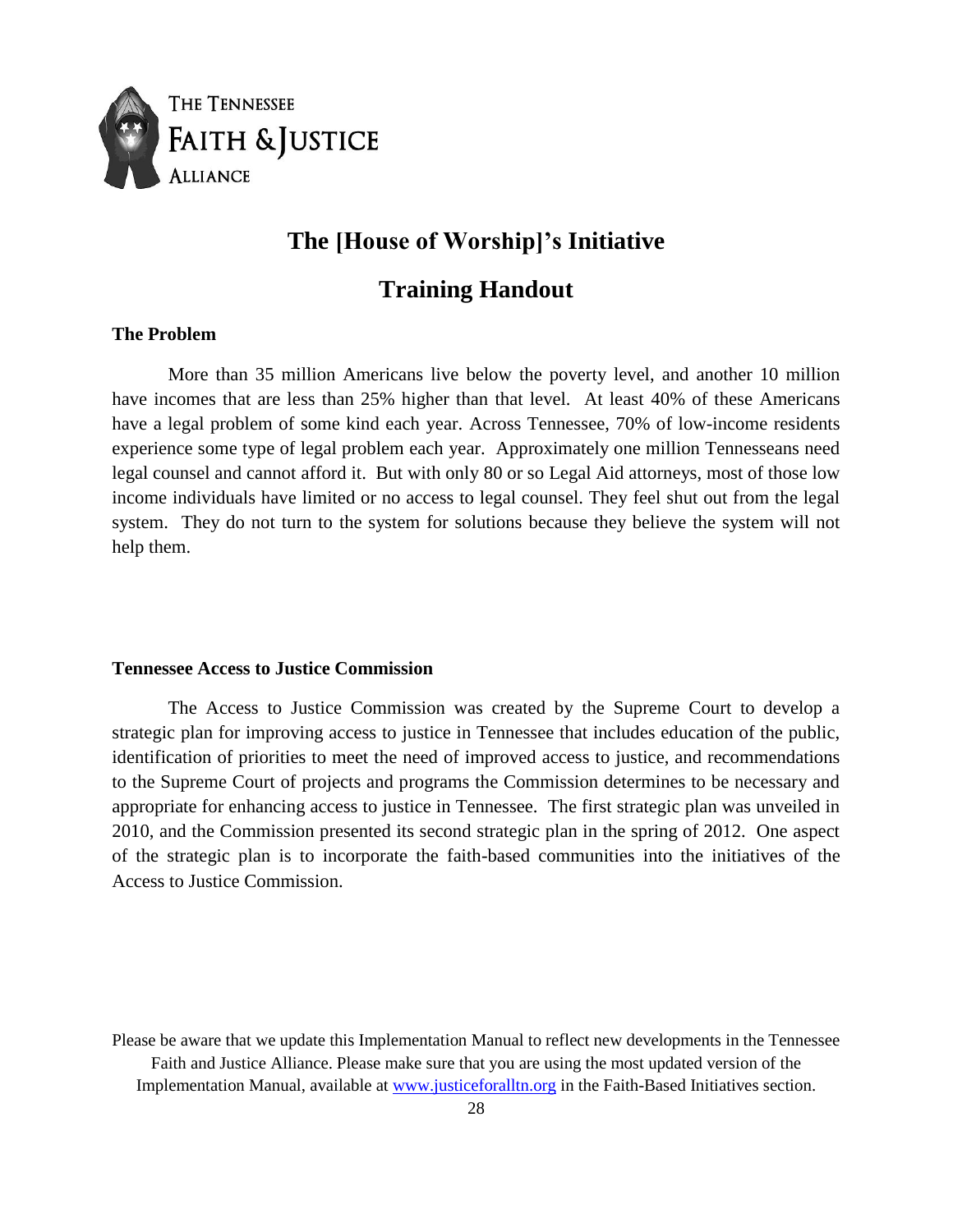### **Initiative with the [House of Worship]**

### **Structure:**

This Initiative is composed of attorneys within the local congregation and within the community who have committed to pro bono work involving legal issues that come to the attention of the local religious leader. When a member of the congregation brings an issue with legal implications to the attention of the religious leader, it is no longer the religious staff's duty to find resources to address that need. Instead, the house of worship will refer the matter to a Lead Coordinator. This Lead Coordinator, who does not necessarily have to be an attorney, will refer the case to an attorney within the congregation itself or within the overarching religious organization. That attorney will then either take the case or refer it to an attorney who will or the appropriate resources.



**Resources at your disposal:** 

- o Other lawyers within the religious community who specialize in that area of the law
- o Legal Aid Society
- o Resources within the TFJA Manual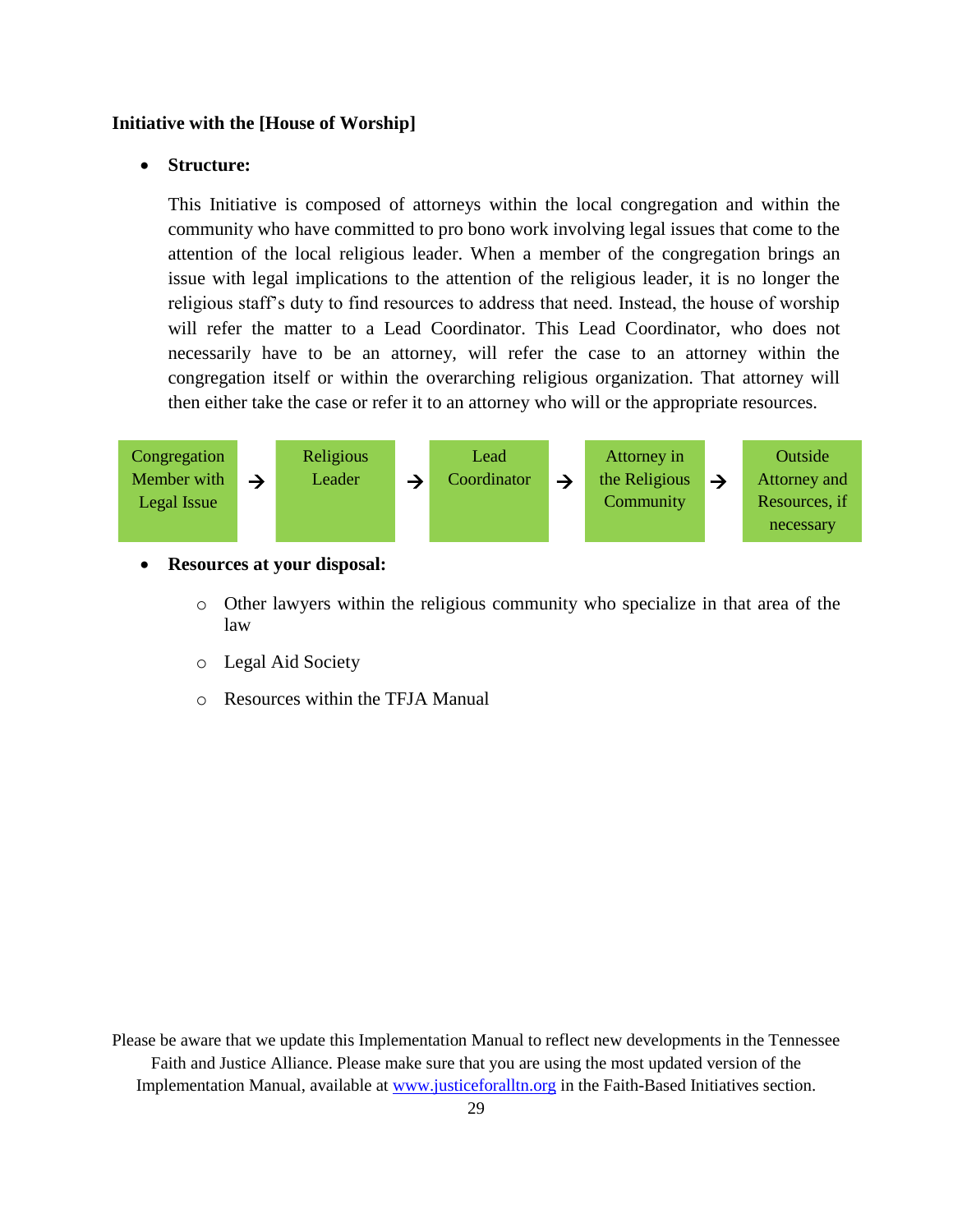### **Malpractice Insurance:**

The ATJ Commission has partnered with the Tennessee Alliance for Legal Services to provide malpractice insurance for participating attorneys. Participating attorneys must report information to the Lead Coordinator who will in turn report to the ATJC's Pro Bono Coordinator at the Administrative Office of the Courts.

Participating attorneys must report the following information.

- Attorney's name
- Attorney's BPR number
- Type of case
- Number of hours spent on the case
- The referring entity
- The action taken on the case

There are forms for participating attorneys to use when reporting this information (see page 38). The Lead Coordinator will provide the forms.

Please note that if the attorney believes the case is proper for Legal Aid of East Tennessee to handle, the attorney can refer the case to LAET and LAET can then assign the case to the attorney. In this case, the attorney will be covered under LAET's malpractice insurance.

Please note that if the attorney is not taking the case on or providing any legal advice, but referring the case to a local legal services or social services agency, then no coverage is needed under the Rules of Professional Responsibility.

### **Pro Bono Coordinator's Contact Information:**

[ATJInfo@tncourts.gov](mailto:ATJInfo@tncourts.gov)

Office: 615-741-2687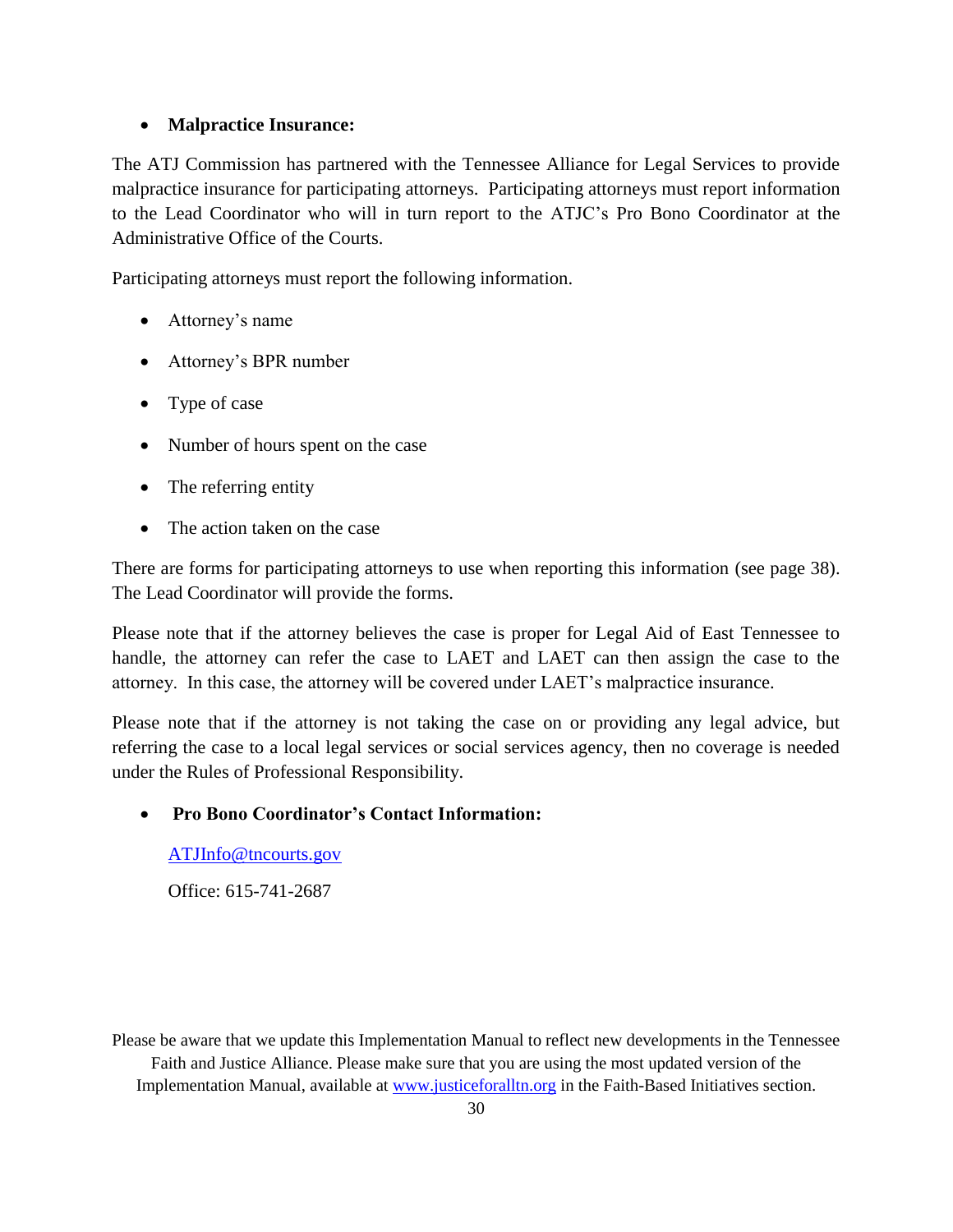# **State Attorney Participation**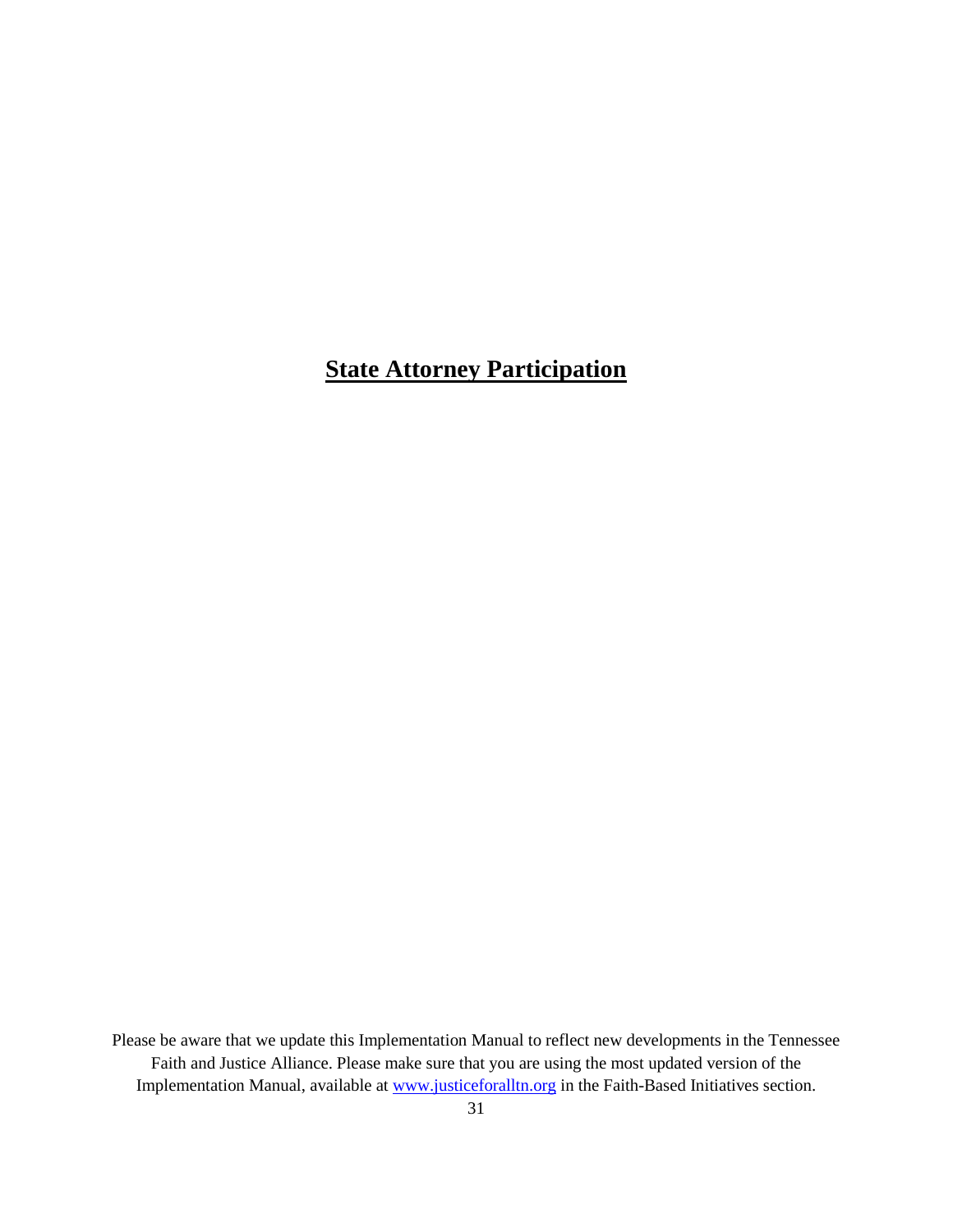### **State Attorney Participation**

State attorneys should be able to participate in the UMC project, as we partner with the legal service provider, TALS, to provide the attorneys with the required malpractice insurance. Depending on the particular agency, state attorneys may have to limit their participation to serving as a resource for legal referrals and basic legal information, rather than taking on full representation. State attorneys should contact the Access to Justice Commission regarding barriers to participation.

- Judicial Branch Attorneys
	- The pro bono activities of Judicial Branch attorneys are governed by Tennessee Supreme Court Rule 5 and Tenn. Code Ann. § 16-3-804.
	- Although these attorneys are precluded from representing a client in court, the rule and statute makes clear that these attorneys are still able to participate in pro bono legal activities through an organized legal services provider that provides malpractice insurance for that attorney.
- Attorney General's Office Attorneys
	- The pro bono activities of attorneys in the Attorney General's Office are governed by internal policies as well as Tenn. Code Ann. § 8-6-107.
	- Similar to judicial branch attorneys, these attorneys may participate in pro bono activities as long as they do so through an organized legal services provider that provides malpractice insurance for that attorney. In addition, the attorneys in this office also need to seek approval from their supervising attorney to participate.
- Executive Branch Attorneys
	- The pro bono activities of attorneys of executive branch agencies are governed by the internal policies of each agency as well as Tenn. Code Ann. § 23-3-102.

The statute makes clear that these attorneys are able to participate in pro bono legal activities through an organized legal services provider that provides malpractice insurance for that attorney, barring any restriction from the particular agency of which they are employed.

Please be aware that we update this Implementation Manual to reflect new developments in the Tennessee Faith and Justice Alliance. Please make sure that you are using the most updated version of the Implementation Manual, available at www.justiceforalltn.org in the Faith-Based Initiatives section.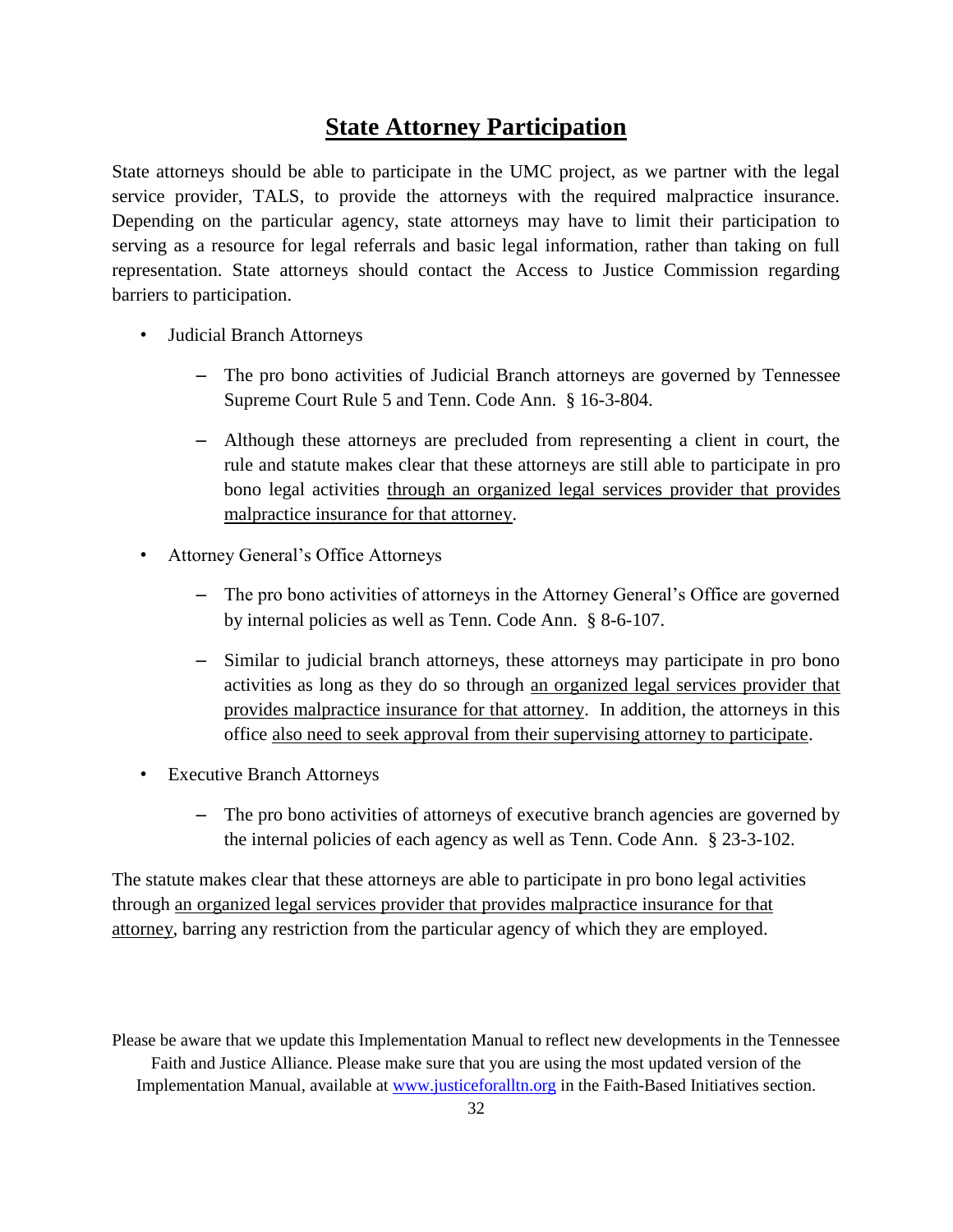# **Lead Coordinator Form**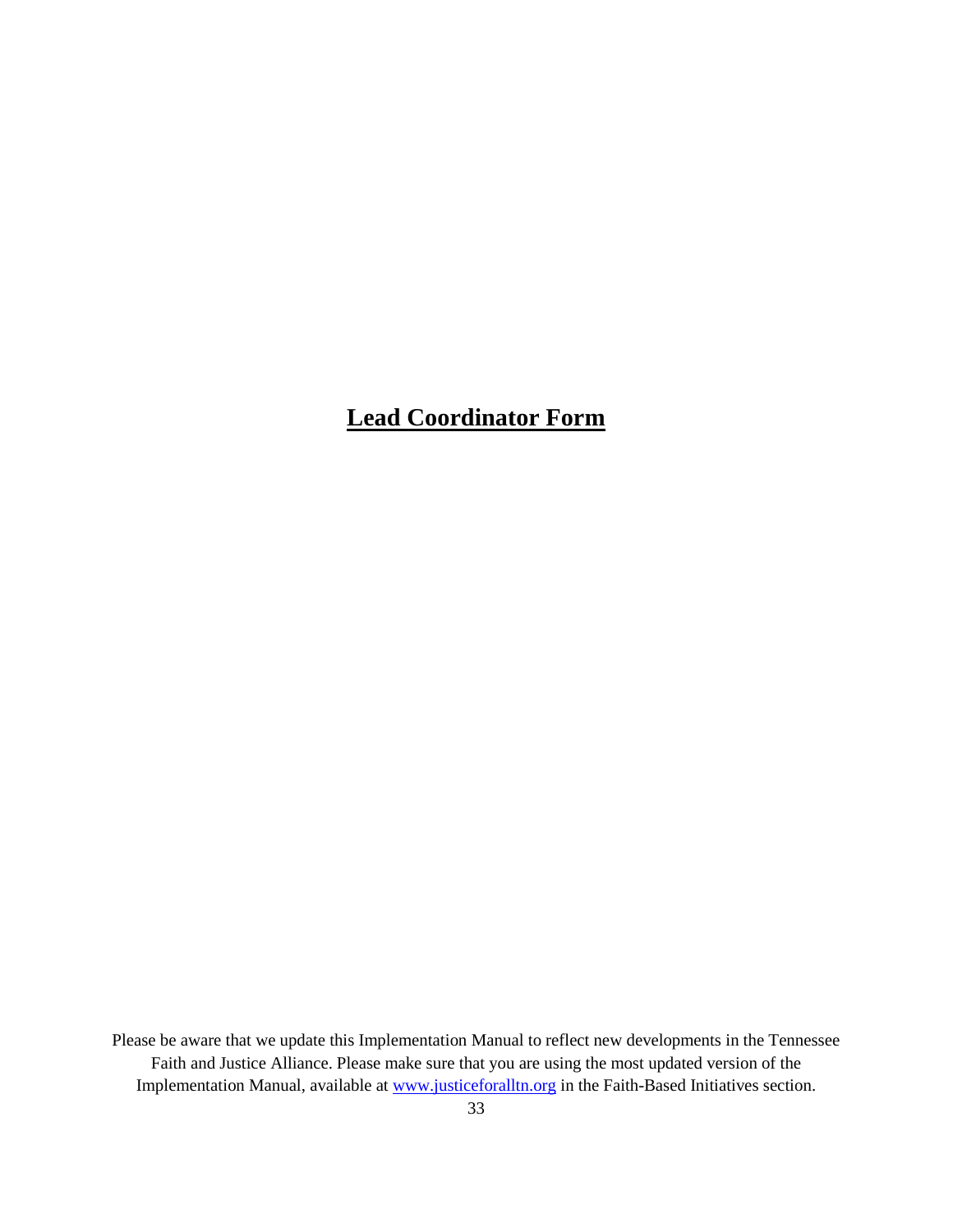

### **The [House of Worship] Initiative**

### **Lead Coordinator Information Form**

### **Instructions**

Please fill out all of the contact information below. This information will only be shared within the Tennessee Faith & Justice Alliance ("TFJA"). Please submit it by email, fax, or mail to:

Pro Bono Coordinator Tennessee Supreme Court Administrative Office of the Courts 511 Union Street, Suite 600 Nashville, TN 37219 (615) 741-2687 (615) 741-6285 (fax) [ATJInfo@tncourts.gov](mailto:ATJInfo@tncourts.gov)

### **Lead Coordinator Information**

\_\_\_\_\_\_\_\_\_\_\_\_\_\_\_\_\_\_\_\_\_\_\_\_\_\_\_\_\_\_\_\_\_\_ \_\_\_\_\_\_\_\_\_\_\_\_\_\_\_\_\_\_\_\_\_\_\_\_\_\_\_\_\_\_\_\_\_\_\_\_

TFJA Lead Coordinator's Name Occupation

Faith (Buddhist, Christian, Jewish, etc.) Phone Number

\_\_\_\_\_\_\_\_\_\_\_\_\_\_\_\_\_\_\_\_\_\_\_\_\_\_\_\_\_\_\_\_\_\_\_\_\_\_\_

 $\qquad\qquad\qquad\qquad\qquad\qquad (\underline{\qquad\qquad})\qquad\qquad\qquad\qquad$ 

Email Address

Mailing Address

Please be aware that we update this Implementation Manual to reflect new developments in the Tennessee Faith and Justice Alliance. Please make sure that you are using the most updated version of the Implementation Manual, available at www.justiceforalltn.org in the Faith-Based Initiatives section.

\_\_\_\_\_\_\_\_\_\_\_\_\_\_\_\_\_\_\_\_\_\_\_\_\_\_\_\_\_\_\_\_\_\_\_\_\_\_\_\_\_\_\_\_\_\_\_\_\_\_\_\_\_\_\_\_\_\_\_\_\_\_\_\_\_\_\_\_\_\_\_\_\_\_\_\_\_\_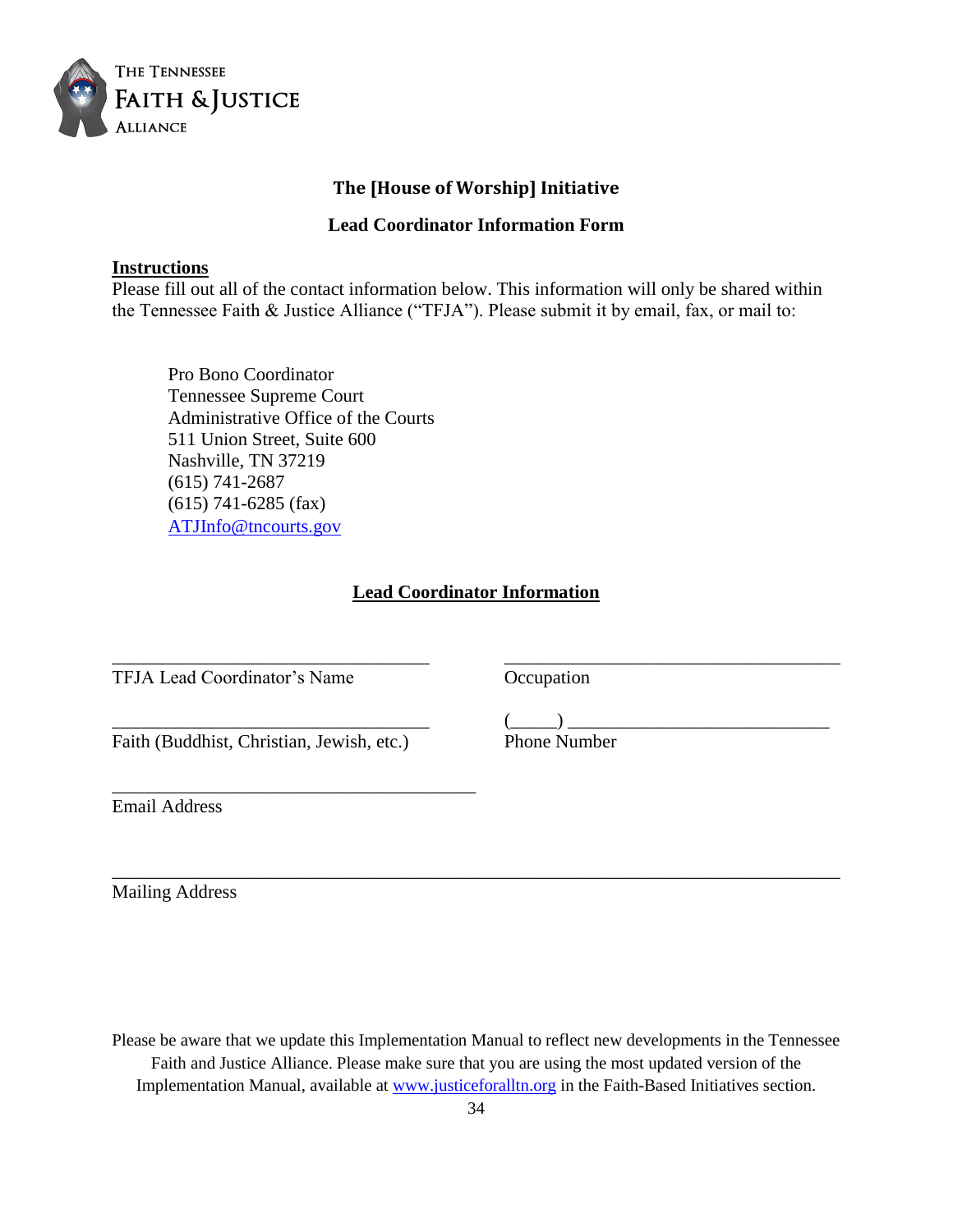# **Attorney Participation Form**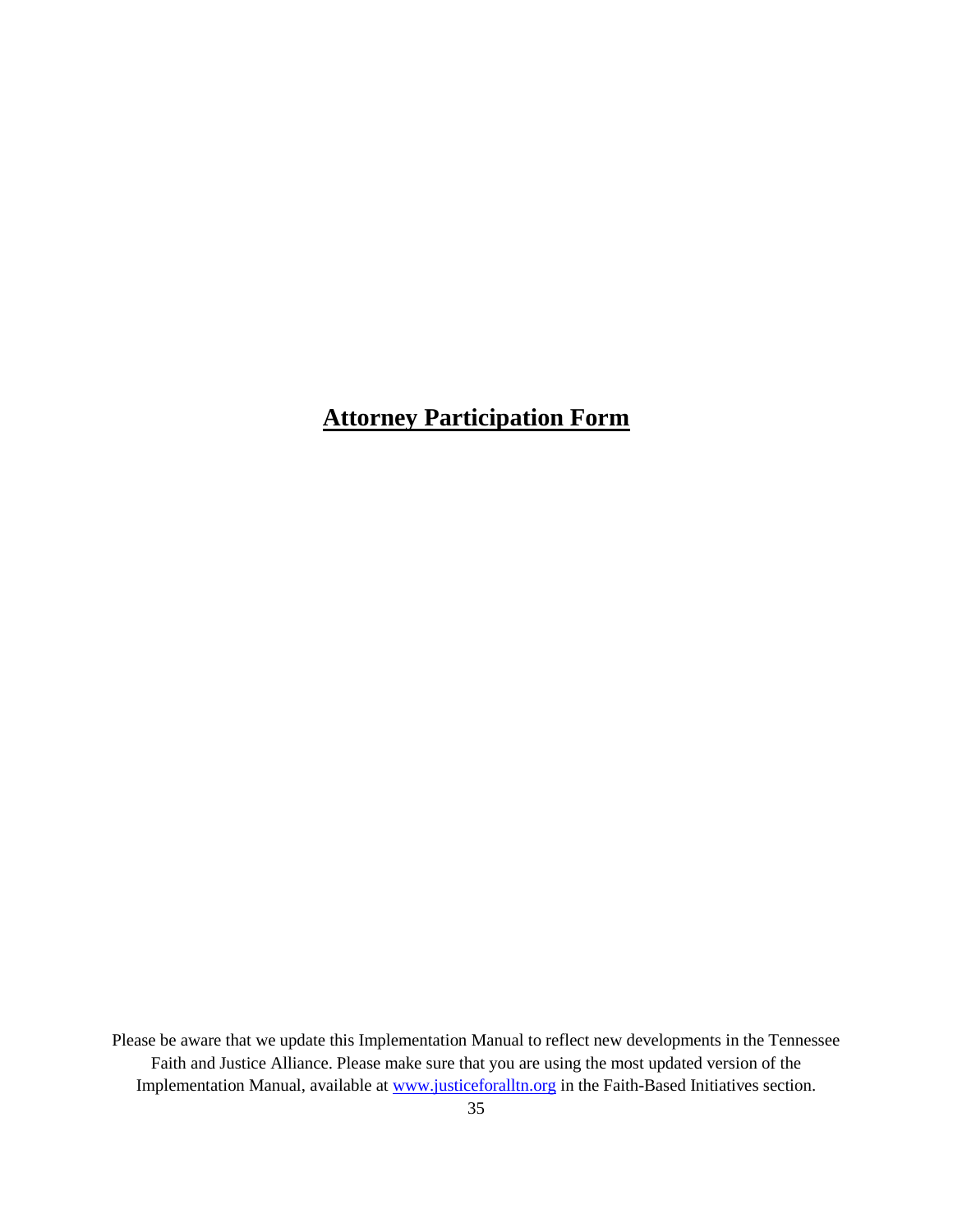

### **The [House of Worship] Initiative**

### **Attorney Participant Information Form**

**Return to Lead Coordinator**

### **Please check all that apply:**

| I am committed to being placed as the local lawyer at my home<br>house of worship,                        |
|-----------------------------------------------------------------------------------------------------------|
| I am committed to being placed as the local lawyer of another<br>house of worship in need of an attorney. |
| I am an attorney with the state and would like to participate, but<br>am seeking approval from my office. |
| I am unable to participate at this time.                                                                  |
|                                                                                                           |

**Name: \_\_\_\_\_\_\_\_\_\_\_\_\_\_\_\_\_\_\_\_\_\_\_\_\_\_\_\_\_\_\_\_\_\_\_\_\_\_\_ Home House of Worship:\_\_\_\_\_\_\_\_\_\_\_\_\_\_\_\_\_\_\_\_\_\_\_\_\_\_\_\_\_\_\_\_\_\_\_**

**Address: \_\_\_\_\_\_\_\_\_\_\_\_\_\_\_\_\_\_\_\_\_\_\_\_\_\_\_\_\_\_\_\_\_\_\_\_\_\_\_\_\_\_\_\_\_\_\_\_\_\_\_\_\_\_\_\_\_\_\_\_\_\_\_\_\_\_\_\_\_\_\_\_\_\_\_\_\_\_\_\_\_\_\_\_\_\_\_\_\_\_\_\_\_\_\_** 

**Email Address:\_\_\_\_\_\_\_\_\_\_\_\_\_\_\_\_\_\_\_\_\_\_\_\_\_\_\_\_\_\_\_\_\_\_\_\_\_\_\_**

| <b>Mobile Phone:</b> | <b>Work Phone:</b> |
|----------------------|--------------------|
|                      |                    |

| <b>Work Phone:</b> |  |
|--------------------|--|
|--------------------|--|

**Firm/Agency: \_\_\_\_\_\_\_\_\_\_\_\_\_\_\_\_\_\_\_\_\_\_\_\_\_\_\_\_\_\_\_\_\_\_\_\_\_\_\_\_\_\_\_\_\_\_\_\_\_\_\_\_\_\_\_\_\_\_\_\_\_\_\_\_\_\_\_\_\_\_\_\_\_\_\_\_\_\_\_\_\_\_\_\_\_\_\_\_**

**Type(s) of law you practice/have practiced: \_\_\_\_\_\_\_\_\_\_\_\_\_\_\_\_\_\_\_\_\_\_\_\_\_\_\_\_\_\_\_\_\_\_\_\_\_\_\_\_\_\_\_\_\_\_\_\_\_\_\_\_\_\_\_\_\_\_**

**Do you know of any other attorneys in your congregation who may be interested in participating?** (Please list names & contact information)

**\_\_\_\_\_\_\_\_\_\_\_\_\_\_\_\_\_\_\_\_\_\_\_\_\_\_\_\_\_\_\_\_\_\_\_\_\_\_\_\_\_\_\_\_\_\_\_\_\_\_\_\_\_\_\_\_\_\_\_\_\_\_\_\_\_\_\_\_\_\_\_\_\_\_\_\_\_\_\_\_\_\_\_\_\_\_\_\_\_\_\_\_\_\_\_\_\_\_\_\_\_\_\_\_\_\_\_\_\_\_\_\_\_**

**\_\_\_\_\_\_\_\_\_\_\_\_\_\_\_\_\_\_\_\_\_\_\_\_\_\_\_\_\_\_\_\_\_\_\_\_\_\_\_\_\_\_\_\_\_\_\_\_\_\_\_\_\_\_\_\_\_\_\_\_\_\_\_\_\_\_\_\_\_\_\_\_\_\_\_\_\_\_\_\_\_\_\_\_\_\_\_\_\_\_\_\_\_\_\_\_\_\_\_\_\_\_\_\_\_\_\_\_\_\_\_\_\_\_**

**\_\_\_\_\_\_\_\_\_\_\_\_\_\_\_\_\_\_\_\_\_\_\_\_\_\_\_\_\_\_\_\_\_\_\_\_\_\_\_\_\_\_\_\_\_\_\_\_\_\_\_\_\_\_\_\_\_\_\_\_\_\_\_\_\_\_\_\_\_\_\_\_\_\_\_\_\_\_\_\_\_\_\_\_\_\_\_\_\_\_\_\_\_\_\_\_\_\_\_\_\_\_\_\_\_\_\_\_\_\_\_\_\_\_**

**\_\_\_\_\_\_\_\_\_\_\_\_\_\_\_\_\_\_\_\_\_\_\_\_\_\_\_\_\_\_\_\_\_\_\_\_\_\_\_\_\_\_\_\_\_\_\_\_\_\_\_\_\_\_\_\_\_\_\_\_\_\_\_\_\_\_\_\_\_\_\_\_\_\_\_\_\_\_\_\_\_\_\_\_\_\_\_\_\_\_\_\_\_\_\_\_\_\_\_\_\_\_\_\_\_\_\_\_\_\_\_\_\_\_**

**\_\_\_\_\_\_\_\_\_\_\_\_\_\_\_\_\_\_\_\_\_\_\_\_\_\_\_\_\_\_\_\_\_\_\_\_\_\_\_\_\_\_\_\_\_\_\_\_\_\_\_\_\_\_\_\_\_\_\_\_\_\_\_\_\_\_\_\_\_\_\_\_\_\_\_\_\_\_\_\_\_\_\_\_\_\_\_\_\_\_\_\_\_\_\_\_\_\_\_\_\_\_\_\_\_\_\_\_\_\_\_\_\_\_**

**Other Comments:**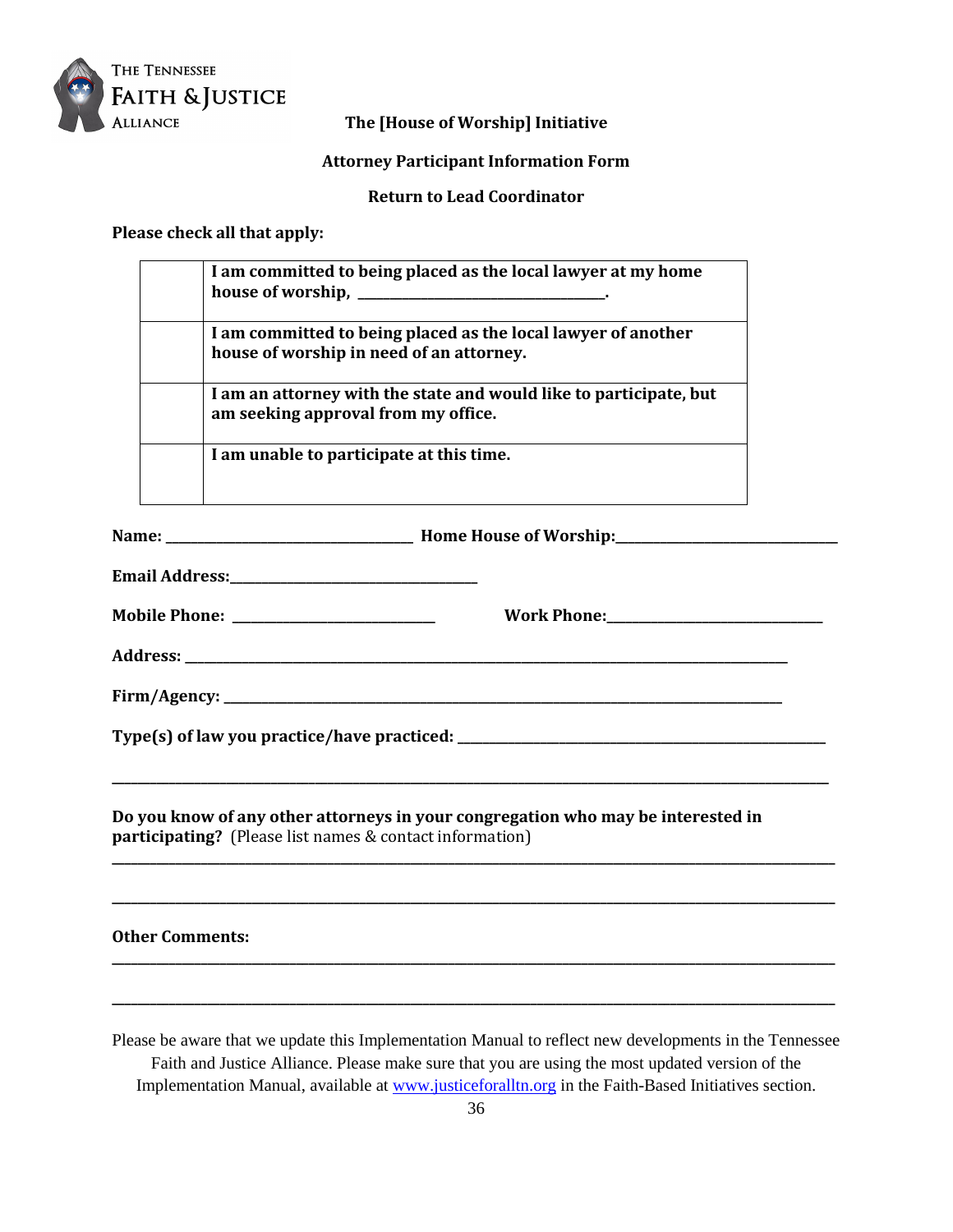# **Malpractice Insurance and Measurement Form**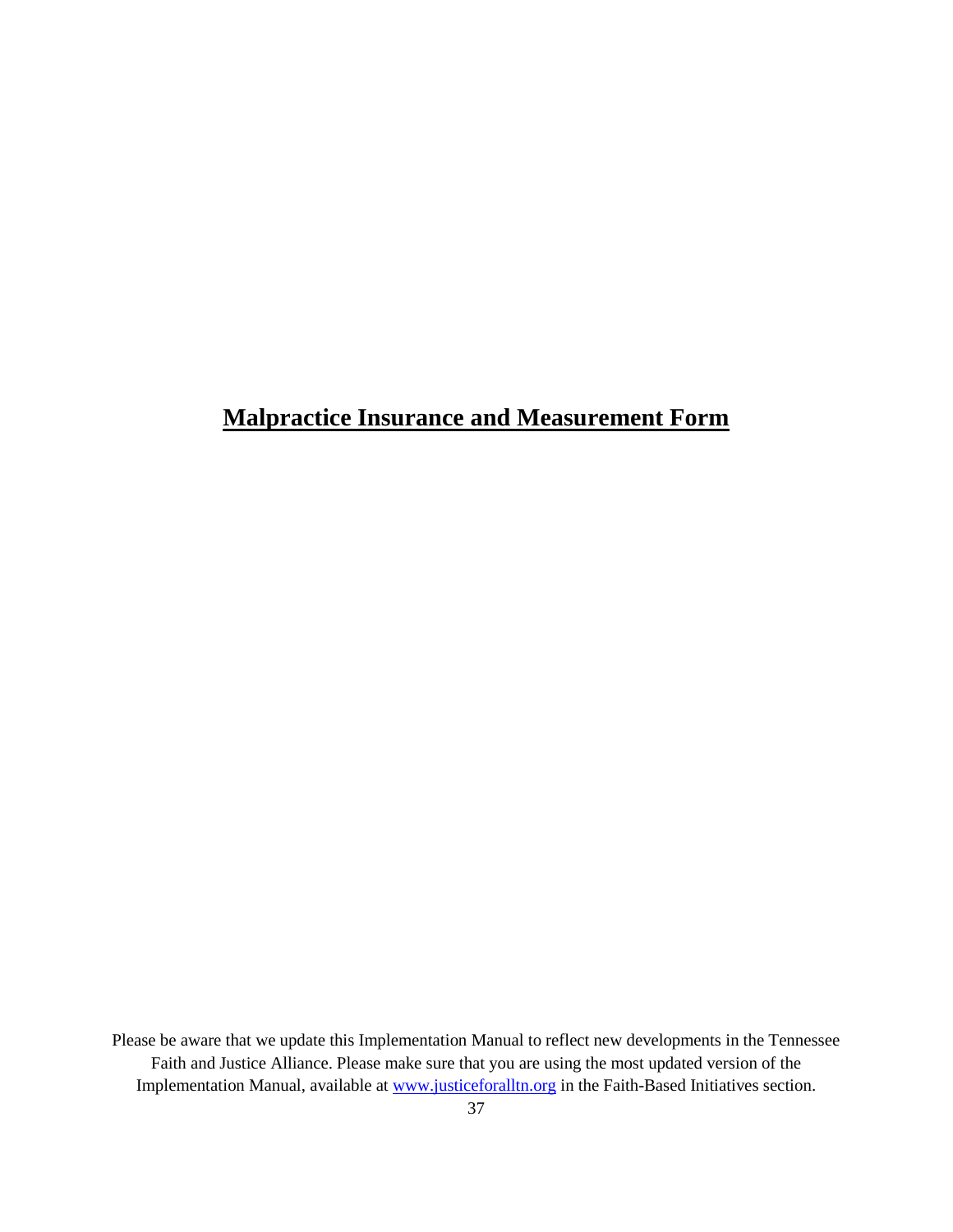

### **Malpractice Insurance and Measurement Form for Tennessee Faith and Justice Alliance Volunteers**

### **Instructions and Coverage Information**

Tennessee Faith and Justice Alliance volunteers should complete this form and submit it to the Pro Bono Coordinator of the Tennessee Supreme Court Access to Justice Commission by fax at 615-741-6285 or by email to [ATJinfo@tncourts.gov](mailto:ATJinfo@tncourts.gov) at the conclusion of each legal matter in order to receive full malpractice coverage. Please fill out this form using your best judgment.

### **Information Required**

|                                                                                                                                                                                                                                                                                     | 4. Project:<br>Ex: Referral Model from religious leader, Clinic, etc.                                                                                                                                                                                                                                                                                                        |  |                                                                                                                          |  |
|-------------------------------------------------------------------------------------------------------------------------------------------------------------------------------------------------------------------------------------------------------------------------------------|------------------------------------------------------------------------------------------------------------------------------------------------------------------------------------------------------------------------------------------------------------------------------------------------------------------------------------------------------------------------------|--|--------------------------------------------------------------------------------------------------------------------------|--|
| Clark United Methodist Church, Lipscomb, Nashville Area Rescue Ministry                                                                                                                                                                                                             |                                                                                                                                                                                                                                                                                                                                                                              |  |                                                                                                                          |  |
| 5. Do you need full malpractice coverage for your work on this case?                                                                                                                                                                                                                |                                                                                                                                                                                                                                                                                                                                                                              |  |                                                                                                                          |  |
| 7. Date (or range of dates) you provided assistance: ____________________________                                                                                                                                                                                                   |                                                                                                                                                                                                                                                                                                                                                                              |  |                                                                                                                          |  |
| 9. Please check which area of law the case involved. Subcategories in parentheses are not exclusive.                                                                                                                                                                                |                                                                                                                                                                                                                                                                                                                                                                              |  |                                                                                                                          |  |
| Bankruptcy<br>Criminal<br>Contract (breach, dispute, etc.)<br>Debt: Garnishment<br>Debt: Collection<br>Drivers License<br><b>Elder:</b> Nursing Home<br>Elder: Wills, Probate, Estate<br><b>Employment: Discrimination</b><br><b>Employment: Wages</b><br>Employment: Workers Comp. | ____ Expungement<br>____ Family: Adoption<br>____ Family: Child Custody or Support<br>____ Family: Domestic Violence<br>____ Family: Divorce or Post-Divorce<br>Cuardianship: Conservatorship/POA<br>Health (Insurance, ACA, TennCare, Medicare)<br>Immigration<br>Landlord/Tenant<br>____ Public Benefits (Social Security, Food Stamps, unemployment)<br>Real Estate: Deed |  | <b>Real Estate: Property Dispute</b><br>Real Estate: Insurance<br>Tort (Med. Mal., Injury)<br>Veterans' Issues<br>Other: |  |

10. Is the case **resolved** (i.e. the client no longer has a legal need or the client does not need an attorney), **partially resolved** (i.e. you took on full or limited representation, you took part of the case, or referred the client to another resource), or **not resolved**? Please explain.

\_\_\_\_\_\_\_\_\_\_\_\_\_\_\_\_\_\_\_\_\_\_\_\_\_\_\_\_\_\_\_\_\_\_\_\_\_\_\_\_\_\_\_\_\_\_\_\_\_\_\_\_\_\_\_\_\_\_\_\_\_\_\_\_\_\_\_\_\_\_\_\_\_\_\_\_\_\_\_\_\_\_\_\_\_\_\_\_\_\_\_\_\_\_\_\_\_\_\_\_\_\_\_\_\_\_\_\_\_\_\_\_\_\_\_\_\_\_\_\_ \_\_\_\_\_\_\_\_\_\_\_\_\_\_\_\_\_\_\_\_\_\_\_\_\_\_\_\_\_\_\_\_\_\_\_\_\_\_\_\_\_\_\_\_\_\_\_\_\_\_\_\_\_\_\_\_\_\_\_\_\_\_\_\_\_\_\_\_\_\_\_\_\_\_\_\_\_\_\_\_\_\_\_\_\_\_\_\_\_\_\_\_\_\_\_\_\_\_\_\_\_\_\_\_\_\_\_\_\_\_\_\_\_\_\_\_\_\_\_\_

11. Did you refer the client to other resources (such as Social Services, a Legal Clinic, another attorney, the Legal Aid Society, etc.)? Please explain.

Please be aware that we update this Implementation Manual to reflect new developments in the Tennessee Faith and Justice Alliance. Please make sure that you are using the most updated version of the Implementation Manual, available at www.justiceforalltn.org in the Faith-Based Initiatives section. 38

\_\_\_\_\_\_\_\_\_\_\_\_\_\_\_\_\_\_\_\_\_\_\_\_\_\_\_\_\_\_\_\_\_\_\_\_\_\_\_\_\_\_\_\_\_\_\_\_\_\_\_\_\_\_\_\_\_\_\_\_\_\_\_\_\_\_\_\_\_\_\_\_\_\_\_\_\_\_\_\_\_\_\_\_\_\_\_\_\_\_\_\_\_\_\_\_\_\_\_\_\_\_\_\_\_\_\_\_\_\_\_\_\_\_\_\_\_\_\_\_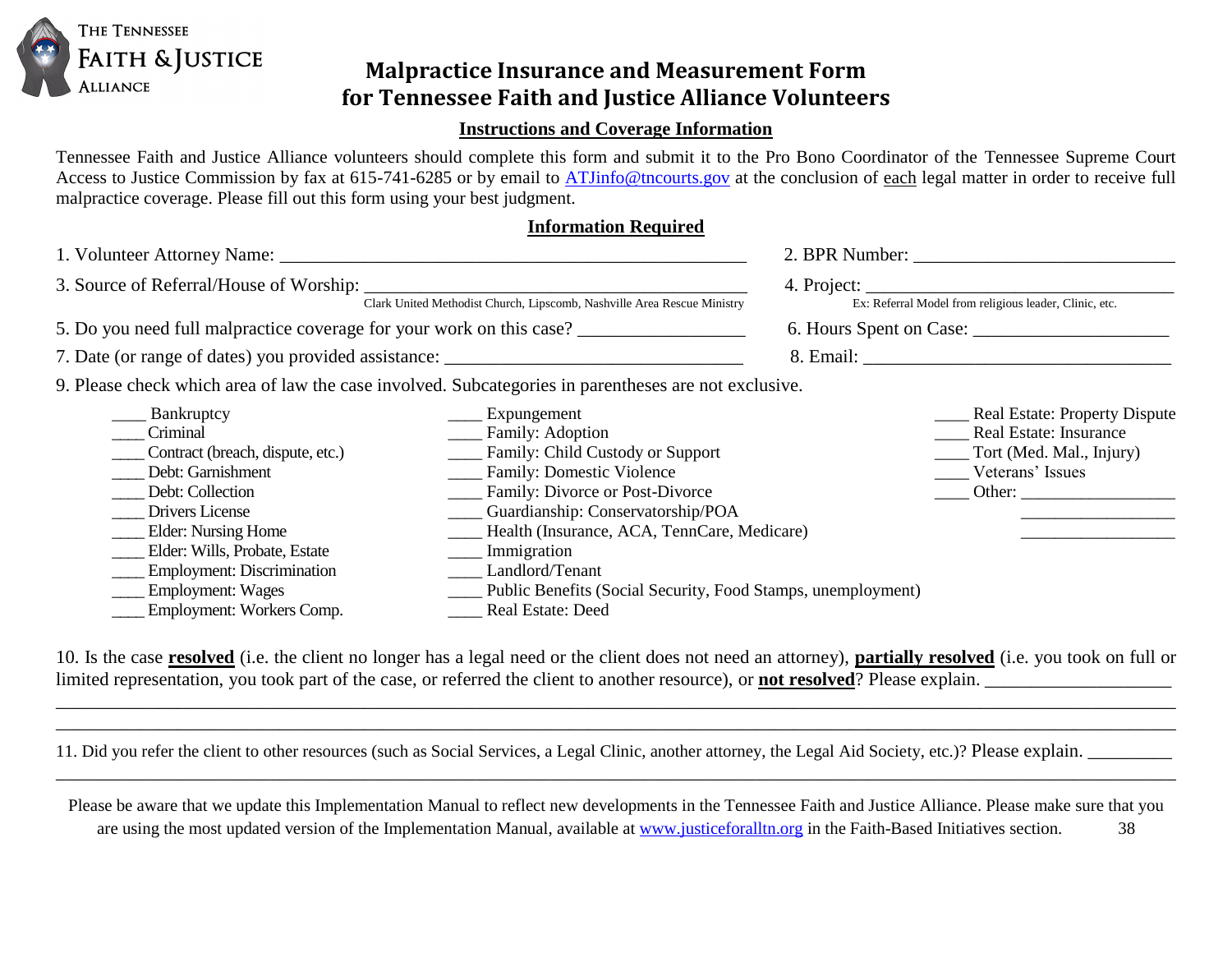# **Client Satisfaction Survey**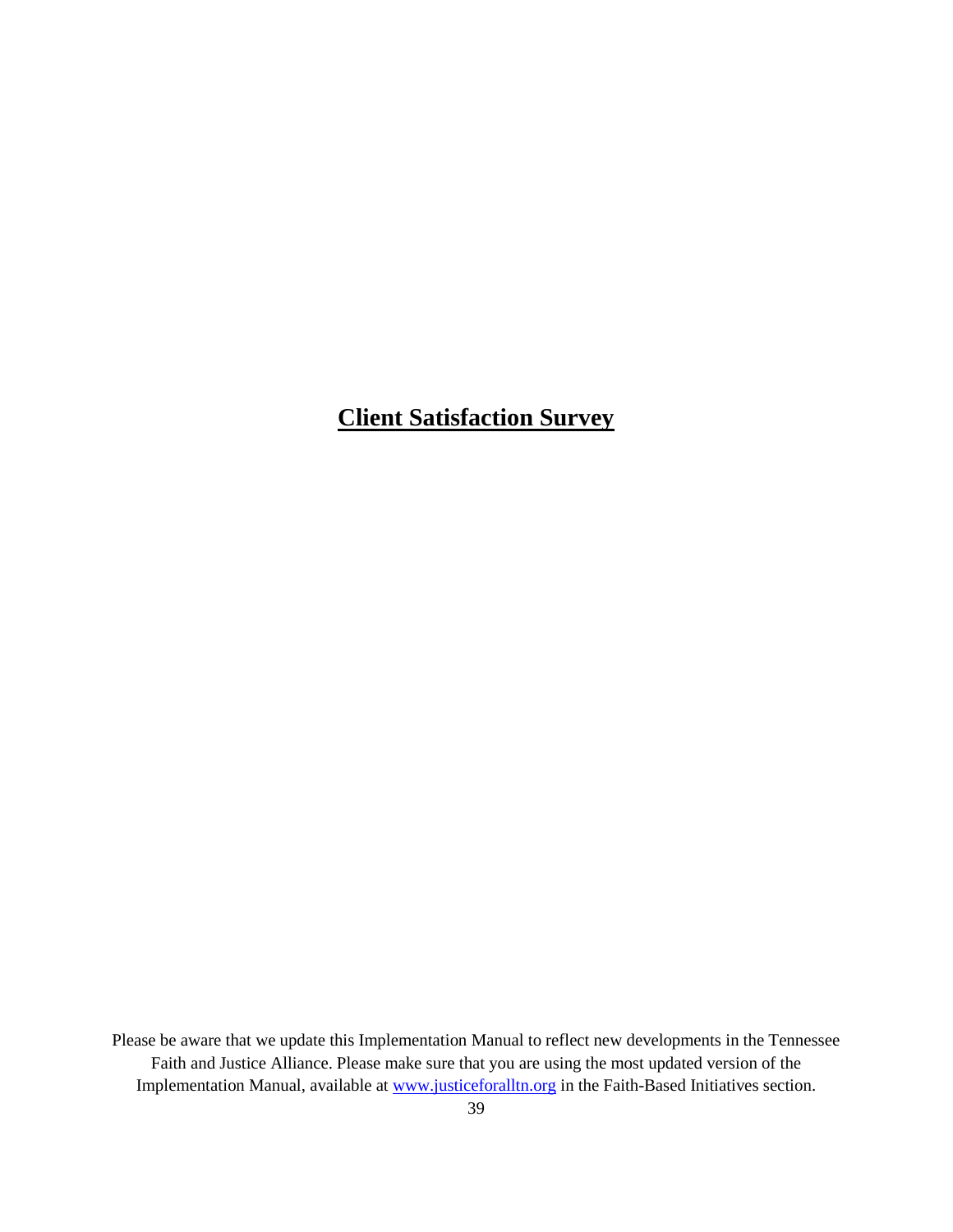

### **The Tennessee Faith and Justice Alliance Client Satisfaction Survey**

### **Instructions and Notification**

| We appreciate your input. Please fill out this form and send it to the Access to Justice Commission as<br>indicated at the bottom of the page. Please note that these results will NOT be shared with your religious<br>leader, house of worship, Lead Coordinator, or the volunteer attorney who helped you. We collect this data<br>only for the purpose of measuring the success of this TFJA program. If you have questions, please contact<br>the Pro Bono Coordinator of the Supreme Court Access to Justice Commission at (615) 741-2687. |                |  |           |           |           |                           |      |  |
|--------------------------------------------------------------------------------------------------------------------------------------------------------------------------------------------------------------------------------------------------------------------------------------------------------------------------------------------------------------------------------------------------------------------------------------------------------------------------------------------------------------------------------------------------|----------------|--|-----------|-----------|-----------|---------------------------|------|--|
| Your Name:                                                                                                                                                                                                                                                                                                                                                                                                                                                                                                                                       |                |  |           |           |           |                           |      |  |
|                                                                                                                                                                                                                                                                                                                                                                                                                                                                                                                                                  |                |  |           |           |           |                           |      |  |
|                                                                                                                                                                                                                                                                                                                                                                                                                                                                                                                                                  |                |  |           |           |           |                           |      |  |
| Very generally, what kind of legal problem made you look for help? (Bankruptcy, Divorce, Employment, etc.)                                                                                                                                                                                                                                                                                                                                                                                                                                       |                |  |           |           |           |                           |      |  |
| Where or how did you get help from a volunteer attorney? (please check)                                                                                                                                                                                                                                                                                                                                                                                                                                                                          |                |  |           |           |           |                           |      |  |
| _____ At a legal clinic (a one-time meeting with a free lawyer)                                                                                                                                                                                                                                                                                                                                                                                                                                                                                  |                |  |           |           |           |                           |      |  |
| _____ Someone from my faith group put me in touch with a volunteer attorney                                                                                                                                                                                                                                                                                                                                                                                                                                                                      |                |  |           |           |           |                           |      |  |
|                                                                                                                                                                                                                                                                                                                                                                                                                                                                                                                                                  |                |  |           |           |           |                           |      |  |
| For these questions, circle your response to tell us what the volunteer lawyer did for you.                                                                                                                                                                                                                                                                                                                                                                                                                                                      |                |  |           |           |           |                           |      |  |
| 1. Did the lawyer take your entire case from start to finish? If you circle yes, skip question 2 and 3. (please circle)                                                                                                                                                                                                                                                                                                                                                                                                                          |                |  |           |           |           |                           |      |  |
| Yes                                                                                                                                                                                                                                                                                                                                                                                                                                                                                                                                              | N <sub>0</sub> |  |           |           |           |                           |      |  |
| 2. If you answered no for question 1, did the lawyer help you with part of your issue? Ex: the lawyer didn't help me with my<br>whole divorce but represented me at mediation. (please circle)                                                                                                                                                                                                                                                                                                                                                   |                |  |           |           |           |                           |      |  |
| Yes                                                                                                                                                                                                                                                                                                                                                                                                                                                                                                                                              | N <sub>o</sub> |  |           |           |           |                           |      |  |
| 3. If you circled no for question 1 and 2, did the lawyer meet with you for one-time advice or information?                                                                                                                                                                                                                                                                                                                                                                                                                                      |                |  |           |           |           |                           |      |  |
| Yes                                                                                                                                                                                                                                                                                                                                                                                                                                                                                                                                              | N <sub>o</sub> |  |           |           |           |                           |      |  |
| 4. Did the Lead Coordinator or volunteer lawyer connect you with additional resources?                                                                                                                                                                                                                                                                                                                                                                                                                                                           |                |  |           |           |           |                           |      |  |
| Yes                                                                                                                                                                                                                                                                                                                                                                                                                                                                                                                                              | N <sub>o</sub> |  |           |           |           |                           |      |  |
| For these questions, rate the quality of help the volunteer lawyer gave you.                                                                                                                                                                                                                                                                                                                                                                                                                                                                     |                |  |           |           |           |                           |      |  |
| How helpful and understanding was your lawyer?                                                                                                                                                                                                                                                                                                                                                                                                                                                                                                   |                |  | Excellent | Very Good | Good<br>3 | Just OK<br>$\overline{2}$ | Poor |  |
|                                                                                                                                                                                                                                                                                                                                                                                                                                                                                                                                                  |                |  | 5         |           |           |                           |      |  |
| How clearly did your lawyer explain things?                                                                                                                                                                                                                                                                                                                                                                                                                                                                                                      |                |  | 5         |           | 3         | 2                         |      |  |
| Did you get answers to all of your questions?<br>How do you feel about the way you were treated?                                                                                                                                                                                                                                                                                                                                                                                                                                                 |                |  | 5         |           | 3         | 2                         |      |  |
|                                                                                                                                                                                                                                                                                                                                                                                                                                                                                                                                                  |                |  | 5         | 4         | 3         | $\overline{2}$            | 1    |  |
|                                                                                                                                                                                                                                                                                                                                                                                                                                                                                                                                                  |                |  |           |           |           |                           |      |  |

### **Thank you for completing this survey! Please return it to the Access to Justice Commission by fax at 615-741-6285 or by email it to [ATJinfo@tncourts.gov.](mailto:ATJinfo@tncourts.gov)**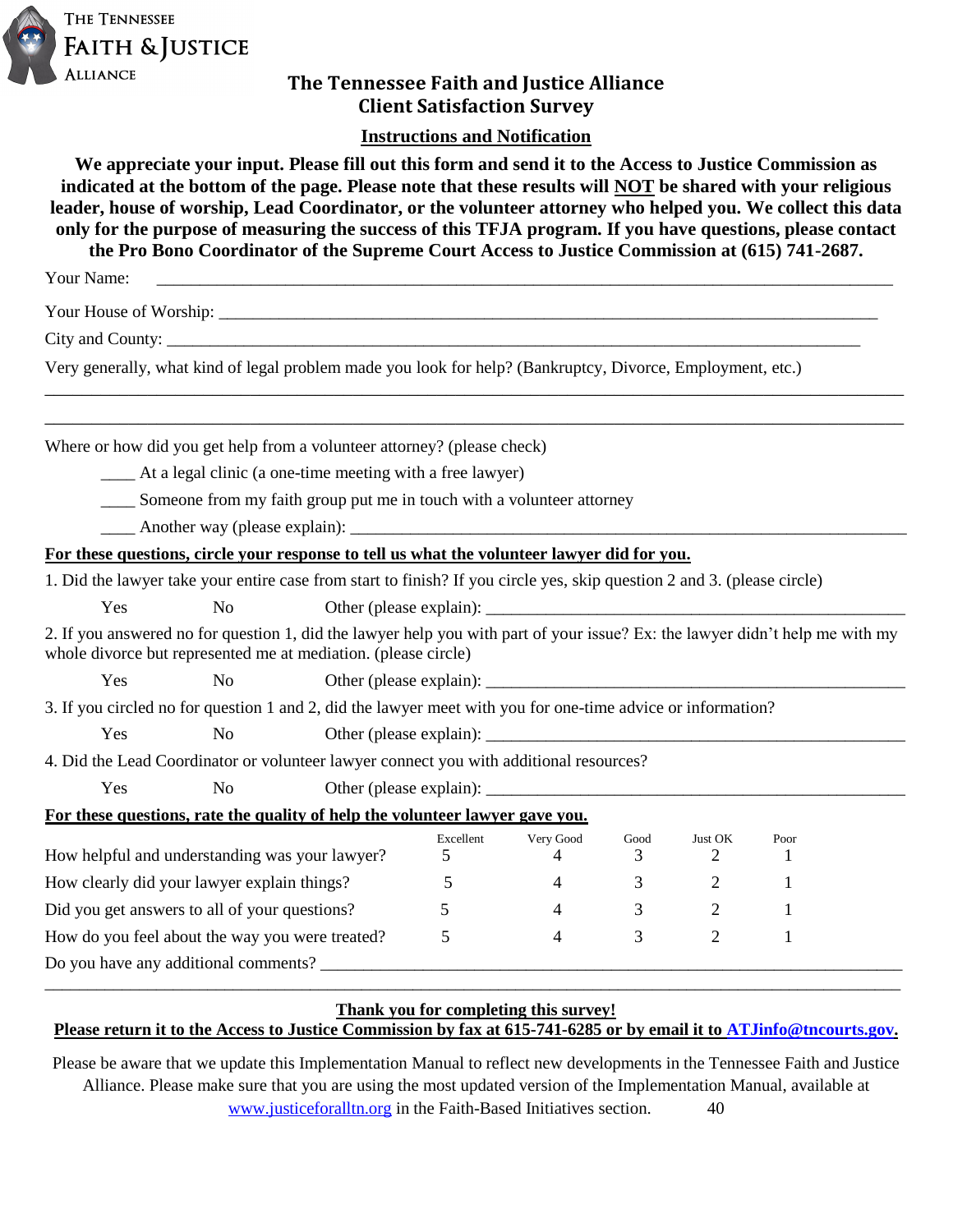# **Limited Scope Representation Rules**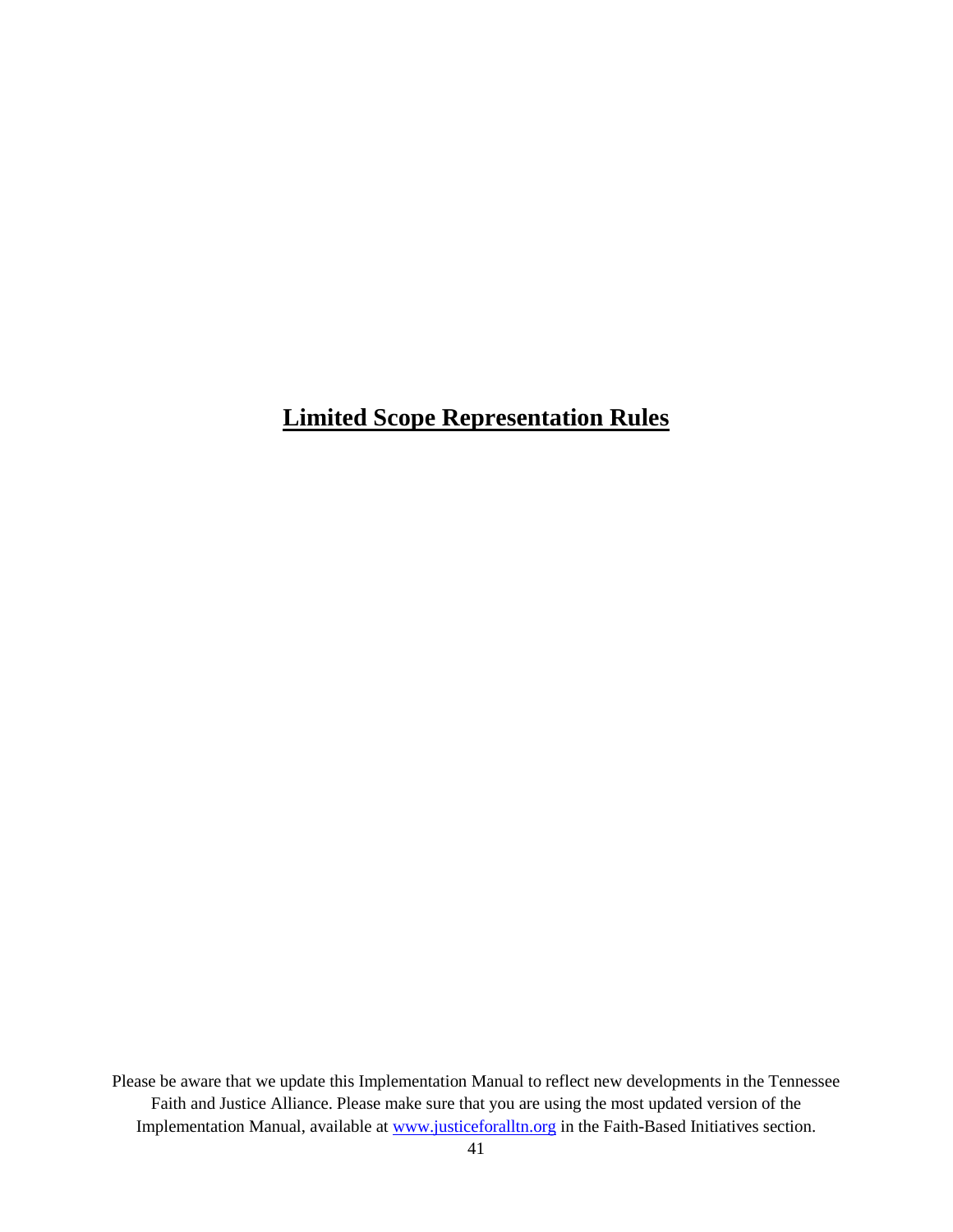# **Limited Scope Representation Rules**

# **RULE 5. SERVICE AND FILING OF PLEADINGS AND OTHER PAPERS Rule 5.02: Service — How Made.**

Whenever under these rules service is required or permitted to be made on a party represented by an attorney, the service shall be made upon the attorney unless service upon the party is ordered by the court. Service shall be made pursuant to the methods set forth in (1) or (2). If an attorney has filed a notice of limited scope representation or a notice of limited appearance for an otherwise self-represented person, pursuant to Rule 11.01(b), service shall be made on the selfrepresented person and on the attorney until such time as a notice of completion of limited scope representation has been filed. After notice of completion of limited scope representation has been filed, service upon the attorney previously providing limited scope representation shall no longer be necessary.

**(1)** Service upon the attorney or upon a party shall be made by delivering to him or her a copy of the document to be served, or by mailing it to such person's last known address, or if no address is known, by leaving the copy with the clerk of the court. Delivery of a copy within this rule means: handing it to the attorney or to the party; or leaving it at such person's office with a clerk or other person in charge thereof; or, if there is none in charge, leaving it in a conspicuous place therein; or, if the office is closed or the person to be served has no office, leaving it at the person's dwelling house or usual place of abode with some person of suitable age and discretion then residing therein. Service by mail is complete upon mailing. Items which may be filed by facsimile transmission pursuant to Rule 5A may be served by facsimile transmission.

**(2)** (a) Service upon any attorney may also be made by sending him or her the document in Adobe PDF format to the attorney's email address, which shall be promptly furnished on request. The sender shall include language in the subject line designed to alert the recipient that a document is being served under this rule. On the date that a document served under this rule is electronically sent to an attorney, the sender shall send by mail, facsimile or hand-delivery a certificate that advises that a document has been transmitted electronically. The certificate shall state the caption of the action; the trial court file number; the title of the transmitted document; the number of pages of the transmitted document (including all exhibits thereto); the sender's name, address, telephone number and electronic mail address; the electronic mail address of each recipient; and the date and time of the transmission. The certificate shall also include words to this effect: "If you did not receive this document, please contact the sender immediately to receive an electronic or physical copy of this document." The certificate shall be sent to all counsel of record.

(b) An attorney who sends a document to another attorney electronically and who is notified that it was not received must promptly furnish a copy of the document to the attorney who did not receive it.

(c) A document transmitted electronically shall be treated as a document that was mailed for purposes of computation of time under Rule 6.

Please be aware that we update this Implementation Manual to reflect new developments in the Tennessee Faith and Justice Alliance. Please make sure that you are using the most updated version of the

Implementation Manual, available at www.justiceforalltn.org in the Faith-Based Initiatives section.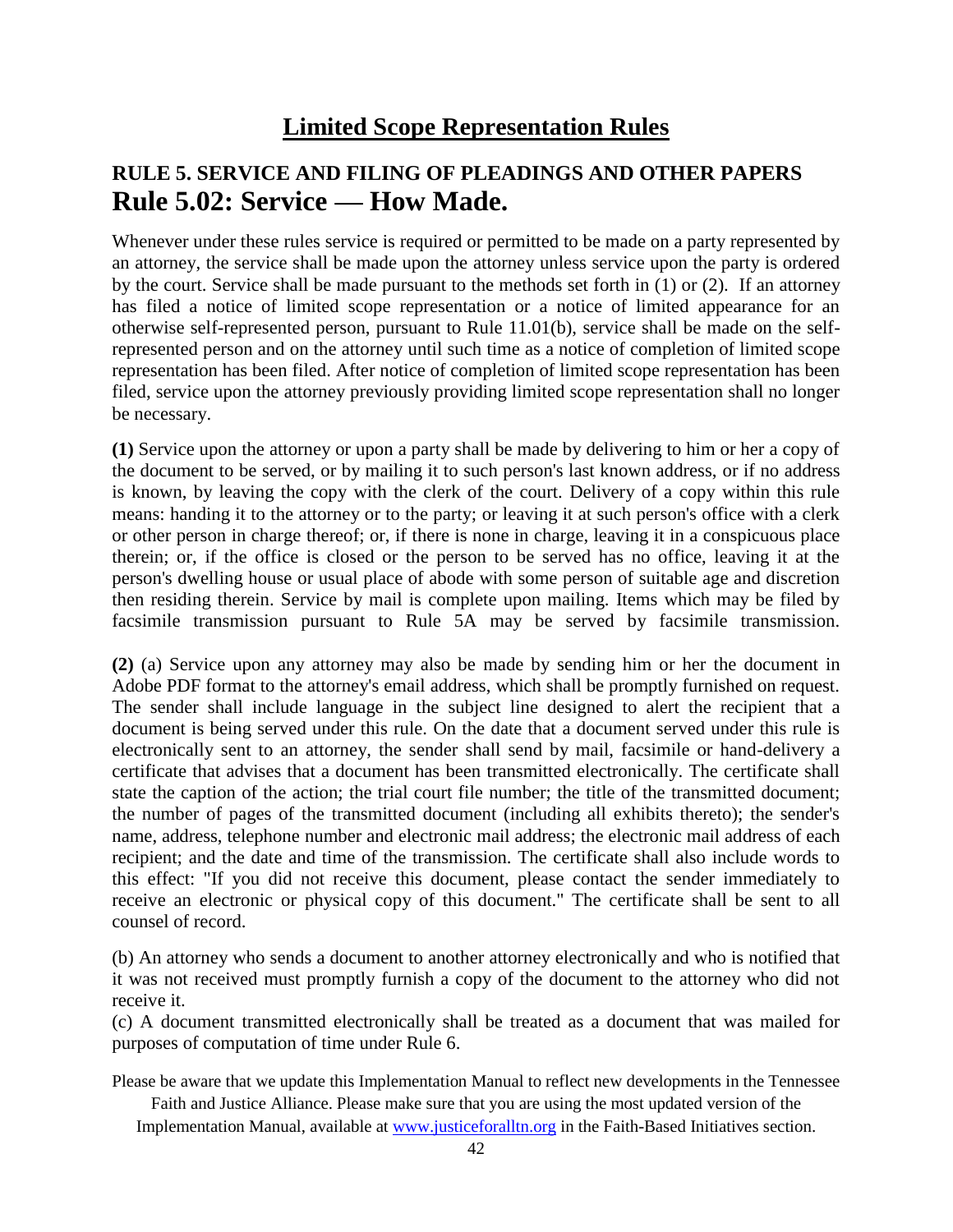(d) For good cause shown, an attorney may obtain a court order prohibiting service of documents on that attorney by electronic mail and requiring that all documents be served under subsection (1).

[As amended by order entered January 31, 1984, effective August 20, 1984; by order entered December 10, 2003, effective July 1, 2004; and by order entered December 14, 2009, effective July 1, 2010.]

### **Advisory Commission Comments [2010].**

The Commission is aware that many attorneys serve documents on one another electronically but, because the current rule does not provide electronic service is sufficient service, also send a paper copy of the document. This rule change is designed to allow attorneys to accomplish service of pleadings and other papers electronically without the need to send a physical copy.

The requirement that the sender shall include language in the subject line designed to alert the recipient that a document is being served under this rule is intended to reduce the possibility that the recipient might overlook the service of a document. Words in the subject line to the effect of "TRCP Rule 5 Service of Document in *Smith v. Jones*" are sufficient.

Adobe PDF was chosen as the format because it is required for federal court filings and virtually all attorneys have ready access to it. Of course, the parties may stipulate to the use of a different format.

The mailing or hand delivery of a certificate was included out of concern, well-founded or not, that an email transmitting a document could be lost in cyberspace. The certificate requirement puts the receiving attorney on notice that a document has been sent and, if the document was not received, will allow that attorney to initiate a process for promptly obtaining a copy of it.

The rule provides a mechanism for a court to order, for good cause shown, that electronic service of pleadings and papers not be permitted in a particular case.

### **Advisory Commission Comments [2012].**

The first paragraph of Rule 5.02 is amended to address service of pleadings and other papers in cases in which an attorney has filed a notice of limited scope representation or a notice of limited appearance for an otherwise self-represented person, pursuant to Rule 11.01(b).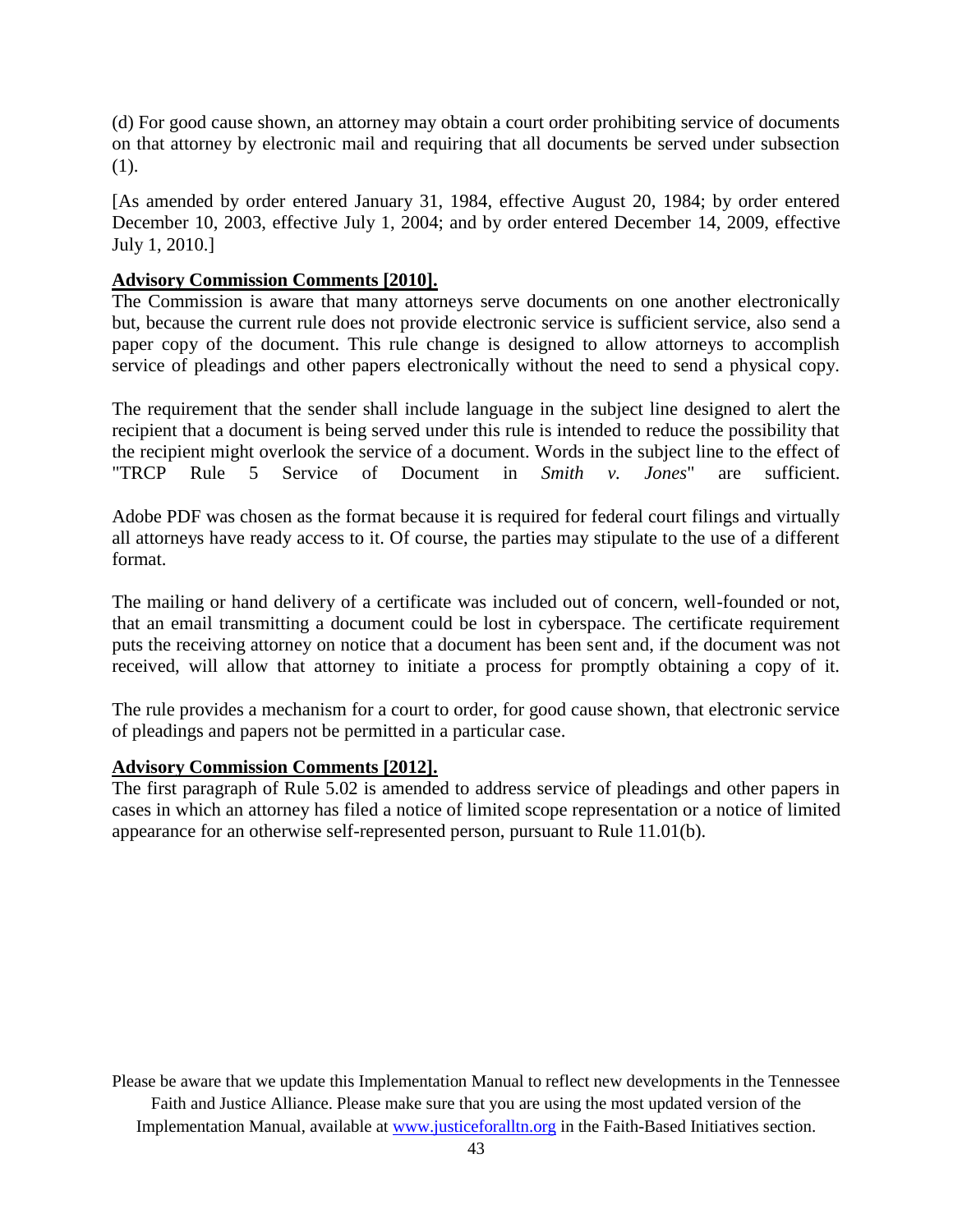### **RULE 11. SIGNING OF PLEADINGS, MOTIONS, AND OTHER PAPERS; REPRESENTATIONS TO COURT; SANCTIONS Rule 11.01: Signature.**

(a) Every pleading, written motion, and other paper shall be signed by at least one attorney of record in the attorney's individual name, or, if the party is not represented by an attorney, shall be signed by the party. Each paper shall state the signer's address, telephone number, and Tennessee Board of Professional Responsibility number, if any. Except when otherwise specifically provided by rule or statute, pleadings need not be verified or accompanied by affidavit. An unsigned paper shall be stricken unless omission of the signature is corrected promptly after being called to the attention of the attorney or party.

(b) Appearance of Counsel and Notification by Counsel Subject to Limited Scope Representation. An attorney providing limited scope representation to an otherwise unrepresented party shall file at the beginning of the representation an initial notice of limited scope representation with the court, simply stating that the representation is subject to a written limited scope representation agreement without disclosing the terms of the agreement. In addition to the initial notice of limited scope representation, when provided notice by another party, attorney or the court of a motion, pleading, discovery, hearing or other proceeding that is outside of the scope of the services provided pursuant to the limited scope representation agreement, an attorney shall promptly file a notice of limited appearance that the attorney does not represent the otherwise unrepresented party for purposes of the motion, pleading, discovery, hearing or other proceeding. The notice of limited appearance shall simply state that the limited scope representation does not include representation for purposes of the motion, pleading, discovery, hearing or other proceeding noticed and shall not otherwise disclose the terms of the limited scope representation agreement. The notice of limited appearance shall provide the otherwise unrepresented client with the deadline(s), if any, for responding to the motion, pleading, discovery, hearing or other proceeding and shall state the date, place and time of any hearing or other proceeding. If an initial notice of limited scope representation or a notice of limited appearance is filed, service shall be made as provided in Rule 5.02.

(c) Withdrawal of Counsel Upon Completion of a Limited Scope Representation. Upon the filing of a notice of completion of limited scope representation that is accompanied by a declaration from the attorney indicating that the attorney's obligations under a limited scope representation agreement have been satisfied, and that the attorney provided the otherwise unrepresented person at least fourteen (14) days advance written notice of the filing of notice of completion of limited scope representation, the attorney shall have withdrawn from representation in the case. [As amended by order entered January 26, 1999, effective July 1, 1999; and by order filed January 13, 2012, effective July 1, 2012.]

### **Advisory Commission Comments. [2012].**

Rule 11.01 is amended to add new paragraphs (b) and (c), concerning an attorney's limited scope representation of a client. An attorney's obligations under this Rule of Civil Procedure are also governed by Tenn. Sup. Ct. R. 8, RPC 1.2(c), which states: "A lawyer may limit the scope of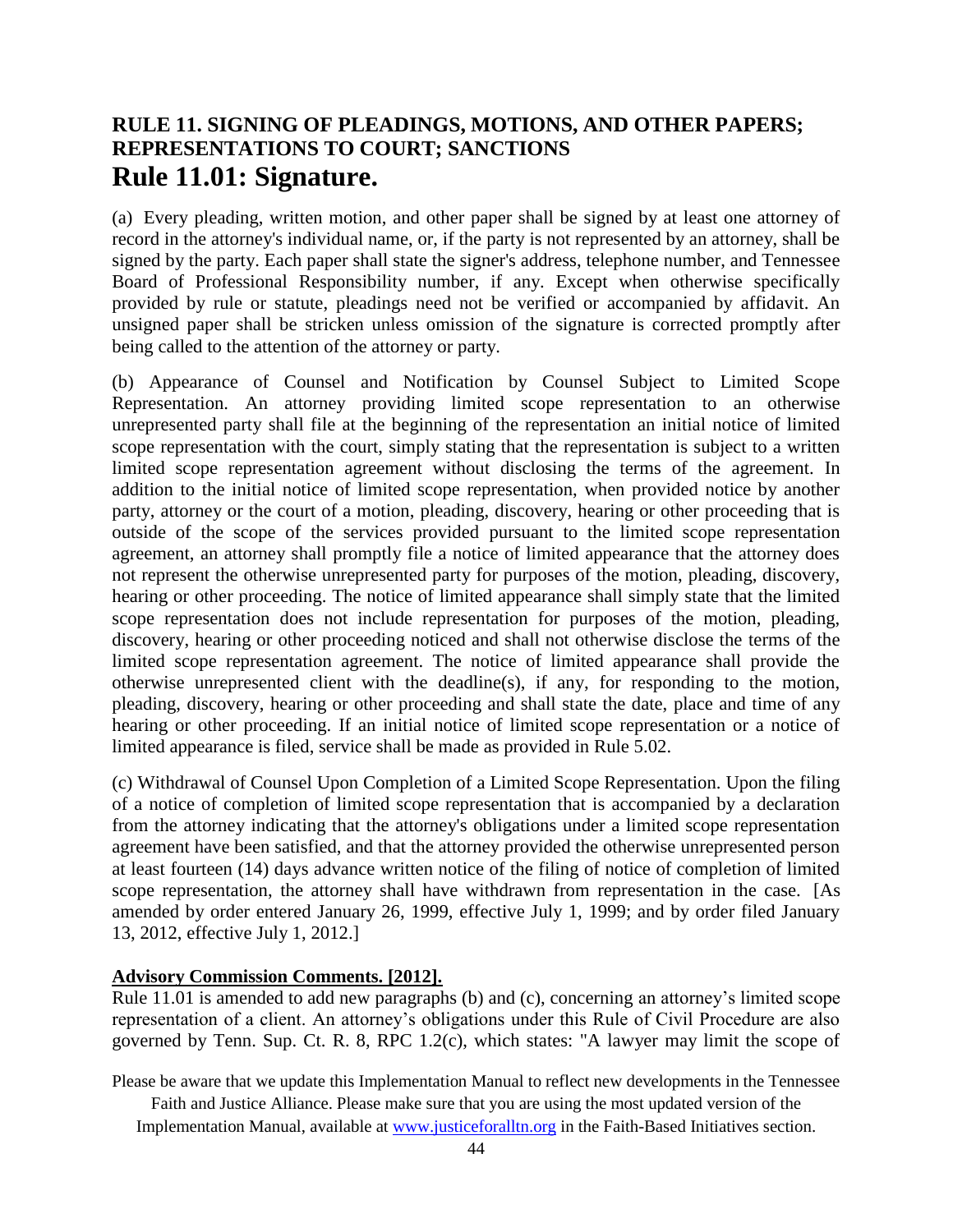representation if the limitation is reasonable under the circumstances and the client gives informed consent, preferably in writing." *See also* Tenn. Sup. Ct. R. 8, RPC 1.2(c), Comments  $[6]$  –  $[8]$ . Note, however, that paragraph (b) of this Rule goes further than RPC 1.2(c) and requires that an agreement for limited scope representation, as it relates to a proceeding governed by this Rule, must be in writing.

Nothing in this rule prohibits an attorney providing limited scope representation from withdrawing with leave of the court prior to completion of the terms set forth in the limited scope representation agreement.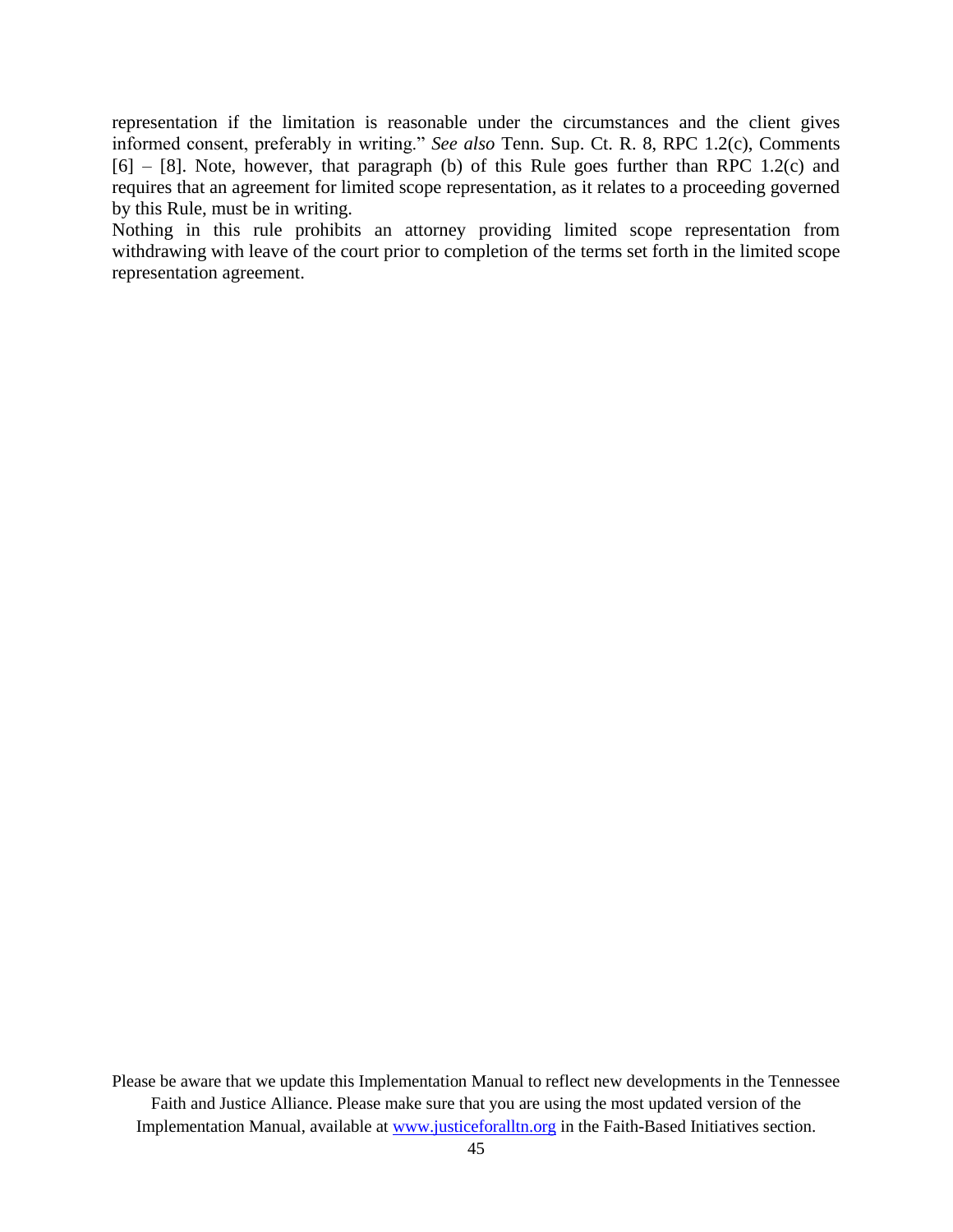# **Conflicts of Interest**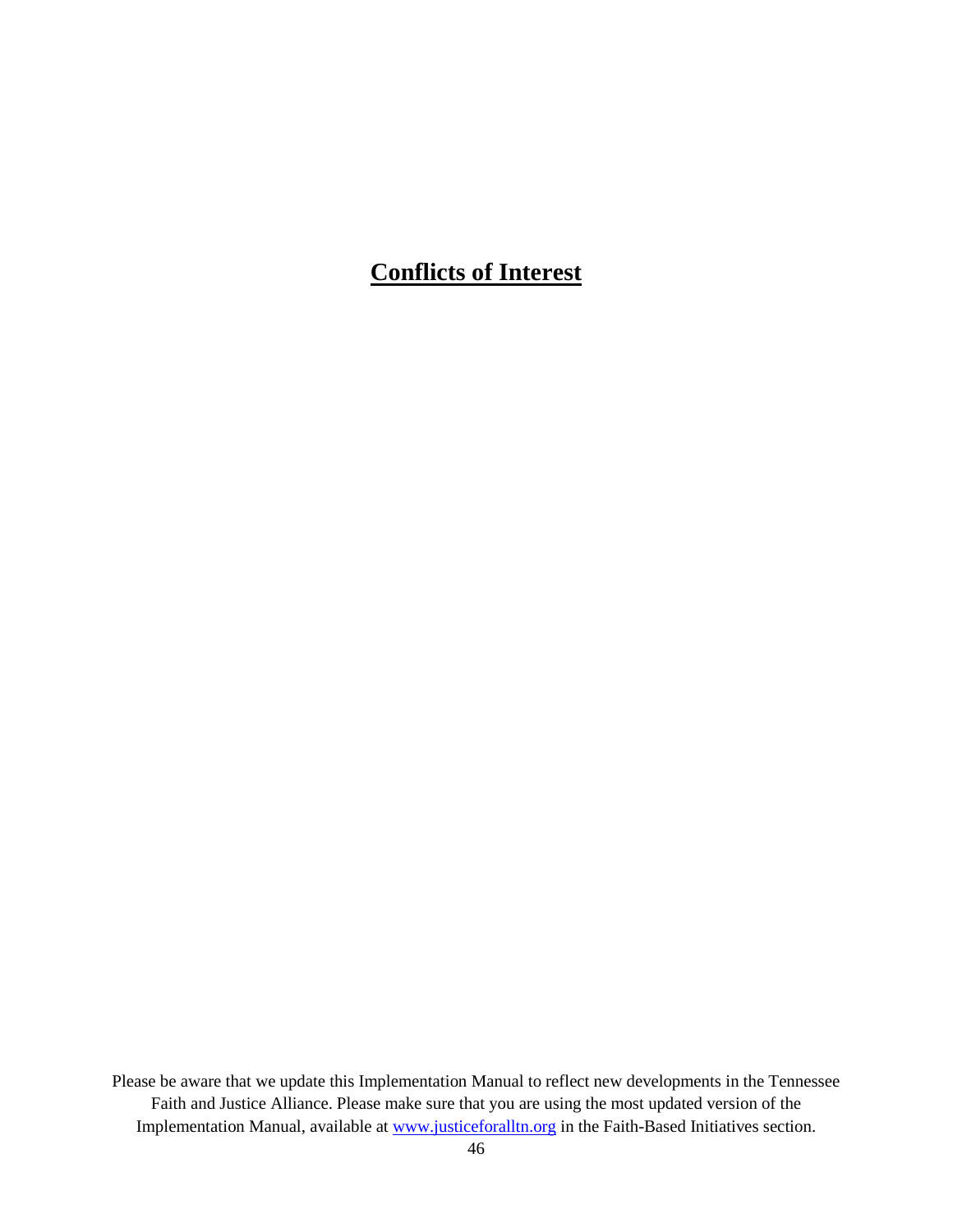

### **Conflicts of Interest**

### *Full Representation*

An attorney in Tennessee shall not represent a client if the representation involves a concurrent conflict of interest under the Tennessee Rules of Professional Conduct (RPC), with few exceptions. Therefore, an attorney who volunteers to take cases in their entirety through the Tennessee Faith and Justice Alliance must perform a normal conflict check under the RPC in order to take on full representation of a congregant with legal need.

### *Limited Scope Representation*

An attorney in Tennessee may take part of a case as provided for in the Tennessee Rules of Civil Procedure (RCP). Please see the section of the Implementation Manual on this topic for more information. Similarly to an attorney who takes on full representation of a congregant with legal need, an attorney who represents a congregant in part of his or her case must also perform a normal conflict check under the RPC in order to take on full representation of a congregant with legal need.

### *One-Time Meetings and Assistance*

Under Tennessee RPC 1.2(c) and 6.5, the general rules for attorneys as to conflicts of interest do not apply to attorneys' participation in the Tennessee Faith and Justice Alliance's Referral Model when a volunteer attorney only gives one-time, pro bono assistance such as meeting the congregant once and providing limited guidance, referrals, and information or advice about the legal issues. This type of assistance is comparable to a free, general legal advice clinic and is not representation.

Instead, the only conflicts of interest that would preclude a volunteer attorney from answering a question for a congregant seeking this one-time pro bono assistance are conflicts of interest that the volunteer attorney actually knows of at the time that the volunteer attorney meets the congregant to assist.

The congregant must be told that the possibility exists either that the volunteer attorney who meets with the congregants or that another attorney who works in the same firm as the volunteer attorney may actually be representing other parties with an interest in the congregant's legal questions. In some cases, the congregant's name might be provided to the volunteer attorney so that the volunteer attorney can make sure not to answer the questions if the attorney knows that he/she would have a conflict of interest. Based on any information that the congregant or the Lead Coordinator provides to the volunteer attorney (whether the name or any details of the question), if the volunteer attorney actually knows of a conflict of interest precluding him/her from answering, the congregant will be referred to a different volunteer attorney.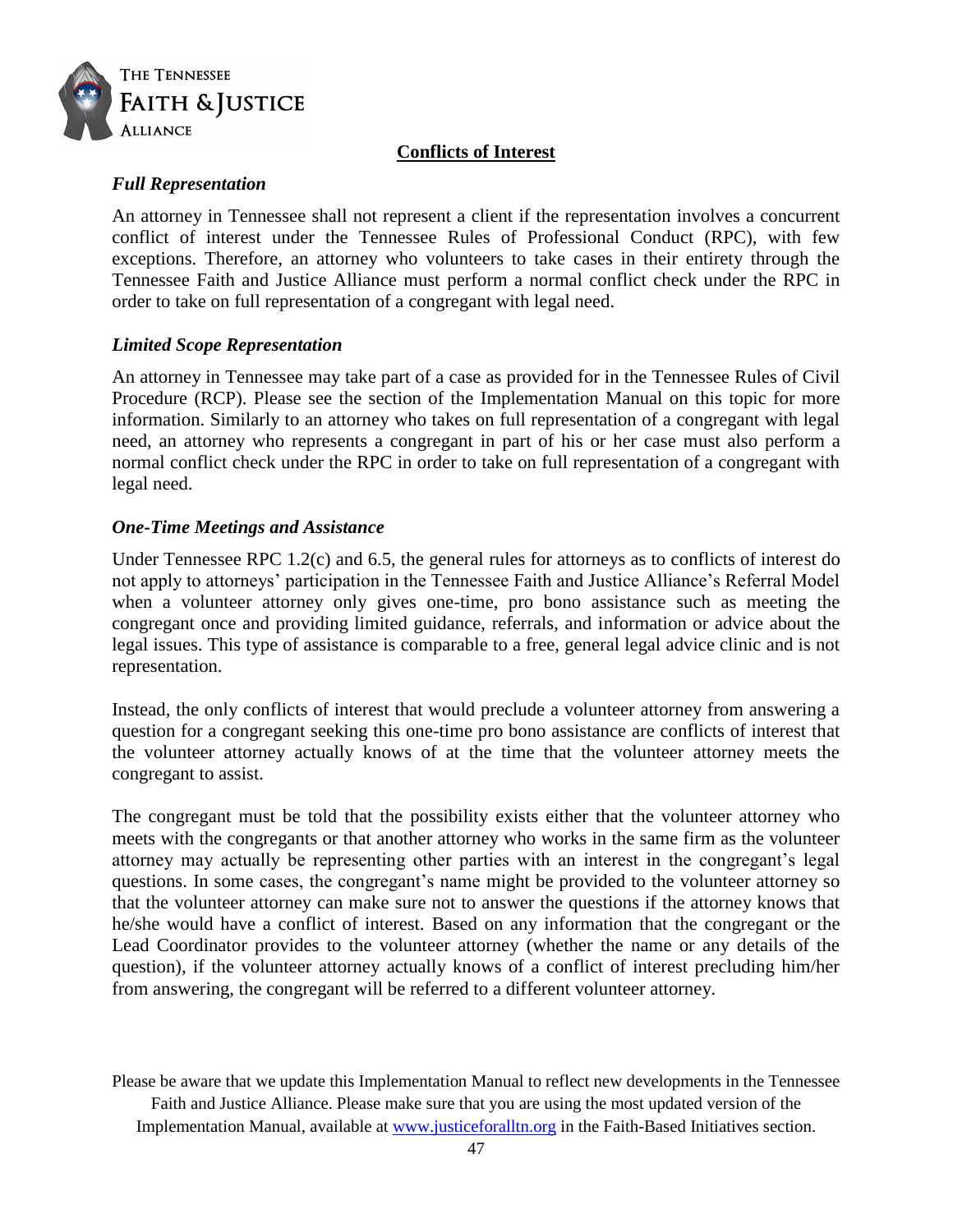# **Access to Justice Commission Contact Information**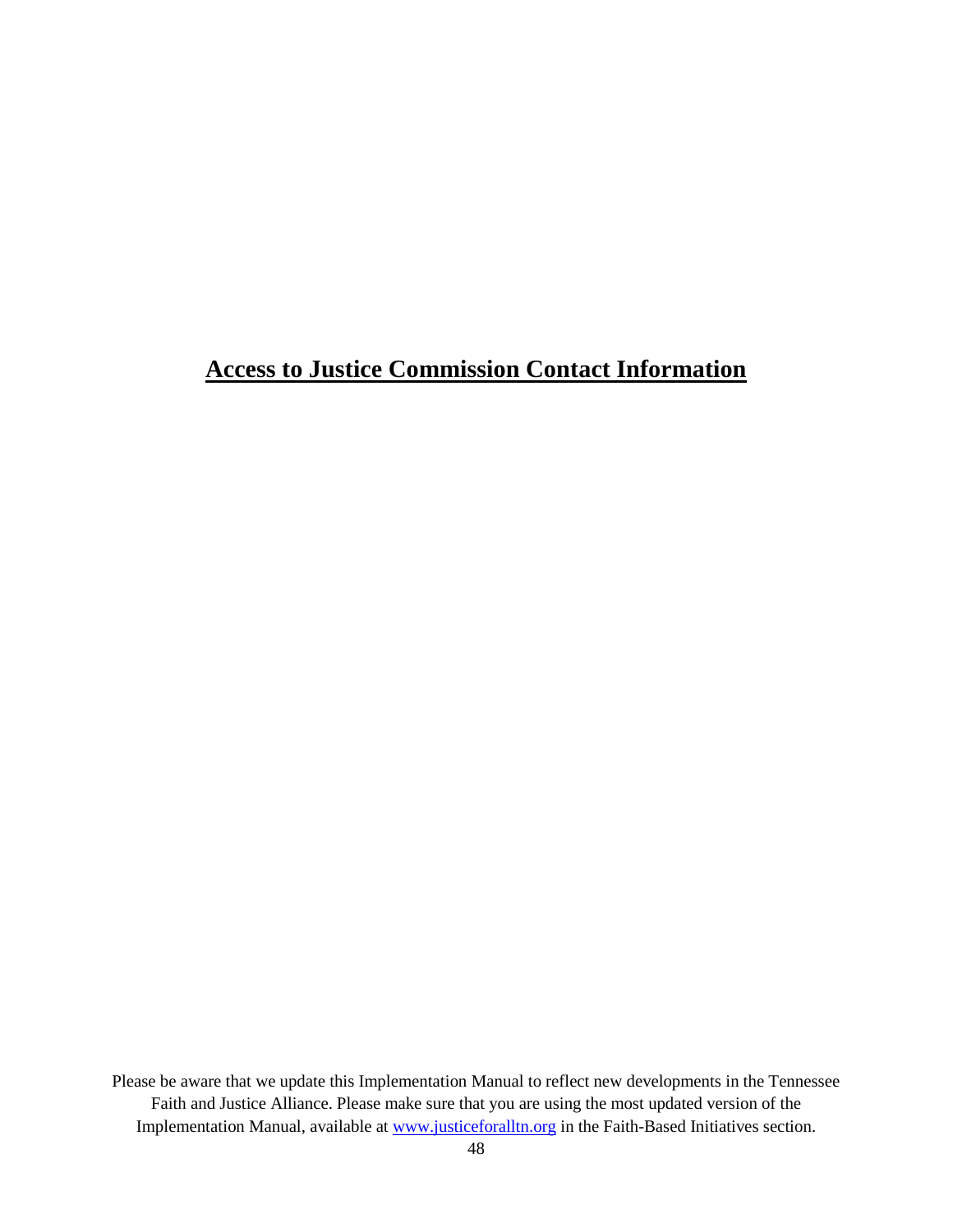# **Access to Justice Commission Contact Information**

### **Role of the Access to Justice Commission**

The ATJC plays an active role in the beginning stages of implementing the Initiative in new congregations. After implementing the Initiative in your congregation, however, the ATJC takes a more passive role so that the congregation is able to sustain the project on its own.

The ATJC is always available for questions, comments, or concerns in the event that problems arise. Please contact the Pro Bono Coordinator or Access to Justice Coordinator, listed below:

- Patricia Mills, Pro Bono Coordinator [Patricia.Mills@tncourts.gov](mailto:Christian.Donaldson@tncourts.gov) (615) 741-2687
- Anne-Louise Wirthlin, Access to Justice Coordinator [Anne.Louise.Wirthlin@tncourts.gov](mailto:Anne.Louise.Wirthlin@tncourts.gov) (615) 741-2687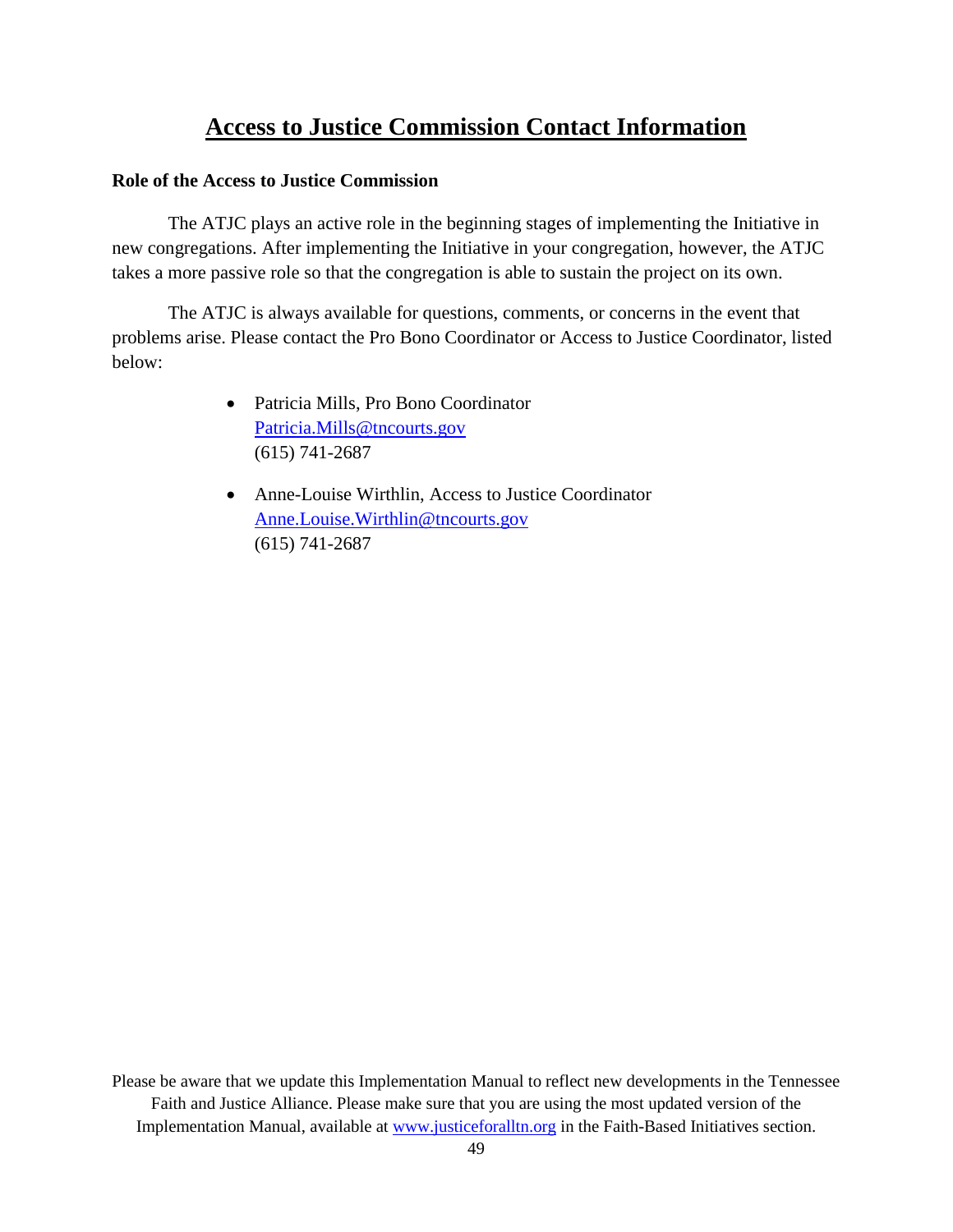# **Troubleshooting: When No Attorney Can Take the Case**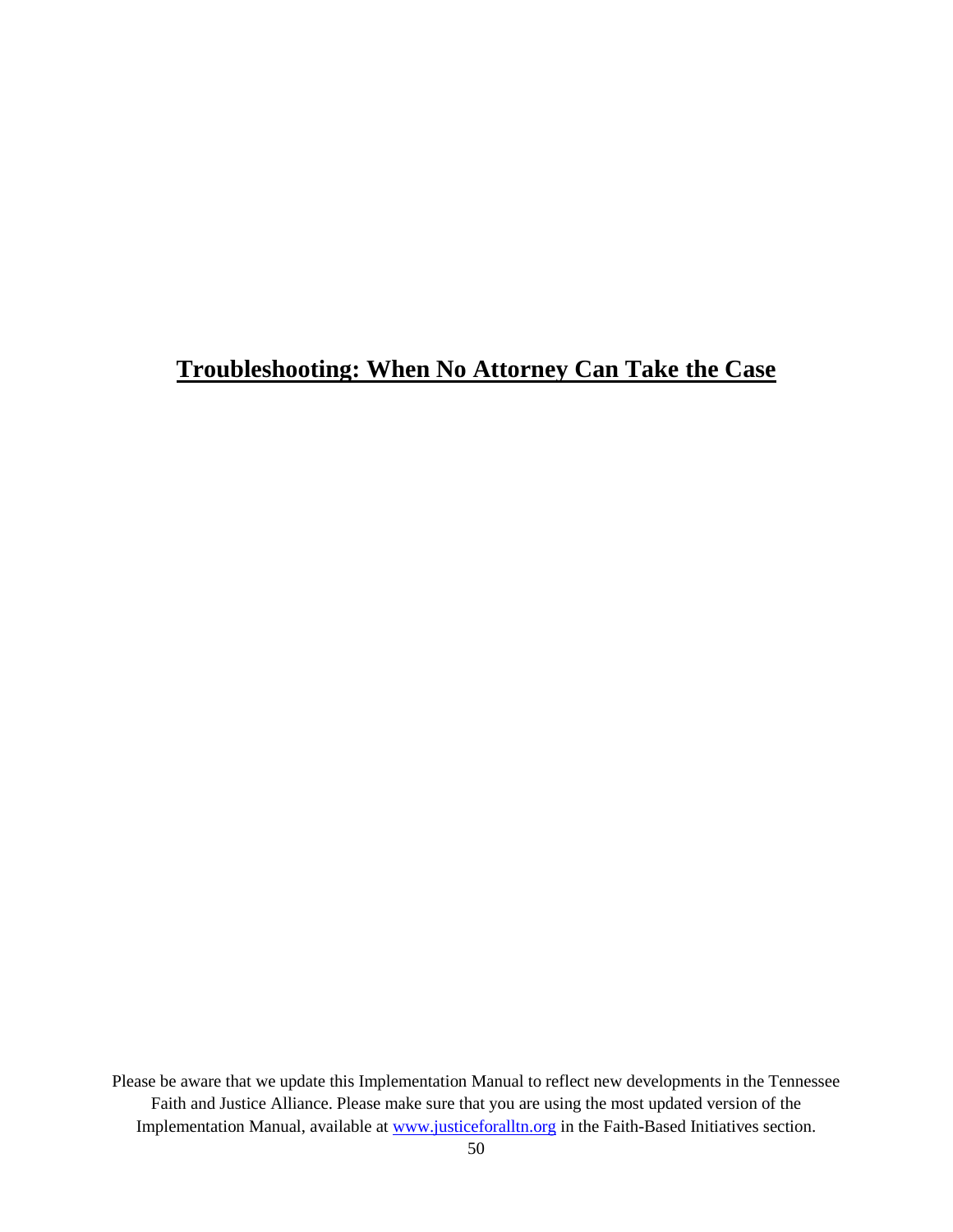# **Troubleshooting: When No Attorney Can Take the Case**

When no attorney is available to take a case referred to the Lead Coordinator by the religious leader or staff, there can be challenges to getting congregants in need the assistance required to address their troubles. There are certain steps we recommend that the Lead Coordinator take to get the congregant assistance. These are the steps from beginning to end that we recommend be taken at minimum:

- 1. When you determine what the general area of need is (for instance, family law), email or call the volunteer attorneys in your network that practice that particular area of law to see if one will take the case.
- 2. If no volunteer attorneys step forward from the first attempt to connect with the attorneys who practice in that particular field, email or call those attorneys once again.
- 3. If no attorneys who practice in that particular field come forward to take the case, reach out to attorneys who engage in general civil litigation or general civil law.
- 4. If no volunteer attorneys step forward from that attempt to connect with the attorneys who practice general civil litigation or general civil law, email or call those attorneys once again.
- 5. If no volunteers from the particular field of law or in general practice volunteer, think creatively. Refer to the Resource Manual that your state created for the Faith & Justice Alliance, or refer to the following link for Resource Manuals for the Tennessee Faith & Justice Alliance: [http://justiceforalltn.org/i-can-help/faith-based-initiative.](http://justiceforalltn.org/i-can-help/faith-based-initiative)
	- a. Some clinics offered by Universities, for instance, will actually take cases in their entirety. Be mindful of the semester schedule and be aware that staffing and student resources are limited.
	- b. Connect the congregant with services that are more advocacy or social service based. For instance, the Tennessee Coalition to End Domestic and Sexual Violence and the YWCA provide advocates to assist victims of domestic and sexual violence through the court process.
	- c. Research clinics that sometimes are able to provide a volunteer to take a case in its entirety. For instance, Compassionate Counsel is able to provide full representation in some cases and depending on staff availability.

Please be aware that we update this Implementation Manual to reflect new developments in the Tennessee Faith and Justice Alliance. Please make sure that you are using the most updated version of the Implementation Manual, available at www.justiceforalltn.org in the Faith-Based Initiatives section.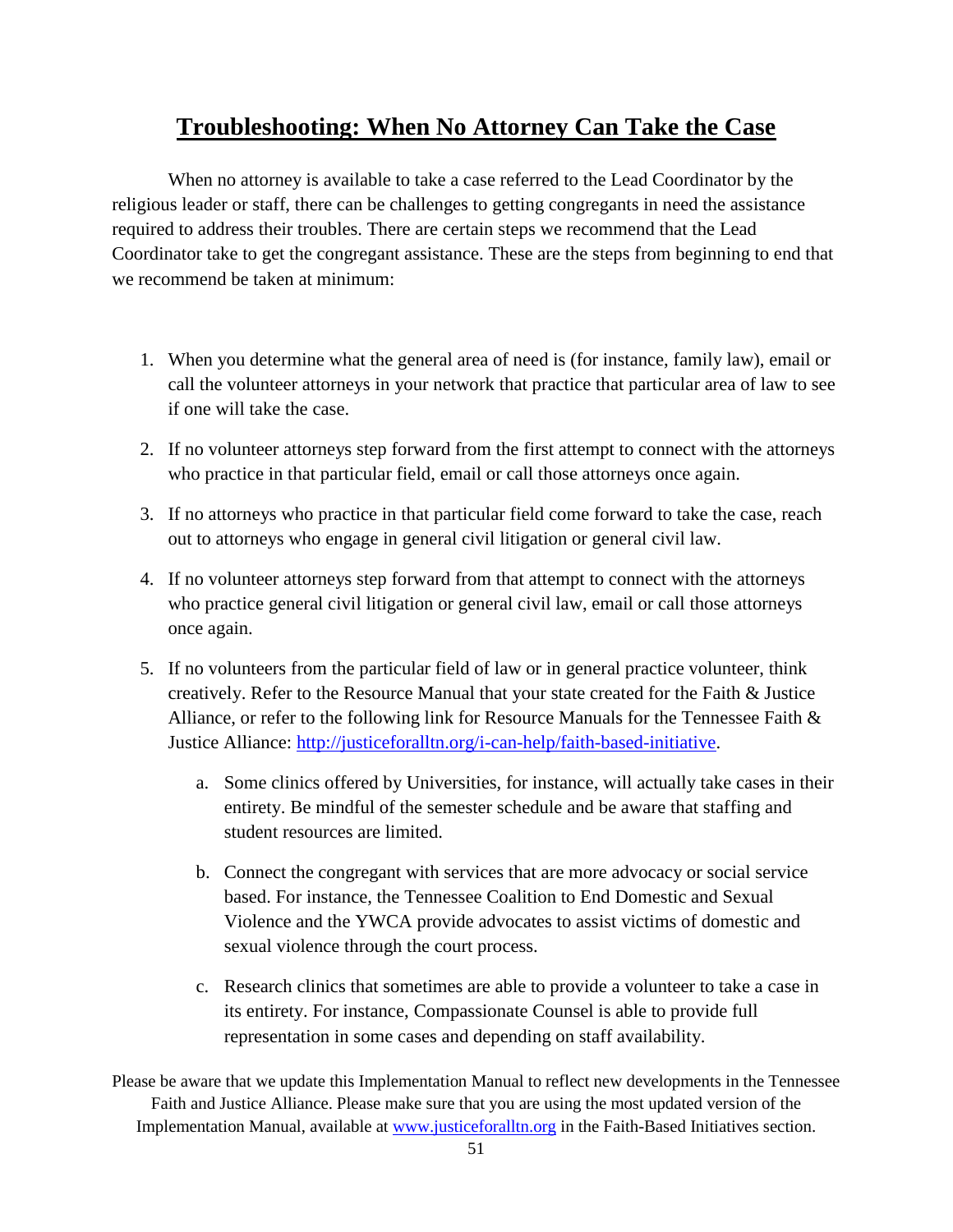- 6. If there are no resources available, do not leave the congregant without any assistance. At the very least, provide the congregant with legal resources with your state's Pro Bono Project information, the number for a Bar Association Pro Bono Leader, and other state resources.
	- a. For instance, in Tennessee, congregants may call legal help hotline aLEGALz for legal information, some legal advice, and referrals from a licensed Tennessee attorney. OnlineTNJustice.org provides similar assistance but via email and only to those who pass a financial income screening.
	- b. Tennessee offers many legal clinics via the local Legal Aid Society office and via private attorney volunteers. Develop a list of clinics in your state. For Tennessee, go to this website for an updated list of legal clinics by grand division and separated by topic: [http://justiceforalltn.org/resource/legal-clinics-tennessee.](http://justiceforalltn.org/resource/legal-clinics-tennessee)
	- c. Direct congregants to self help resources such as the Legal Aid Society's brochures online, Supreme Court approved forms on the website of the Administrative Office of the Courts, and South East Legal Services.
- 7. Always advise the congregants, if all else fails, that they may seek help from an attorney on a pro bono or reduced fee basis and to ask the private attorneys if they provide such services. Also advise congregants that many attorneys do free consultations, and depending on the type of case, a private attorney may take on representation on a contingency basis (i.e. that the lawyer will only charge fees if the client wins something).
- 8. Reach out to the Pro Bono Coordinator or the Access to Justice Coordinator with the Supreme Court Access to Justice Commission for further assistance at the contact information listed on page 46.

.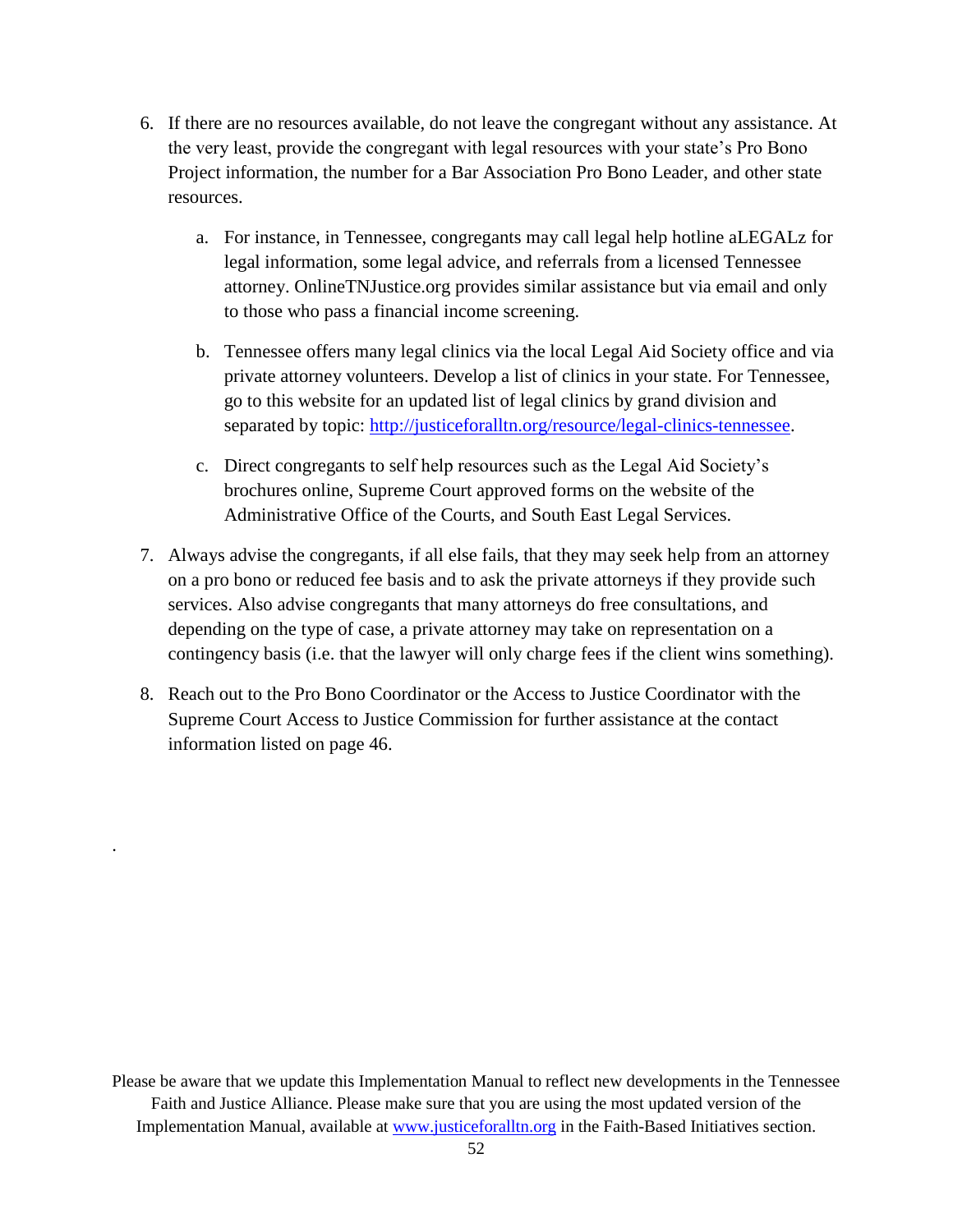# **Master Check List for Implementing a TFJA Project**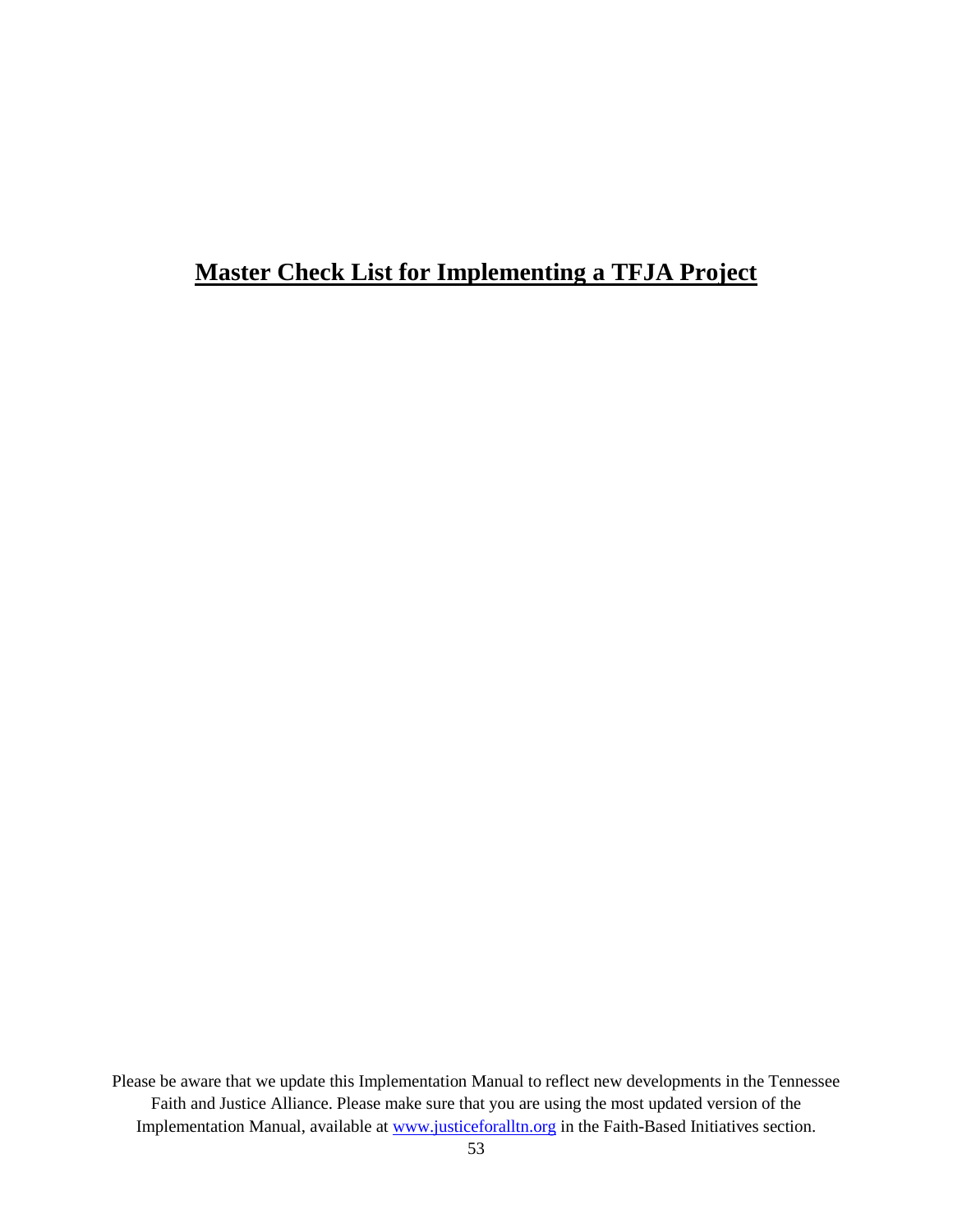# **Master Check List for Implementing a TFJA Project**

### **Phase 1: Joining the Tennessee Faith & Justice Alliance**

- 1. Contact the Supreme Court Access to Justice Commission ("ATJC") to get information on the Tennessee Faith & Justice Alliance ("TFJA") and the Faith-Based Referral Model (the "Model").
- 2. Consider whether your house of worship wants to join the TFJA and implement the Model (your house of worship must have support to participate in the program from religious staff or leaders as well as a person who will eventually serve as Lead Coordinator; your house of worship does not necessarily have an attorney in the congregation, although that is ideal). If your house of worship prefers to implement a faith-based legal clinic, please go online to [http://justiceforalltn.org/i-can-help/clinic](http://justiceforalltn.org/i-can-help/clinic-box2)[box2.](http://justiceforalltn.org/i-can-help/clinic-box2) If you would like to implement a mediation program or a community education program, please contact the Supreme Court Access to Justice Commission at (615) 741- 2687 or at [ATJinfo@tncourts.gov.](mailto:ATJinfo@tncourts.gov)
- 3. After collaborating with the Supreme Court ATJC and determining that joining the TFJA and implementing the Model is right for your house of worship, reach out to any umbrella organizations over your house of worship. For instance, the United Methodist Church should reach out to the District Superintendant. If your house of worship does not have such an umbrella organization, reach out to the highest leader of your house of worship.
- 4. If your organization has such an umbrella organization, request approval from the decision making body (such as a Cabinet or board).
- 5. Once you have all approval necessary, contact the Supreme Court Access to Justice Commission at (615) 741-2687 or at [ATJinfo@tncourts.gov.](mailto:ATJinfo@tncourts.gov)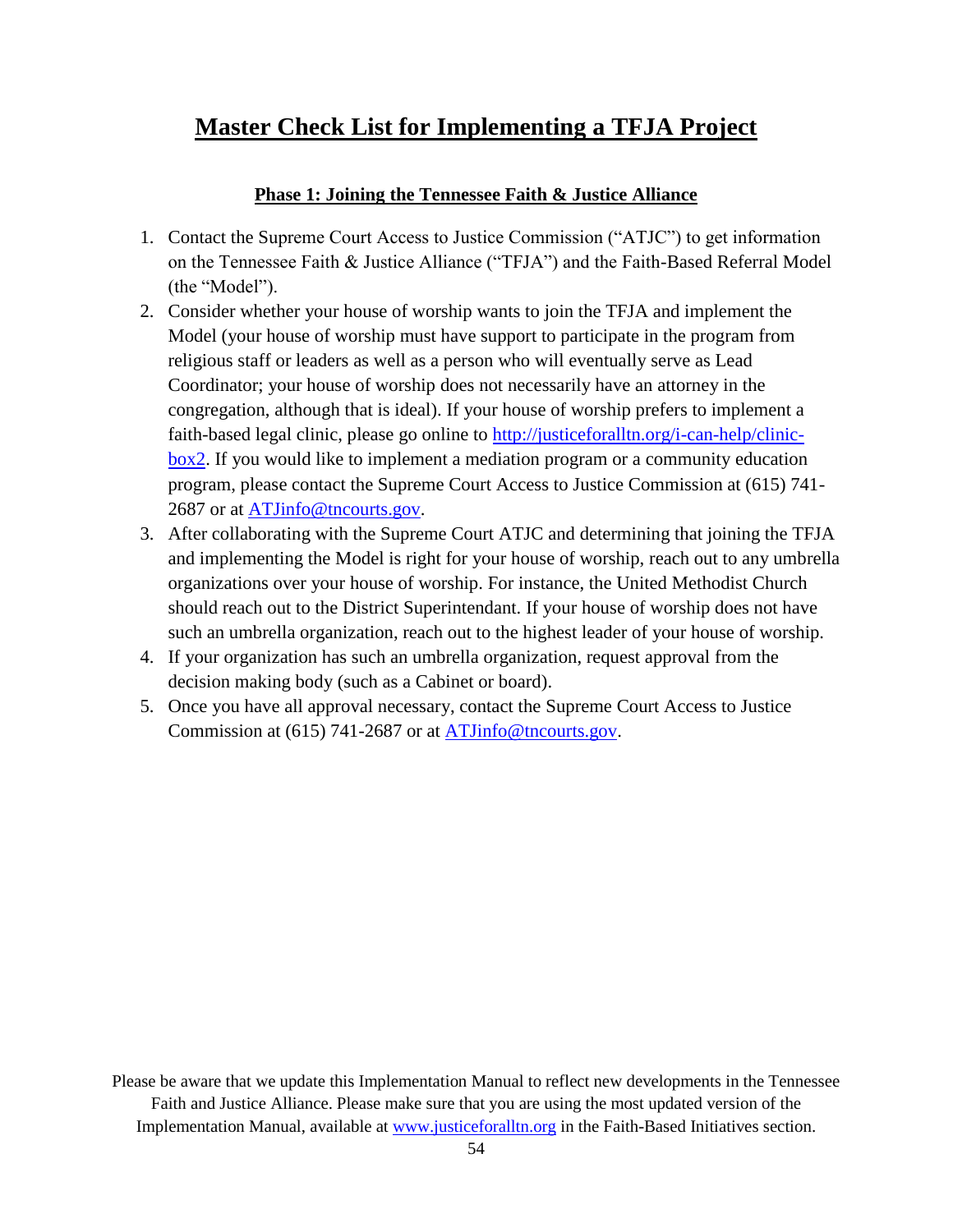### **Phase 2: Implementing the Faith-Based Referral Model**

- 1. Disseminate information about the program and implementation steps to house of worship staff members within your own house of worship and other houses of worship within your faith if desired.
- 2. Begin recruiting members of your congregation and/or community to participate in the Model. You will need:
	- i. Support from religious leaders and staff within your house of worship;
	- ii. Someone in your congregation to serve as Lead Coordinator (think of passionate volunteers including staff members, congregants, and community leaders); and
	- iii. Attorneys, paralegals, mediators, judges, and other members of the legal community in your congregation or who are community leaders.
- 3. Schedule a training session with the Supreme Court ATJC for religious staff, religious leaders, and non-attorney volunteers including the person who will serve as your Lead Coordinator.
	- a. These groups will be trained on how to spot areas of congregant concern that might benefit from legal assistance or social service assistance. The Lead Coordinator will learn what forms he or she must send to the Supreme Court ATJC's Pro Bono Coordinator, how to handle difficulties, and resources he/she should keep on hand for the volunteers from the legal community.
- 4. If your house of worship has other houses of worship within your faith, connect with the other religious leaders and staff within those other houses of worship. Use this connection to recruit attorneys and members of the legal community (including judges, mediators, and paralegals) and to educate other religious leaders on potential legal issues that are frequently seen.
	- a. Compile a list of volunteers from the legal community.
	- b. The Lead Coordinator will fill out an Attorney Participation Form for each volunteer attorney and send these forms to the Supreme Court ATJC.
- 5. Reach out to the Supreme Court ATJC to hold a training session for recruited volunteer attorneys, judges, mediators, paralegals, and other members of the legal community. Send your lists of members of the legal community who would like to participate in the Model.
	- a. In this training, these groups will learn how to address concerns of the congregants, legal and social services resources that are available to address these concerns, contact information for the ATJC when difficulties arise, ethics and limited scope representation rules, and malpractice insurance.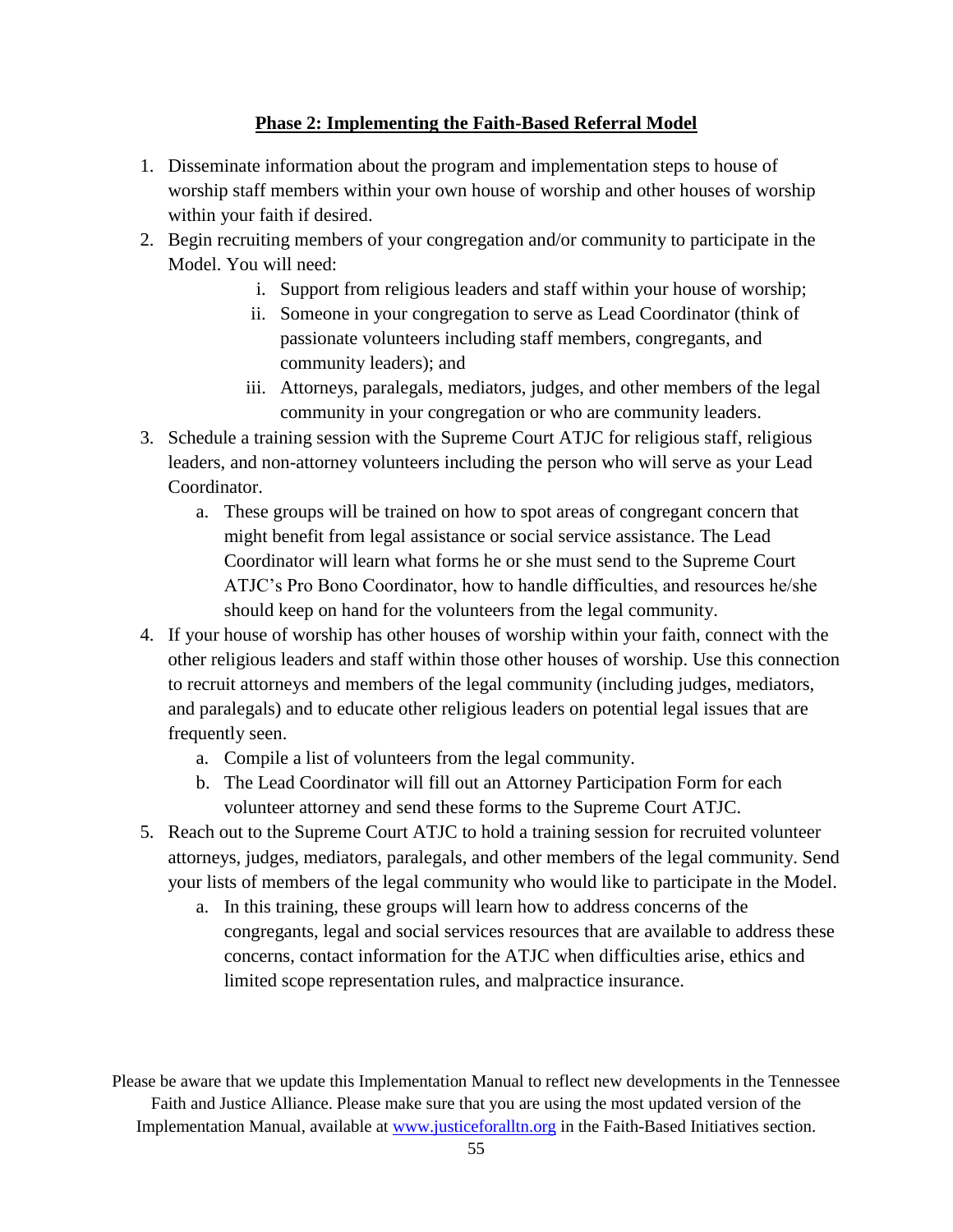### **Phase 3: Operating the Faith-Based Referral Model**

- 1. Congregants will discuss pains from time to time with their religious leaders and staff
	- a. For example, "please pray for my family because I just lost my job, and I am having a hard time paying our bills.
- 2. Religious leaders and staff who hear these pains will recognize that these issues may be symptoms of legal issues.
	- a. In the example, there could be legal issues such as unemployment, wrongful termination, food stamps and public benefits, and others. This congregant might benefit from social service resources as well, such as food pantries and organizations that assist low-income families with paying utility bills.
- 3. Religious leaders and staff who spot these issues will speak with their Model's Lead Coordinator and relay the congregant's contact information to the Lead Coordinator.
- 4. The Lead Coordinator may meet with the congregant if it is necessary to learn more about the issues involved.
- 5. If there is a social service issue, the Lead Coordinator will connect the congregant with social service resources after consulting manuals and materials on local resources.
- 6. If there is a legal issue, the Lead Coordinator will reach out to the volunteer attorneys who practice in the area of law implicated. The Lead Coordinator will ask for a private attorney to step up to take the case.
	- a. In this example, an attorney from the Legal Aid Society should help with food stamp and public benefits issues, and a private attorney should assist with employment issues. A private attorney who has been through the training will know when to refer the public benefits portion of the case to the Legal Aid Society but to retain the employment portion of the case.
- 7. Once a private attorney volunteers to take the case, the Lead Coordinator will give the attorney's contact information to the congregant.
- 8. If there are any difficulties in connecting the congregant with assistance (whether legal or social services), the Lead Coordinator will refer to the Troubleshooting Section first and, if that fails, contact the Supreme Court ATJC second.
- 9. **The Lead Coordinator must provide a malpractice insurance form to each attorney who assists a congregant and send the form to the Supreme Court ATJC for every case as soon as possible**.

Please be aware that we update this Implementation Manual to reflect new developments in the Tennessee Faith and Justice Alliance. Please make sure that you are using the most updated version of the Implementation Manual, available at www.justiceforalltn.org in the Faith-Based Initiatives section.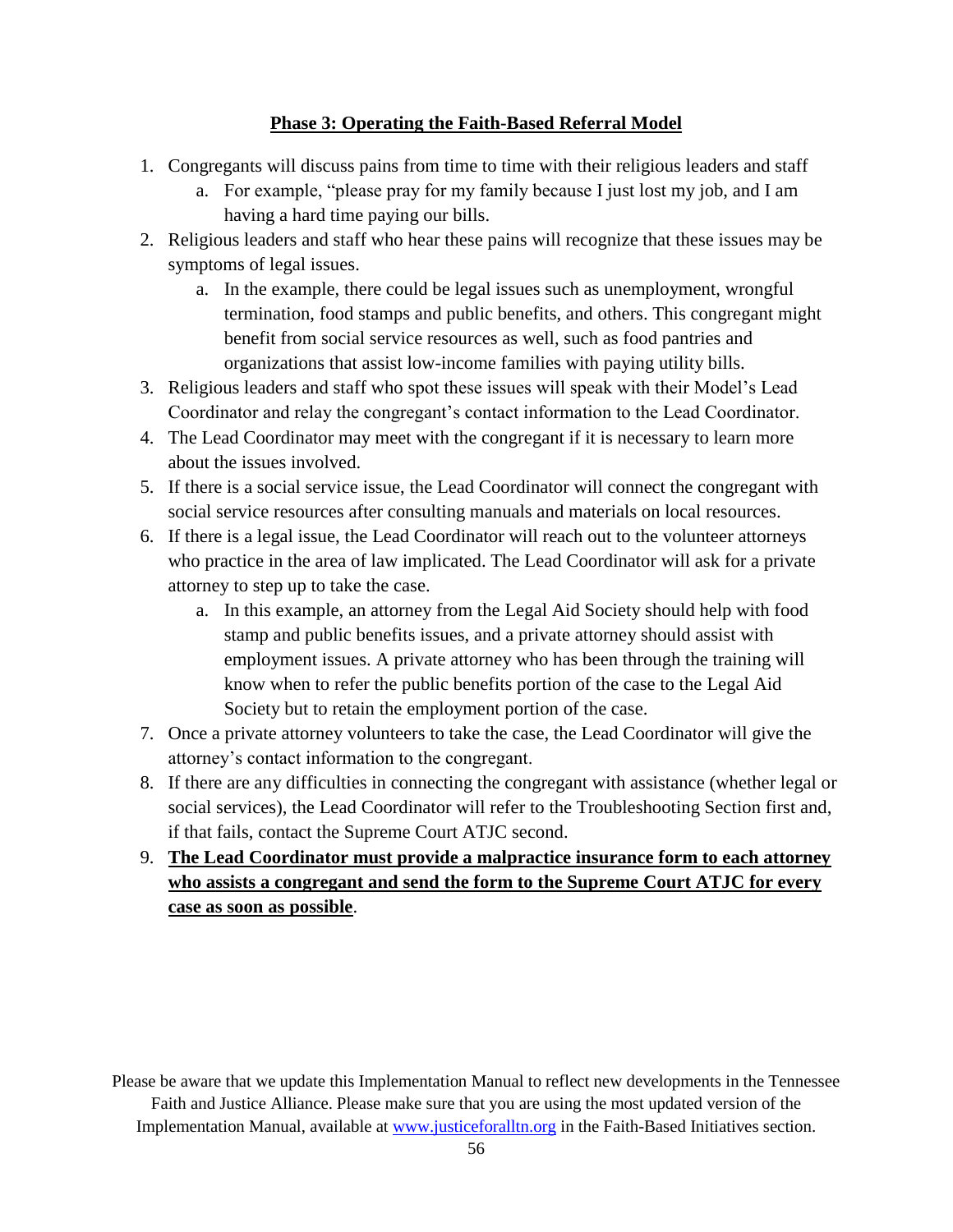### **Phase 4: Maintaining the Faith-Based Referral Model**

1. In the event that there are changes in volunteers (whether religious leaders, Lead Coordinators, or attorneys), the Lead Coordinator will notify the Supreme Court ATJC and recruit replacements.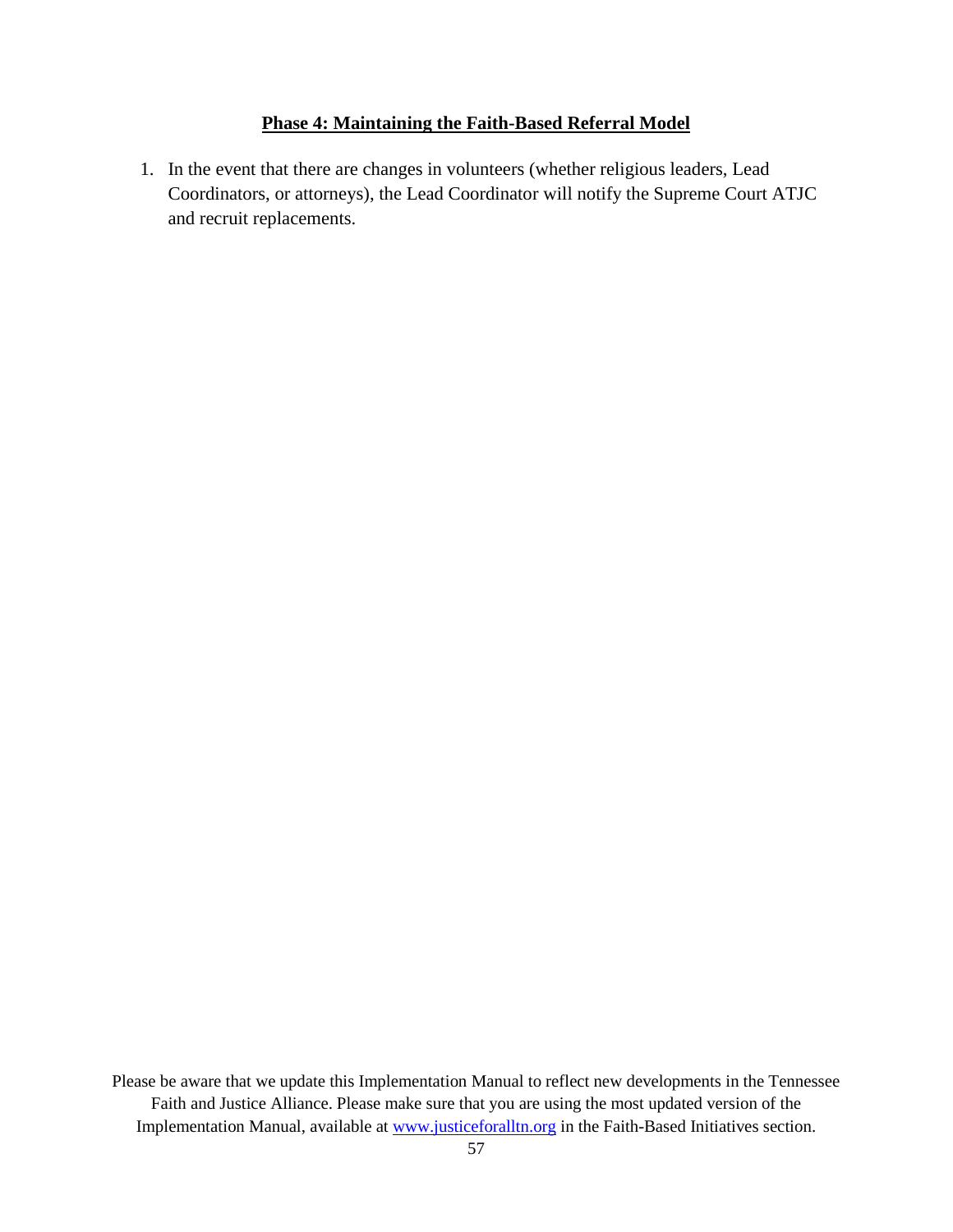# **List of Other Resources**